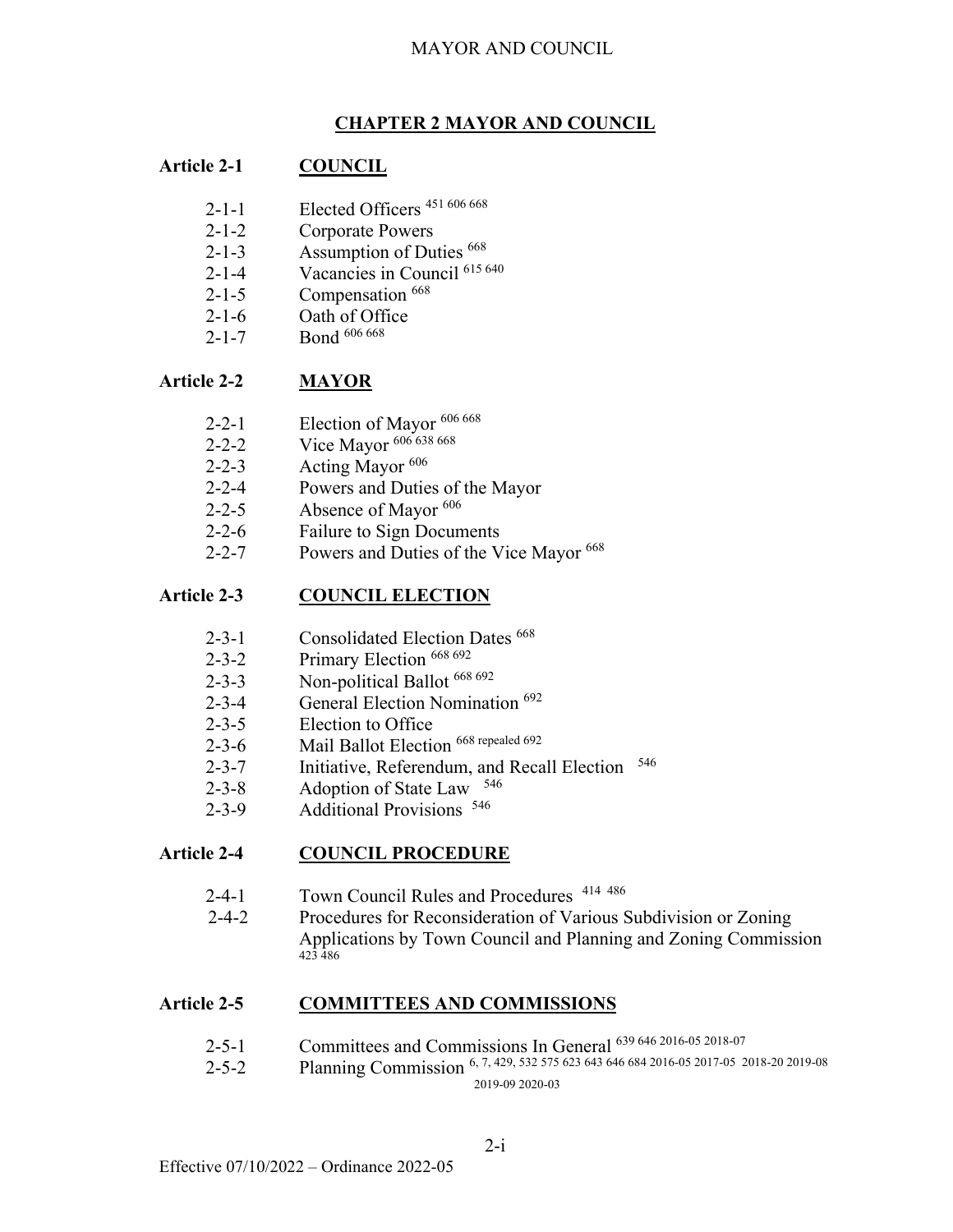- 2-5-3 Board of Adjustment 8, 9, 81, 176, 189 583 621 623 646 654 685 2016-05 2020-03 2022-05
- 2-5-4 Personnel Board 401 466 Repealed
- 2-5-5 Personnel Appeals Board 401 655 686
- 2-5-6 Hillside Building Committee <sup>425</sup> 461 608 629 683 2018-09 2020-03
- 2-5-7 Special Use Permit Review Committee (SUPREC) 425 474 Repealed

#### **Article 2-6 ORDINANCES, RESOLUTIONS AND CONTRACTS**

- 2-6-1 Prior Approval
- 2-6-2 Introduction
- 2-6-3 Requirements for an Ordinance
- 2-6-4 Effective Date of Ordinances
- 2-6-5 Publishing Required
- 2-6-6 Posting Required

# **Article 2-7 FINANCIAL DISCLOSURES FOR ELECTED OFFICIALS** 2016-16

#### **Article 2-8 INDEMNIFICATION OF OFFICERS AND EMPLOYEES** <sup>514</sup>

- 2-8-1 Persons Covered
- 2-8-2 Indemnification and Protection of Town Officials
- 2-8-3 Insurance Coverage
- 2-8-4 Notice of Claims
- 2-8-5 Effective Date
- 2-8-6 Emergency Declaration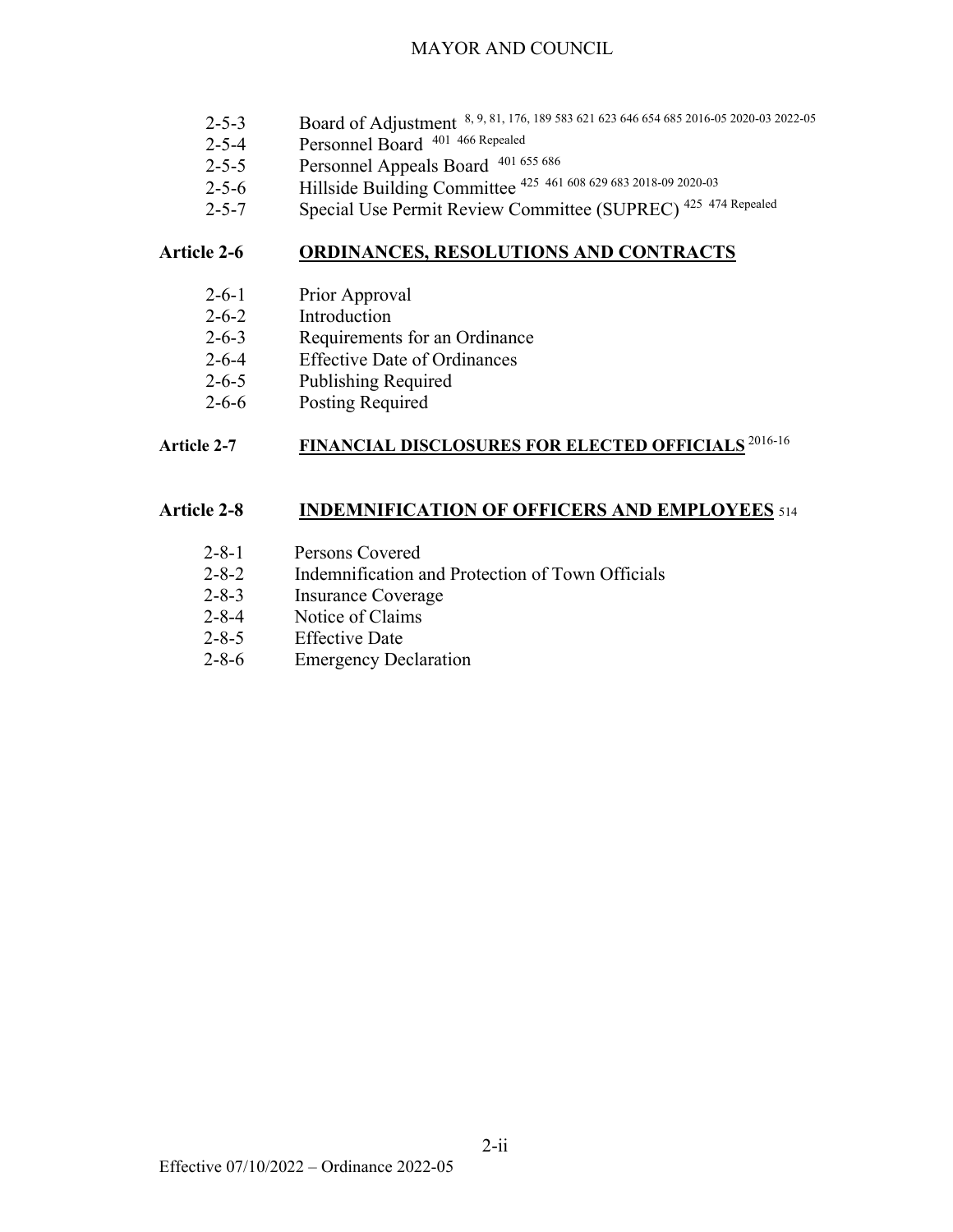# **CHAPTER 2 MAYOR AND COUNCIL**

#### **Article 2-1 COUNCIL**

| $2 - 1 - 1$ | Elected Officers <sup>451 606 668</sup> |
|-------------|-----------------------------------------|
| $2 - 1 - 2$ | Corporate Powers                        |
| $2 - 1 - 3$ | Assumption of Duties 668                |
| $2 - 1 - 4$ | Vacancies in Council 615 640            |
| $2 - 1 - 5$ | Compensation 668                        |
| $2 - 1 - 6$ | Oath of Office                          |
| $2 - 1 - 7$ | Bond 606 668                            |

Section 2-1-1 Elected Officers <sup>451 606 668</sup>

- A. The elected officers of the Town shall be a Mayor and six Council Members. The Mayor and Council Members shall constitute the Council and shall continue in office until assumption of duties of office by their duly elected successors.
- B. The Mayor shall serve a two year term of office.

#### Section 2-1-2 Corporate Powers

The corporate powers of the Town shall be vested in the Council and shall be exercised only as directed or authorized by law. All powers of the Council shall be exercised by ordinance, resolution, order, or motion.

#### Section 2-1-3 Assumption of Duties <sup>668</sup>

The Mayor and Council Members shall assume the duties of office at the first regularly scheduled Council meeting in January following the election at which they were elected.

Section 2-1-4 Vacancies in Council <sup>615 640</sup>

- A. Council vacancies shall be filled as provided in state law pursuant to A.R.S. § 9- 235.
- B. The member appointed shall meet the qualifications established in A.R.S. § 9- 232, or successor statute, as applicable.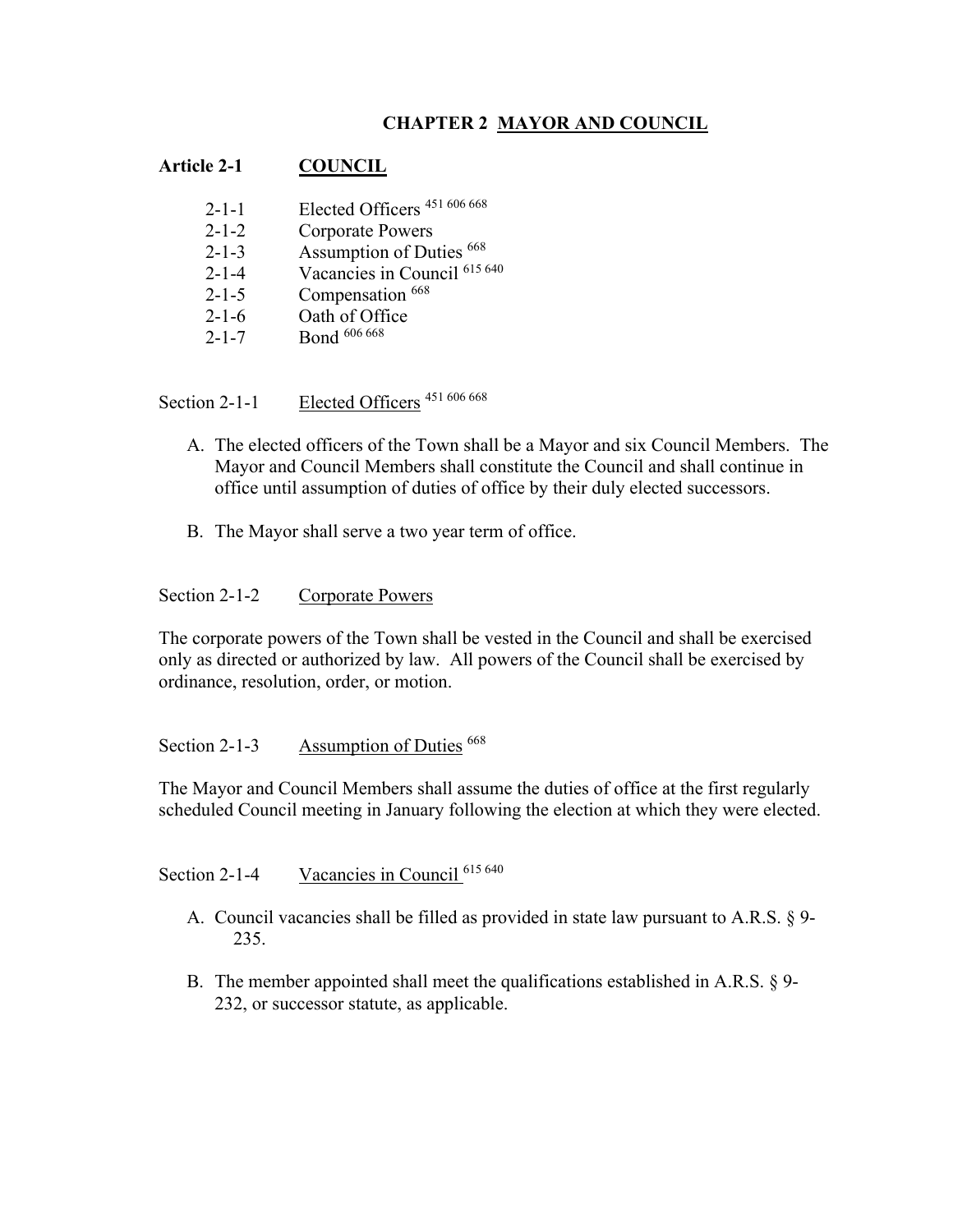#### Section 2-1-5 Compensation

The compensation of elective officers of the Town shall be fixed from time to time by resolution of the Council; provided, that the compensation allowed to the Mayor and Council Members shall not exceed that allowed by State statutes.

#### Section 2-1-6 Oath of Office

All Town officers, whether elected by the people or appointed by the Mayor or Council, shall before entering upon the duties of the office, subscribe to the following oath of office or such other oath as may be prescribed by law:

> I, do solemnly swear (or affirm) that I will support the Constitution of the United States and the Constitution and laws of the State of Arizona; that I will bear true faith and allegiance to the same, and defend them against all enemies, foreign and domestic, and that I will faithfully and impartially discharge the duties of the office of of the Town of Paradise Valley, Arizona, according to the best of my ability, so help me God, (or I so do affirm).

Section 2-1-7 Bond 606 668

Unless a blanket bond or other equivalent coverage is provided by the Town prior to taking office, every Elected Officer shall execute and file an official bond, enforceable against the principal and his sureties, conditioned on the due and faithful performance of his official duties, payable to the State and to and for the use and benefit of the Town or any such officer in his official capacity. Bonds shall be in such sum as set forth in A.R.S. §38-251, *et seq., as amended* and the premium for such bonds shall be paid by the Town.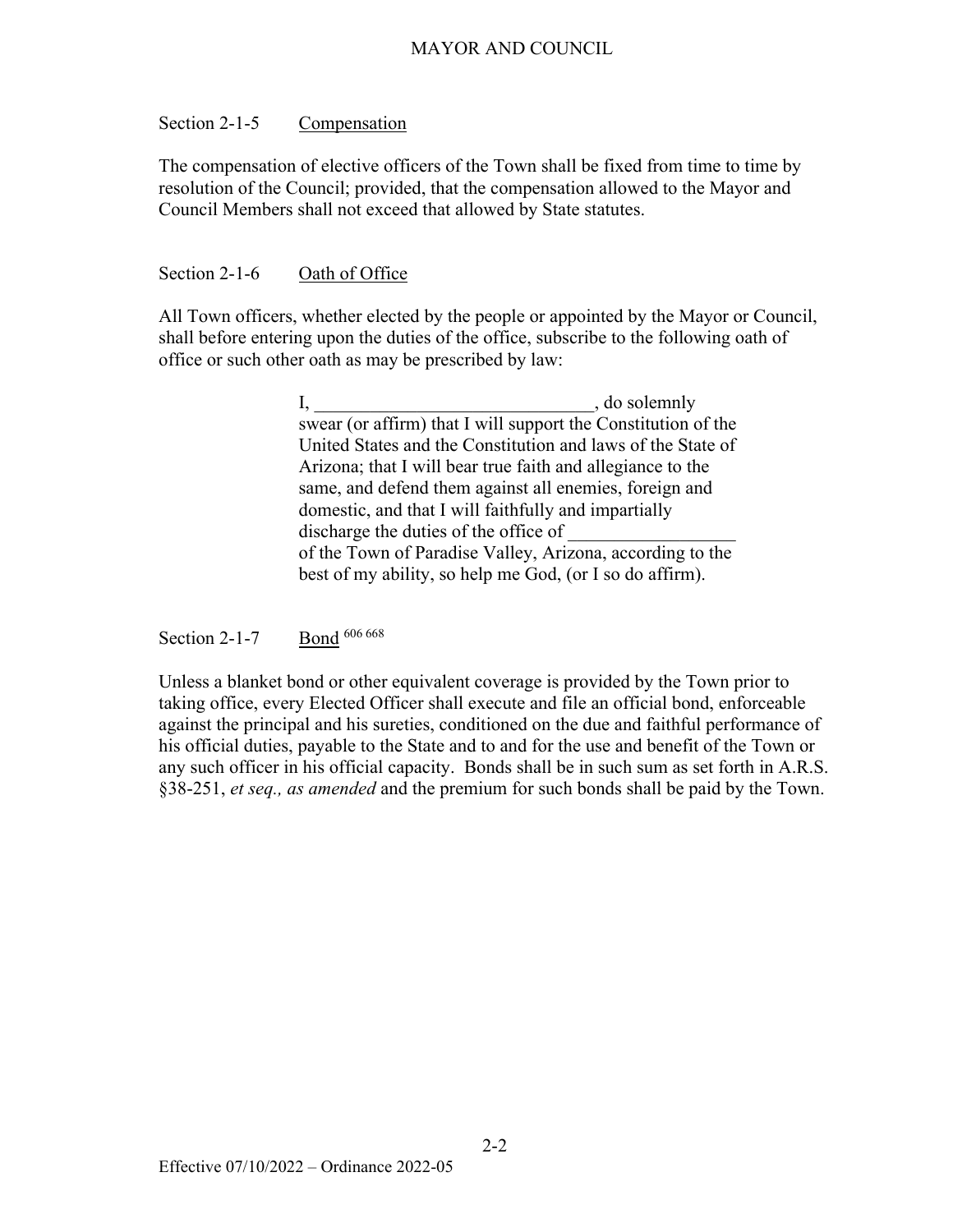# **Article 2-2 MAYOR**

| $2 - 2 - 1$ | Election of Mayor 606 668               |
|-------------|-----------------------------------------|
| $2 - 2 - 2$ | Vice Mayor 606 638 668                  |
| $2 - 2 - 3$ | Acting Mayor <sup>606</sup>             |
| $2 - 2 - 4$ | Powers and Duties of the Mayor          |
| $2 - 2 - 5$ | Absence of Mayor 606                    |
| $2 - 2 - 6$ | <b>Failure to Sign Documents</b>        |
| $2 - 2 - 7$ | Powers and Duties of the Vice Mayor 668 |
|             |                                         |
|             |                                         |

Section 2-2-1 Election of Mayor <sup>606 668</sup>

The Mayor of the Town of Paradise Valley shall be directly elected by the qualified electors of the Town. The term of office shall be two years.

Section 2-2-2 Vice Mayor 606 668

At the first regular meeting in January of each year, the Council shall designate one of its members as Vice Mayor, subject to a term limit of no more than 2 consecutive yearly terms for any individual member. The Vice Mayor shall perform the duties of the Mayor during his absence or disability.

Section 2-2-3 Acting Mayor

In case of the absence or inability to act of both the Mayor and the Vice Mayor, the Council shall appoint an Acting Mayor from among their number to act in the Mayor's stead.

Section 2-2-4 Powers and Duties of the Mayor

The powers and duties of the Mayor shall include the following:

- A. He shall be the Chief Executive officer of the Town.
- B. He shall be the chairman of the Council and preside over its meetings. He may make and second motions and shall have a voice and vote in all its proceedings. He may administer oaths and compel the attendance of witnesses.
- C. He shall enforce the provisions of this Code.
- D. He shall execute and authenticate by his signature such instruments as the Council, or any statutes, ordinances, or this Code shall require.
- E. He shall make such recommendations and suggestions to the Council as he may consider proper.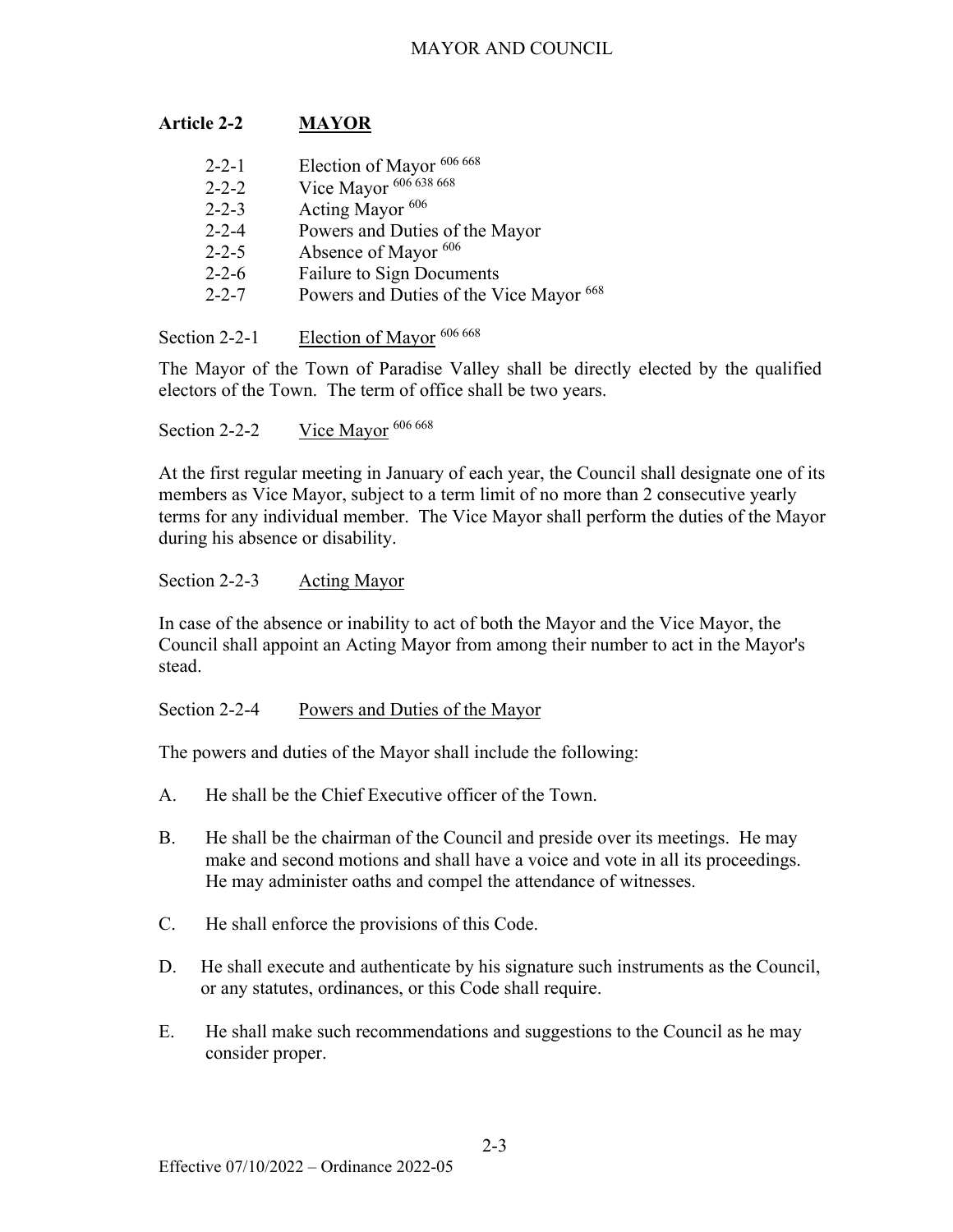- F. He shall take command of the police force of the Town and govern by proclamation in the event of the threat of or occurrence of acts of riot, rout, or affray sufficient to constitute great danger to the Town and its residents.
	- 1. In such areas of the Town as shall be designated by the Mayor by proclamation under the conditions set forth in this section, and within the area within all or any part of the Town so designated by the Mayor, a curfew shall be in effect the hours of each day designated in the proclamation, and all persons living or residing within any such designated area shall go immediately to their homes, and remain there until the curfew is lifted by order of the Mayor, and all other persons not residing within the designated area shall immediately leave.
	- 2. During the imposition of any curfew as set forth in this section, all business establishments in the designated curfew area, having on their premises intoxicating beverages, shall be closed during the state of emergency and until the curfew is lifted.
- G. He shall perform such other duties required by State statute and this Code as well as those duties required as Chief Executive Officer of the Town.

# Section 2-2-5 Absence of Mayor <sup>606</sup>

The Mayor shall not absent himself from the Town for a greater period than thirty days without the consent of the Council. In the event of the Mayor's death, resignation, or vacation of office for any reason, the Council, by majority vote, shall fill the vacancy by appointment from among the Council to serve the remainder of the Mayor's term. The resulting vacancy on the Council shall be filled pursuant to Section 2-1-4.

# Section 2-2-6 Failure to Sign Documents

If the Mayor refuses or fails to sign any ordinance, resolution, contract, warrant, demand, or other document or instrument requiring his signature for five days consecutively, then a majority of the members of the Council may, at any regular or special meeting, authorize the Vice Mayor, or in his absence, an Acting Mayor, to sign such ordinance, resolution, contract, warrant, demand, or other document or instrument which when so signed, shall have the same force and effect as if signed by the Mayor.

# Section 2-2-7 Powers and Duties of the Vice Mayor <sup>668</sup>

The powers and duties of the Vice Mayor shall include the following:

- A. In the absence of the Mayor, the Vice Mayor shall execute the duties of Mayor.
- B. The Vice Mayor shall serve as the Council's liaison to the Planning Commission.
- C. The Vice Mayor shall be responsible for coordinating the annual performance reviews for the Town Manager and Town Attorney.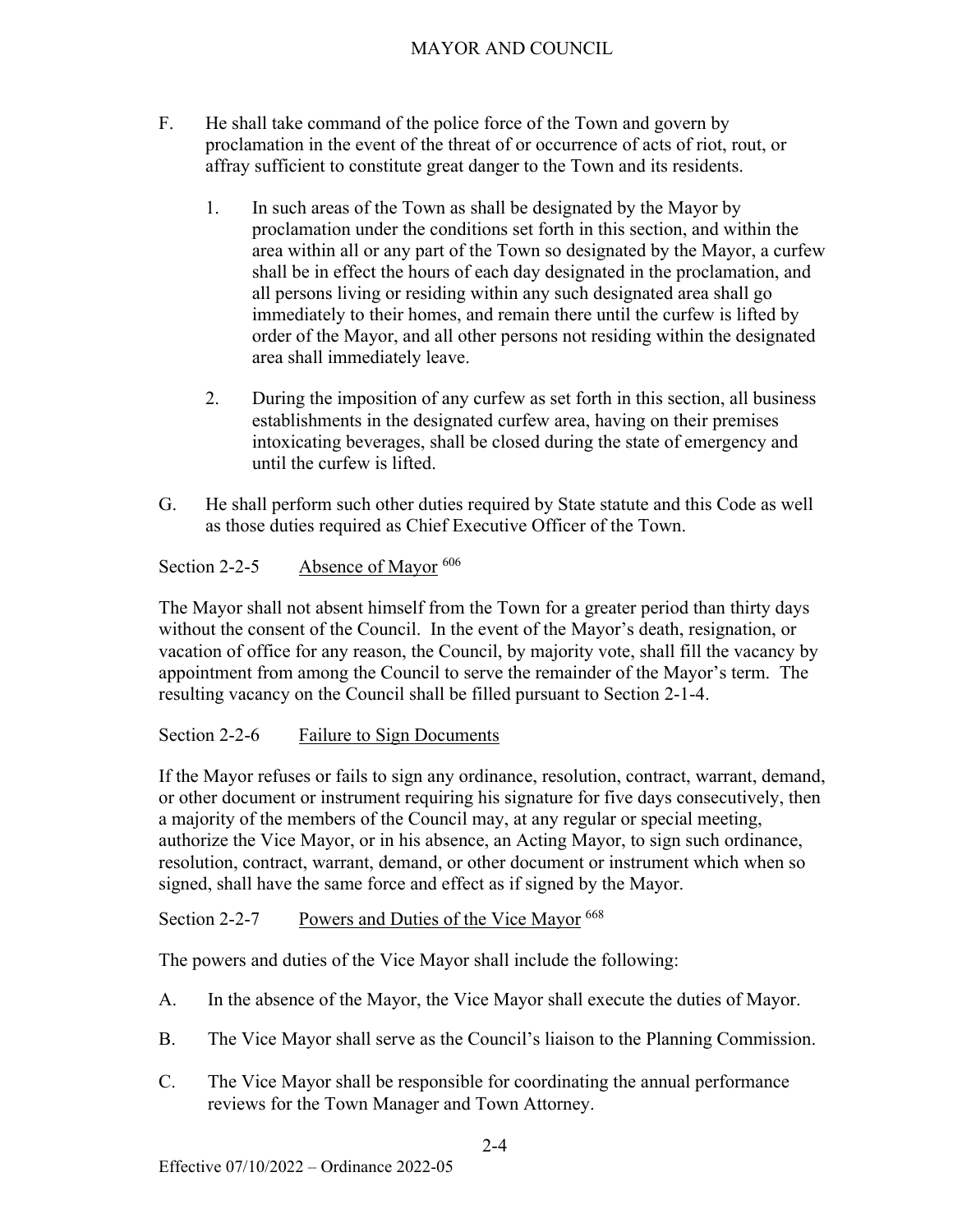# **Article 2-3 COUNCIL ELECTION**

| $2 - 3 - 1$<br>$2 - 3 - 2$ | Consolidated Election Dates 668<br>Primary Election 668 692 |     |
|----------------------------|-------------------------------------------------------------|-----|
| $2 - 3 - 3$                | Non-political Ballot 668 292                                |     |
| $2 - 3 - 4$                | General Election Nomination <sup>692</sup>                  |     |
| $2 - 3 - 5$                | Election to Office                                          |     |
| $2 - 3 - 6$                | Mail Ballot Election 668 repealed 692                       |     |
| $2 - 3 - 7$                | Initiative, Referendum, and Recall Election                 | 546 |
| $2 - 3 - 8$                | 546<br>Adoption of State Law                                |     |
| $2 - 3 - 9$                | <b>Additional Provisions</b> <sup>546</sup>                 |     |
|                            |                                                             |     |

Section 2-3-1 Consolidated Election Dates <sup>668</sup>

All elections shall be held pursuant to A.R.S. §16-204, as amended.

Section 2-3-2 Primary Election <sup>668 692</sup>

- A. Any candidate who shall receive at the primary election a majority of all the votes cast shall be declared to be elected to the office for which he is a candidate effective as of the date of the general election, and no further election shall be held as to said candidate. If more candidates receive a majority than there are offices to be filled then those candidates equal in number to the offices to be filled who have received the highest number of votes shall be declared elected.
- B. The majority of all the votes cast shall be determined pursuant to A.R.S. § 9- 821.01.

# Section 2-3-3 General Election

If there are offices that are not filled at the primary election, a general election shall be held to fill any such offices. Those candidates not elected at the primary election but receiving the next highest number of votes are qualified for inclusion on the general election ballot. Not more than twice the number of candidates for which there are vacancies on the council may be placed on the general election ballot.

#### Section 2-3-4 Election and Assumption to Office

The candidates equal in number to the persons to be elected who receive the highest number of votes shall be declared elected at the general election. The Mayor and Council Members shall assume the duties of office pursuant to Section 2-1-3.

Section 2-3-5 Non-political Ballot <sup>668</sup>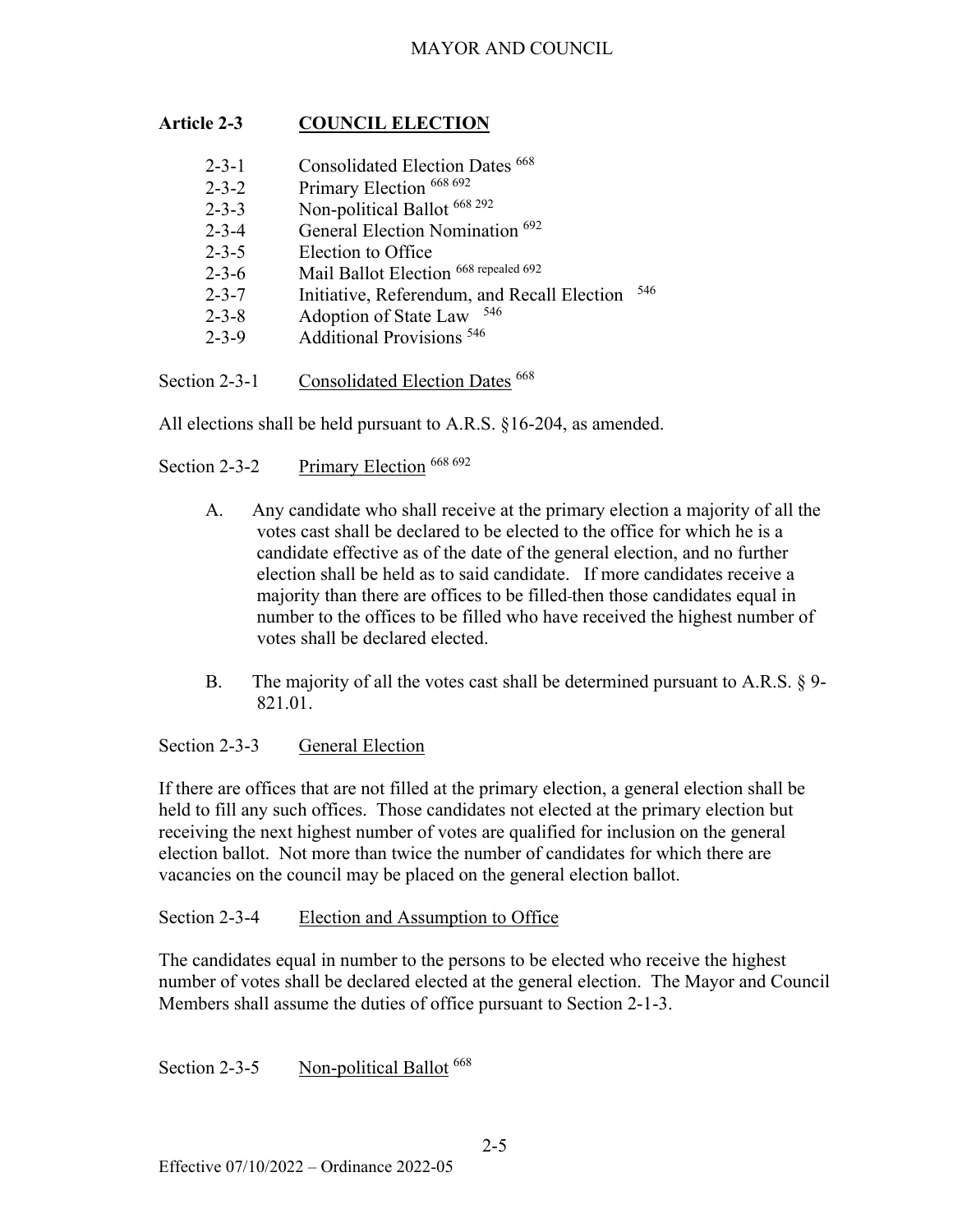Elections shall be non-partisan and nothing on the ballot in any election shall be indicative of the support of the candidate. Candidates' names shall appear on the ballot pursuant to the procedure set forth in A.R.S. § 16-464, as amended.

Section 2-3-6 Reserved  $692$ 

# Section 2-3-7 Initiative, Referendum, and Recall Election <sup>546</sup>

There is reserved to the qualified electors of the municipality the power of the initiative, referendum, and recall as prescribed by the state constitution. When an initiative, referendum, or recall is required to be placed upon the ballot, the council shall do so at the next regularly scheduled municipal general election, except as set forth below. When a special election permits the issue to be sooner determined, the council may call a special election for this purpose or, if a special election has been called, the initiative or referendum may be placed on the ballot at the special election. Any election at which an initiative or referendum is placed upon the ballot shall be scheduled as provided in Arizona revised statutes section 16-204, or successor statute, as applicable.

#### Section 2-3-8 Adoption of State Law <sup>546</sup>

The applicable requirements, limitations and authorities of the constitution of Arizona as now constituted and hereafter amended and the applicable provisions of Arizona revised statutes as now constituted and hereafter amended, relating to initiative, referendum, and recall are hereby adopted as provisions of this chapter governing the manner of exercising the initiative, referendum, and recall powers herein reserved.

Section 2-3-9 Additional Provisions <sup>546</sup>

A. Initiative Petitions. Initiative petitions shall be filed at least one hundred twenty days prior to the election at which they are to be voted upon. The total number of registered voters qualified to vote at the last municipal election, whether regular or special, immediately preceding the date upon which any initiative petition is filed shall be the basis upon which the number of qualified electors of the town required to file an initiative petition shall be computed.

B. Recall Petitions. Every public officer of the town holding an elective office, either by election or appointment, is subject to recall from such office by the qualified electors of the town.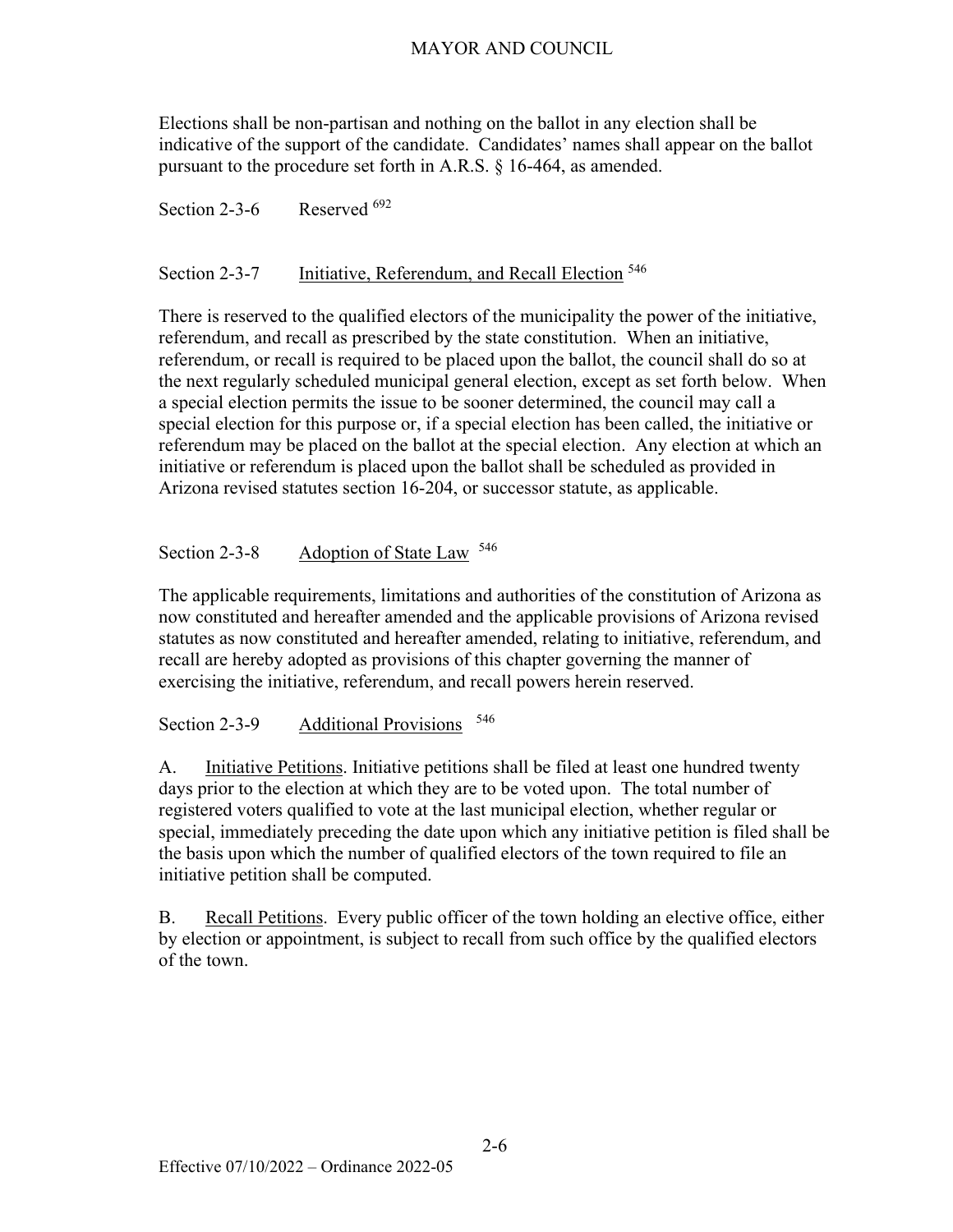# **Article 2-4 COUNCIL PROCEDURE**

- 2-4-1 Town Council Rules and Procedures 414 486
- 2-4-2 Procedures for Reconsideration of Various Subdivision or Zoning Applications by Town Council and Planning and Zoning Commission 423 486

Section 2-4-1 Town Council Rules and Procedures <sup>414 486</sup>

The Town Council shall adopt by resolution rules and procedures for the setting of meeting dates and times, preparation of the agenda, rules and procedures for debate and voting, and rules of order; with said rules and procedures to be modified as deemed necessary by the Council from time to time by subsequent resolution.

#### Section 2-4-2 Procedures for Reconsideration of Various Subdivision or Zoning Applications by the Town Council and Planning and Zoning Commission 423 486

- A. If an application for an amendment to the zoning ordinance or to the general plan or an application for a special use permit is denied by the Town Council or Planning and Zoning Commission, neither the Council nor the Planning and Zoning Commission may reconsider the application nor consider another application for amendment to the zoning ordinance, general plan or special use permit relating to the property described in the original application or any part thereof for a period of at least one (1) year from the date of denial except as otherwise provided in this Section.
- B. If an application for a lot split or subdivision is denied by the Town Council or the Planning and Zoning Commission, neither the Council nor the Planning and Zoning Commission may reconsider the application nor consider another application to split or subdivide property described in the original application or any part thereof for a period of at least one (1) year from the date of denial except as otherwise provided in this Section.
- C. Following denial of an application described in Subsections A or B of this Section, a member voting with the majority may move to reconsider the action at the next regular meeting of the Town Council, or Planning and Zoning Commission if applicable, and include in the motion a specific date and any other necessary procedures related to reconsideration, including but not limited to Planning and Zoning Commission reconsideration and other matters related to the application or property. If the motion is approved, the application will be reconsidered in accordance with the terms of the motion.
- D. An applicant desiring reconsideration or reapplication of an application described in Subsections A or B of this Section less than one (1) year from the date of denial may file a request for reconsideration or reapplication when material change and substantive new matter not contained in the original application are proposed. The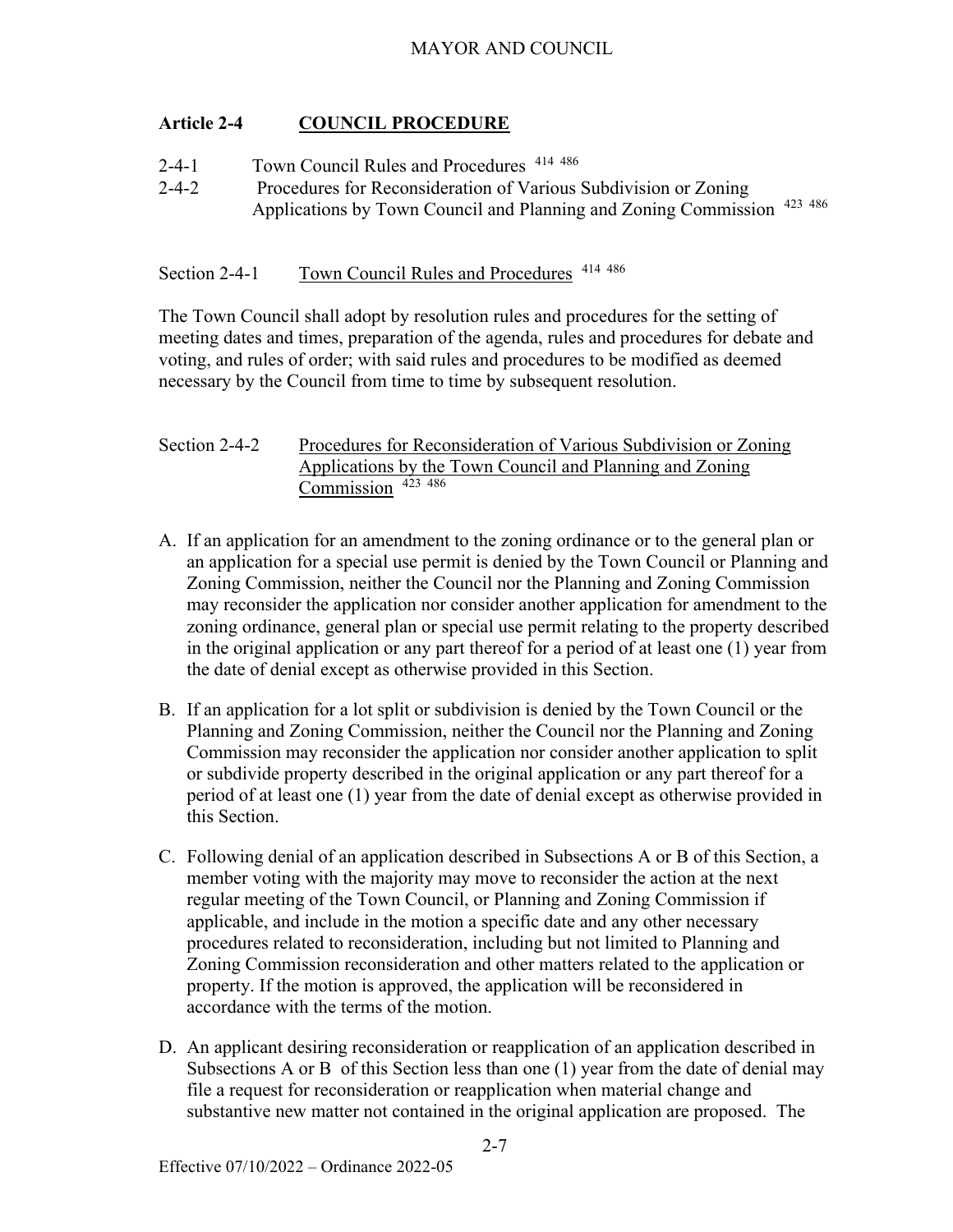request shall be in writing, stating the changes and new matters for consideration. If the Council, or the Planning and Zoning Commission if applicable, determines, in its sole discretion, that there exists material change and substantive new matter, it may consider a motion to reconsider the application and include in the motion a specific date and any other necessary procedures related to reconsideration, including but not limited to Planning and Zoning Commission reconsideration and other matters related to the application or property. If the motion is approved, the application will be reconsidered in accordance with the terms of the motion. The decision on the existence of material change and substantive new matter is final.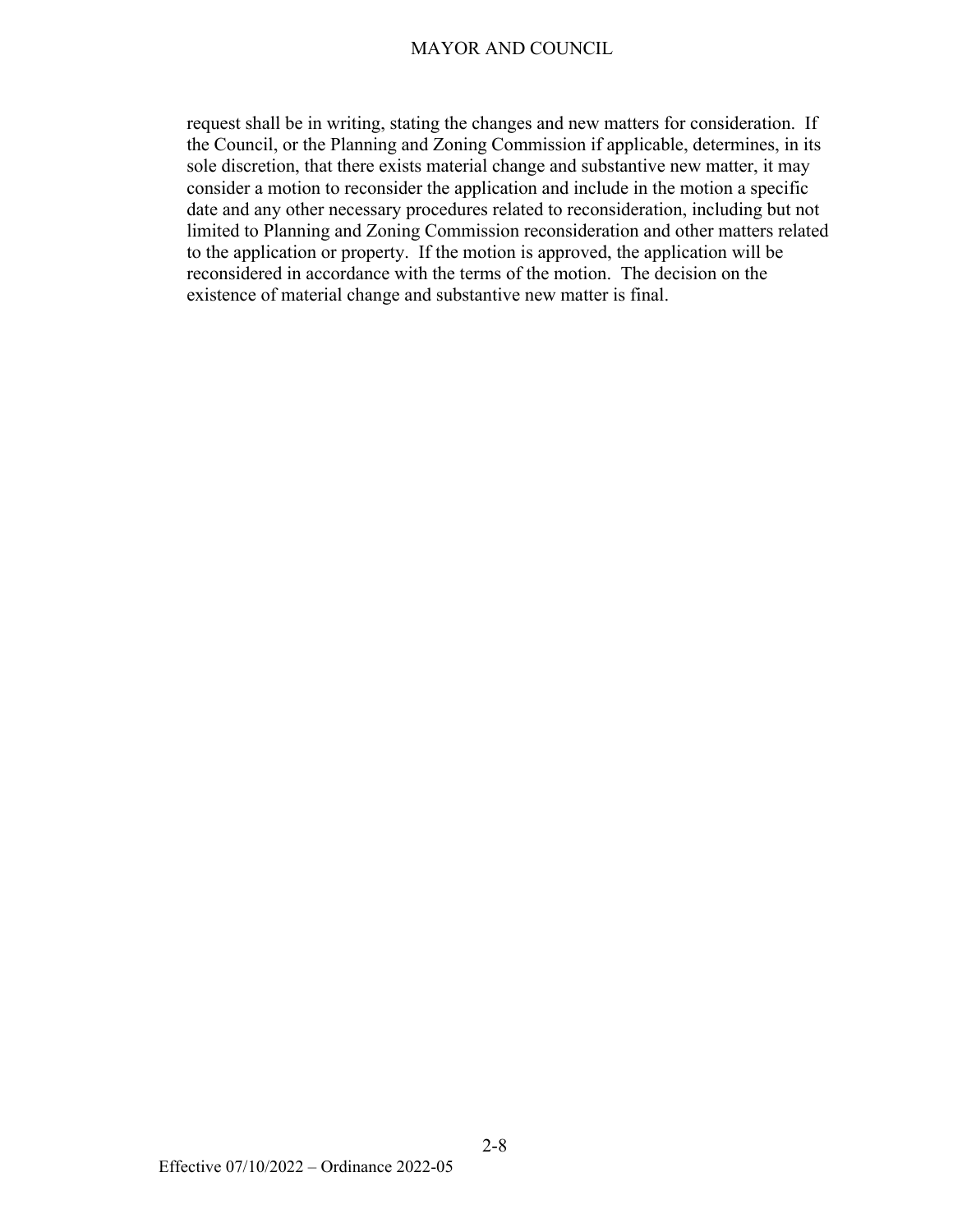# **Article 2-5 COMMITTEES AND COMMISSIONS**

| $2 - 5 - 1$ | Committees and Commissions In General 639 646 2016-05 2018-07                                     |
|-------------|---------------------------------------------------------------------------------------------------|
| $2 - 5 - 2$ | Planning Commission <sup>6, 7, 429, 532 575 623 643 646 684 2016-05 2017-05 2018-20 2019-08</sup> |
|             | 2019-09 2020-03                                                                                   |
| $2 - 5 - 3$ | Board of Adjustment 8, 9, 81, 176, 189 583 621 623 646 654 685 2016-05 2020-03 2022-05            |
| $2 - 5 - 4$ | Personnel Board 401 466 Repealed                                                                  |
| $2 - 5 - 5$ | Personnel Appeals Board 401 655 686                                                               |
| $2 - 5 - 6$ | Hillside Building Committee 425 461 608 629 683 2018-09 2020-03                                   |
| $2 - 5 - 7$ | Special Use Permit Review Committee (SUPREC) 425 474 Repealed                                     |
|             |                                                                                                   |

Section 2-5-1 Committees and Commissions in General 639 646 2016-05 2018-07

- A. The Council may create such committees, commissions or boards, standing or special, as it deems necessary. They shall consist of as many members and shall perform such duties as the Council may require and shall exist at the pleasure of the Council. All members of such committees, commissions or boards shall serve at the pleasure of the Council. In the event that the term of a member of a committee, commission, or board has expired, the member whose term has expired shall continue to serve until a successor has been appointed and qualified to fill that member's seat. In the event of a vacancy occurring on any committee, commission, or board due to resignation, death, or disqualification from office, the member appointed to fill the vacant committee, commission, or board seat shall only fill such vacancy for the unexpired term of the vacated seat.
- B. Notwithstanding any other provisions of this Article, or any adopted resolution of the Town, if any member of the committees, commissions or boards created by the Town Council is absent for three consecutive meetings or absent from fifty percent (50%) or more meetings during any six-month period, his office shall be automatically vacated. Attendance at meetings must be reported to the Town Clerk within five (5) business days of the meeting. The Town Clerk shall notify the member in writing by certified, return receipt mail that the office has been automatically vacated.
- C. Statement of Direction A Statement of Direction is a document that Town Council may adopt at the beginning of a policy or project task assigned to a committee or commission. A Statement of Direction is not a final decision of the Town Council. Its purpose is to guide committees and commissions on policy aspects that are preferred or discouraged by Council in order to be transparent and efficient in the completion of the task. It may address, but is not limited to, the following items:
	- 1. Anticipated time frame for completion;
	- 2. When and if drafts should be referred back to Mayor and Council;
	- 3. Expectations for public participation;
	- 4. Process for new policy considerations; and,
	- 5. Policy preferences, undesired outcomes, or areas where no further review is necessary.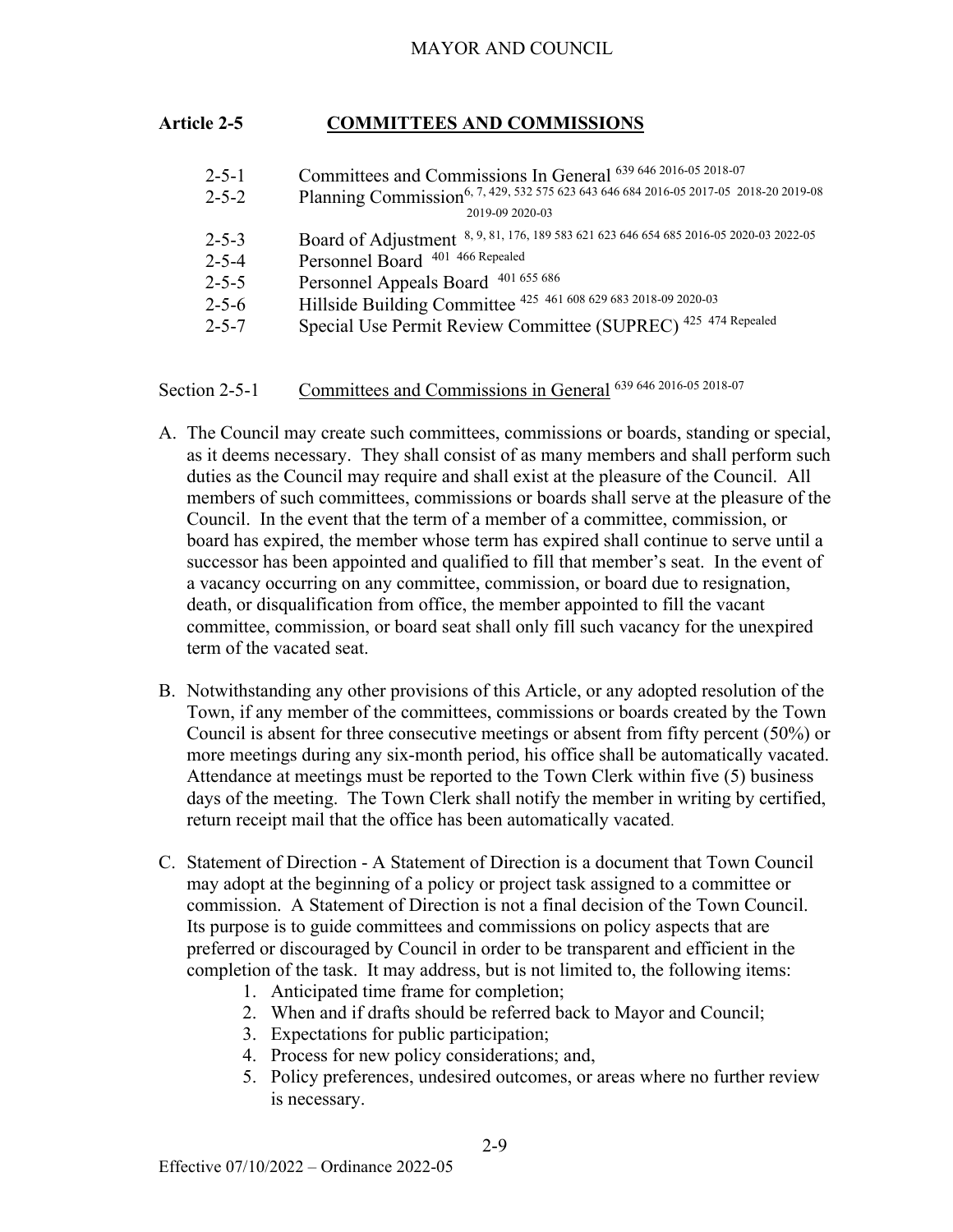At any time during the review process, the assigned committee and commission may, by a favorable vote of the majority, request clarification and/or expansion of the Statement of Direction based upon matters not considered by the Town Council.

# Section 2-5-2 Planning Commission 6, 429 575 623 643 646 684 2016-05 2018-20 2020-03

- A. Creation and Membership. The Planning Commission as previously established is hereby continued in full force and effect, and there is established herewith a Planning Commission which shall consist of seven members, each of whom shall be appointed for a term of three years. The Planning Commission as created herewith may be referred to as the Zoning Commission or the Planning and Zoning Commission. Members of the Commission shall be appointed by the Town Council. All persons seeking to be appointed or re-appointed to a term on the Planning Commission shall file a written application for such appointment or re-appointment with the Mayor on or before the date set by the Town of the year that the term subject to appointment would become vacant. However, this written application requirement does not apply to an appointment to serve the balance of a term which has become vacant prior to the expiration of the term. Vacancies shall be filled for the unexpired term of the member whose place has become vacant. The Planning Commission shall, at its first meeting in April of each year, elect one of its members to serve as its Chairmandesignate. The member designated to be Chairman shall be approved or disapproved for the Chairmanship by the Town Council within thirty (30) days of the election by the Commission. If the Chairman-designate is approved for the Chairmanship by the Town Council, he shall become the Chairman immediately upon such approval, and he shall serve as Chairman of the Commission (1) until a successor as Chairman is elected and approved in the following year, or (2) until the Chairmanship shall, for any reason, become vacant. If the Chairman-designate is disapproved for the Chairmanship by the Town Council, the Planning Commission shall, at its next meeting after such Council disapproval, elect another one of its members to serve as its Chairman-designate, and the member so designated shall be approved and become the Chairman or be disapproved pursuant to the procedures described herein. If, for any reason, the position of Chairman becomes vacant, then the Commission, at its next meeting after such position becomes vacant, shall elect a Chairman-designate for the remainder of the term, and the member so designated shall be approved and become the Chairman or be disapproved pursuant to the procedures prescribed herein. No member shall serve as Chairman of the Commission for a period of time in excess of two (2) consecutive terms.
- B. Planning Commission Meetings, Administration of Oaths and Compelling Attendance of Witnesses. All meetings of the Planning Commission shall be held at the call of the Chairman and at such other times as the Planning and Zoning Commission may determine. All meetings of the Planning Commission shall be open to the public. The Chairman, or in his absence, the Acting Chairman, may administer oaths and compel the attendance of witnesses.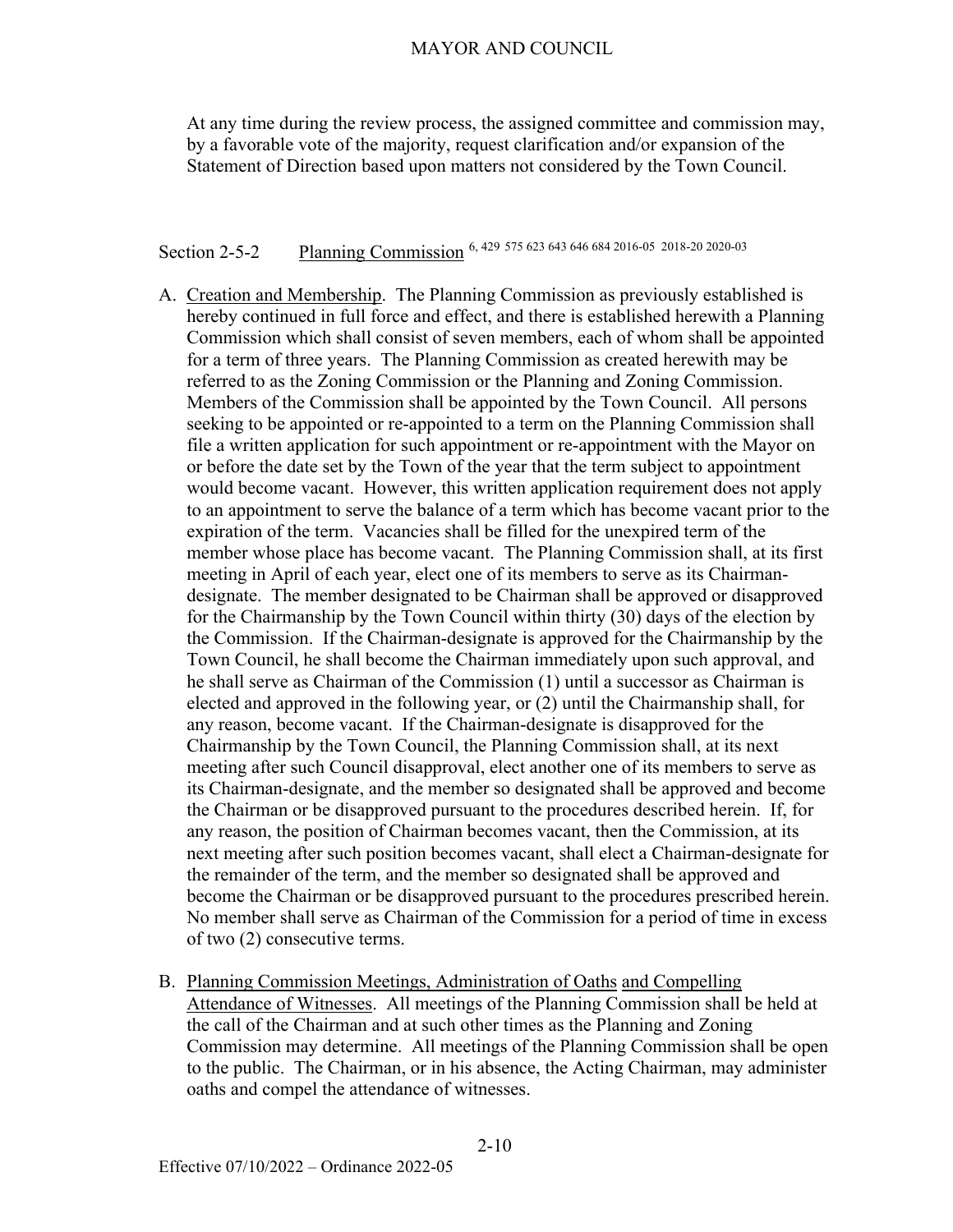- C. Planning Commission Rules, Regulations, and Records. The Town Council shall have power to make and publish, by Council Resolution for time to time, rules and regulations to govern Commission proceedings and to carry into effect the provisions of this section. The Commission shall keep minutes of its proceedings, showing the vote of each member upon every question, or if absent or failing to vote, indicating that fact, and shall also keep records of its examinations and other official actions. Every rule, regulation, or every amendment or repeal thereof, and every order, requirement, decision, or determination of the Commission shall immediately be filed in the office of the Commission and in the office of the Town Clerk and shall be a public record.
- D. Time Limits for Commission Action.
	- 1. All applications, cases, or other matters before the Planning Commission shall be heard and considered by the Commission in an expeditious manner and without unreasonable delay, and as provided by the following limits:
		- (a) Complete applications for preliminary and final subdivision approval shall be heard, approved or disapproved, and forwarded to the Council within ninety (90) days of the filing of the application for subdivision approval.
		- (b) Applications for Special Use Permits and amendments to Special Use Permits shall be heard, approved or disapproved, and forwarded to the Council within the time period specified by the Town Council in its Statement of Direction for a particular Special Use Permit application; or in the absence of a specified time period, the time period shall be the lesser of ninety (90) days from the approval of the Statement of Direction or one hundred fifty (150) days from the filing of the application for the Special Use Permit.
		- (c) Proposed amendments, additions, and repeals of provisions of the Zoning Ordinance shall be heard, approved or disapproved, and forwarded to the Council within these time limits:
			- (1) Where the proposal is referred to the Commission by the Council, within forty-five (45) days of such Council action.
			- (2) Where the proposal would amend, supplement or change zoning district boundaries pursuant to Article XVIII of the Zoning Ordinance, within forty-five (45) days after Council initiation of such action pursuant to Section 1801 of the Zoning Ordinance, or within forty-five (45) days after the filing of a petition pursuant to Section 1801 of the Zoning Ordinance with the Town.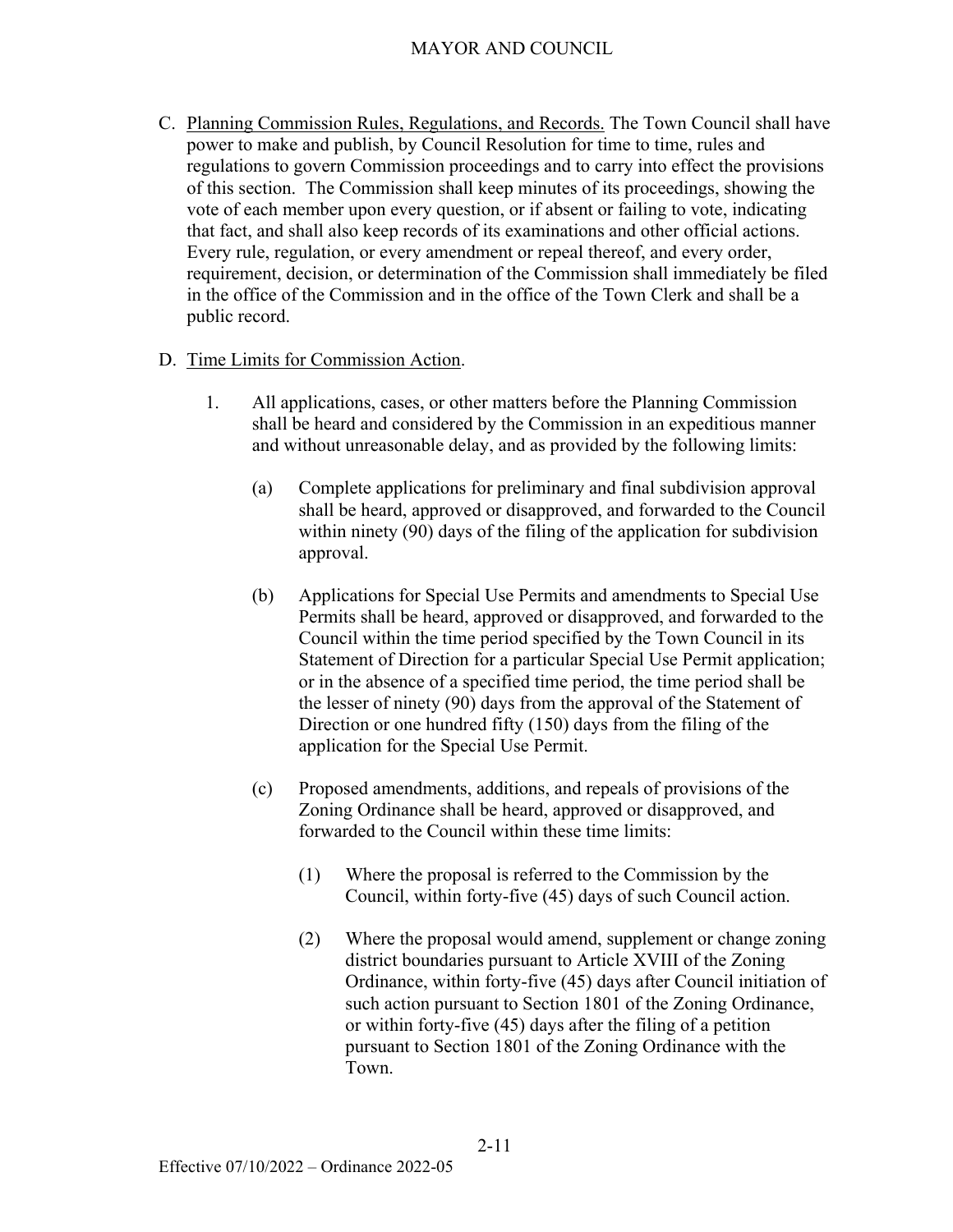- $(3)$  $\frac{7}{7}$  Where the proposal is submitted by the Town Manager, within forty-five (45) days after the Town Manager has mailed or delivered or caused to be delivered to the Chairman of the Commission the proposal.
- (d) For the purpose of this section, the term "filing" of an application shall mean an application which is filed by the applicant and accepted as complete by the Town, in accordance with applicable Planning Commission rules and regulations, ordinances and laws.
- 2. Effect of Failure of Commission to Act Within Prescribed Time Limits. When the Commission fails to hear, approve or disapprove, and forward to the Council any application, case, or other matter within the time limits provided by Subsection D-1 of this Section, the following shall occur:
	- (a) Applications for preliminary subdivision plat approval, final subdivision plat approval, Special Use Permits, and amendments to Special Use Permits, shall be forwarded to the Council for Council action on such application along with the minutes of all Commission meetings where such application was heard, considered, or discussed, and the Commission shall be deemed to have recommended for approval such application; however, where the Commission finds that it cannot recommend approval or disapproval of an application because the applicant has failed to appear at a Commission meeting, then such application shall be deemed to have been withdrawn and vacated by the applicant, and the application shall be moot.
	- (b) A proposed amendment, addition, or repeal of a provision of the Zoning Ordinance shall be forwarded to the Council for Council action on such proposal. The Council shall comply with the provisions of A.R.S. 9-462.04, Subsection A, before enacting any amendment, addition, or repeal of a provision of the Zoning Ordinance.
	- 3. For good cause shown by the applicant, the Commission, by majority vote of those Commission members present at a Commission hearing, may extend the time limits set forth hereinabove for a period not to exceed thirty (30) days. Only one such extension shall be granted.
- E. Pre-Application Review Process and Procedures
	- 1. Prior to filing a formal application for development projects that will require an administrative or public approval process, a pre-application review with the Community Development Department is required. The purpose of the pre-application review is:
		- (a) To provide an opportunity, when deemed necessary by the Community Development Director, for the applicant, adjacent landowners, and Town staff to: 1) Learn about the proposed project; and 2) Identify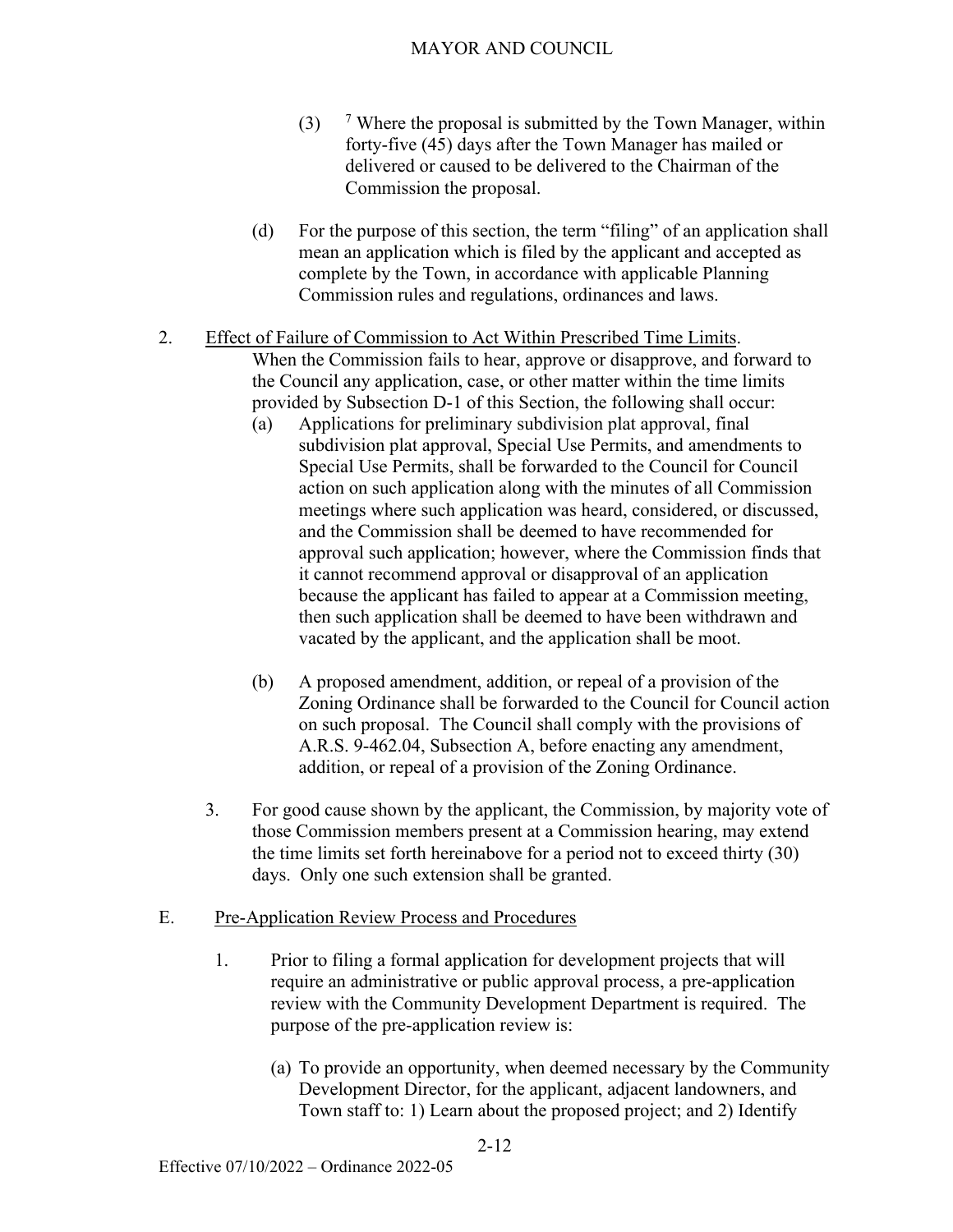issues that can be addressed, and necessary changes that can be made to the development plans before the applicant prepares the final plans and other documents for the formal application review process.

- (b) To familiarize the applicant with the review process and procedures and application requirements;
- (c) To identify the requirements, if any, for citizen participation during the formal application review process;
- (d) To streamline the subsequent formal application review process.
- 2. The Community Development Director shall establish procedures for the Pre-Application review process.
- F. Citizen Review Process
	- 1. The purpose of the citizen review process is to provide an opportunity for citizen involvement and public awareness of applications for the rezoning of property or for a new or amended special use permit (collectively called a "Rezoning Application" herein). The citizen review process is not intended to produce complete consensus on all Rezoning Applications, but to ensure that citizens have:
		- (a) Sufficient time to learn the substance of the Rezoning Application;
		- (b) Enough information to determine how they might be impacted by the Rezoning Application;
		- (c) An opportunity to communicate their issues or concerns with respect to the Rezoning Application at an early stage in the process and prior to any public hearings on the Rezoning Application.
	- 2. The citizen review process shall apply to all Rezoning Applications that require a public approval process.
	- 3. Procedures.
		- (a) The applicant, in coordination with the Community Development Department, shall establish a time, date, and place for a Citizen Review Session to provide a reasonable opportunity for the applicant, adjacent landowners, and other potentially affected citizens to discuss issues or concerns they may have with the Rezoning Application proposed by the applicant. Community Development staff may attend the meeting as an observer and shall not conduct the meeting. The applicant shall supply the Community Development Department with minutes of the neighborhood meeting and a list of all individuals in attendance. The results of the neighborhood meeting shall be made available to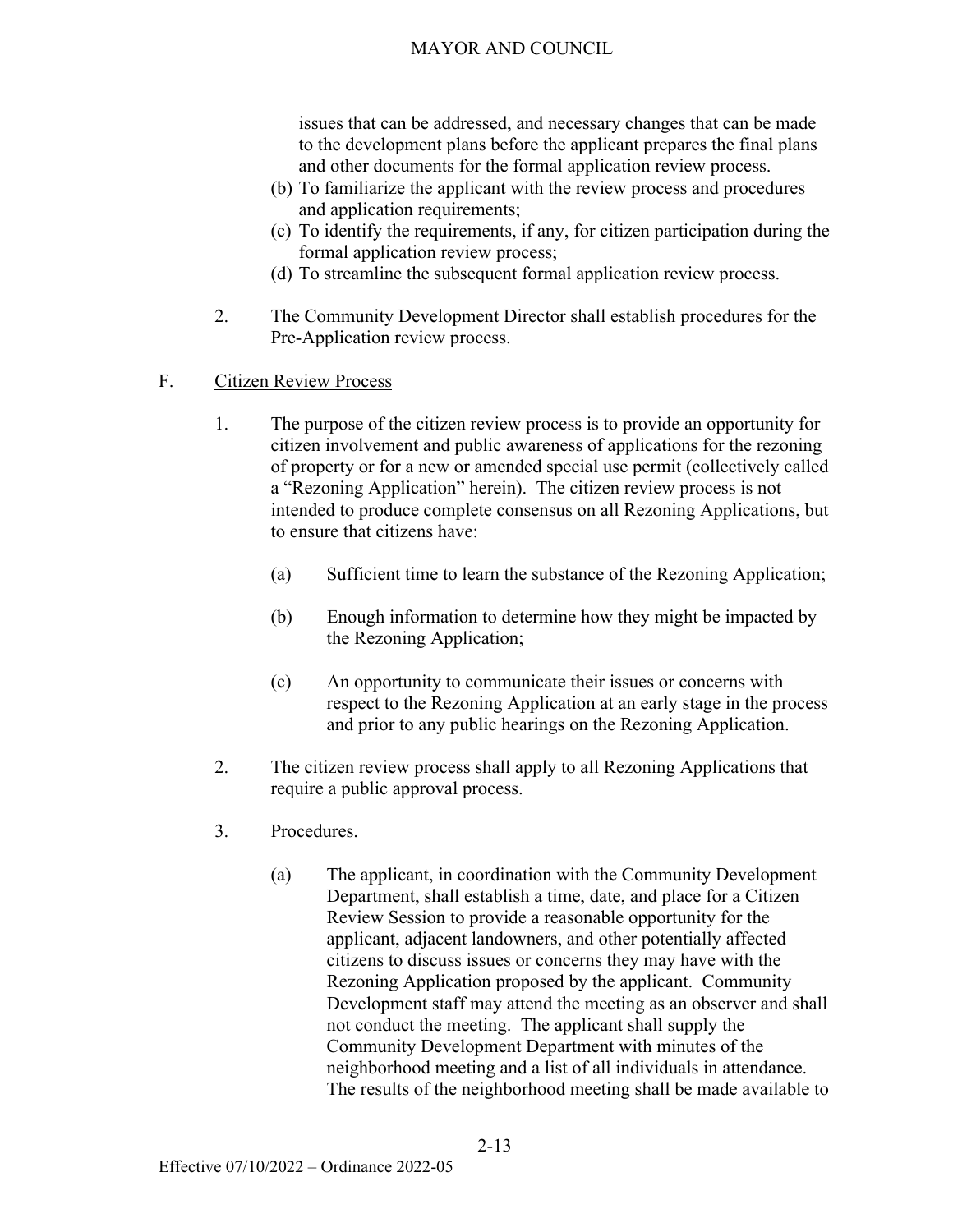the Planning Commission and/or Town Council at such time as they take action on the Rezoning Application, if any.

- (b) Written notice of the Citizen Review session shall be given at least 10 days prior to the meeting and shall include the time, date, and location of the citizen review meeting and sufficient details regarding the substance of the proposed Rezoning Application so as to allow citizens and other affected persons to determine how they might be affected by the proposed Rezoning Application.
- (c) The applicant shall provide such notice by first class mail to: 1) Each property owner within 1000 feet of the boundary of the property subject to the Rezoning Application; 2) All other interested parties who have requested that they be placed on a notification list maintained by the Community Development Department; and 3) Adjoining municipalities sharing borders with the property subject to the Rezoning Application.
- (d) The Community Development Director may establish additional procedures for the Citizen Review Process as is deemed necessary.

#### G. Text Amendments to the Zoning Code

- 1. The Town Council may, from time to time as public necessity, convenience, general welfare and good zoning practice require, make changes to the text of the Zoning Ordinance, impose a regulation not previously imposed, or modify a regulation previously established by the Town of Paradise Valley Zoning Ordinance. The Town Council or the Planning Commission on its own motion may initiate such amendments.
- 2. A citizen review session shall be held at a work-study session of the Planning Commission scheduled at least 10 days prior to the Public Hearing for the consideration of the proposed text amendment. Landowners and other citizens potentially affected by the proposed text amendments will be invited to gather further information regarding the proposed text amendments at the citizen review session and to express any issues or concerns they may have with the proposed text amendment.
- 3. Notice of the citizen review session shall be given to landowners and other citizens potentially affected by the proposed text amendments at least 10 days prior to the Planning Commission work-study session scheduled for the citizen review of the proposed text amendments. This notice shall state the date, time, and place of the citizen review session and shall include a general explanation of the substance of the proposed text amendment to the zoning ordinance. The form of notice to be used will vary according to the type of text amendment proposed, and any means deemed by the Town to provide the appropriate method of notice for the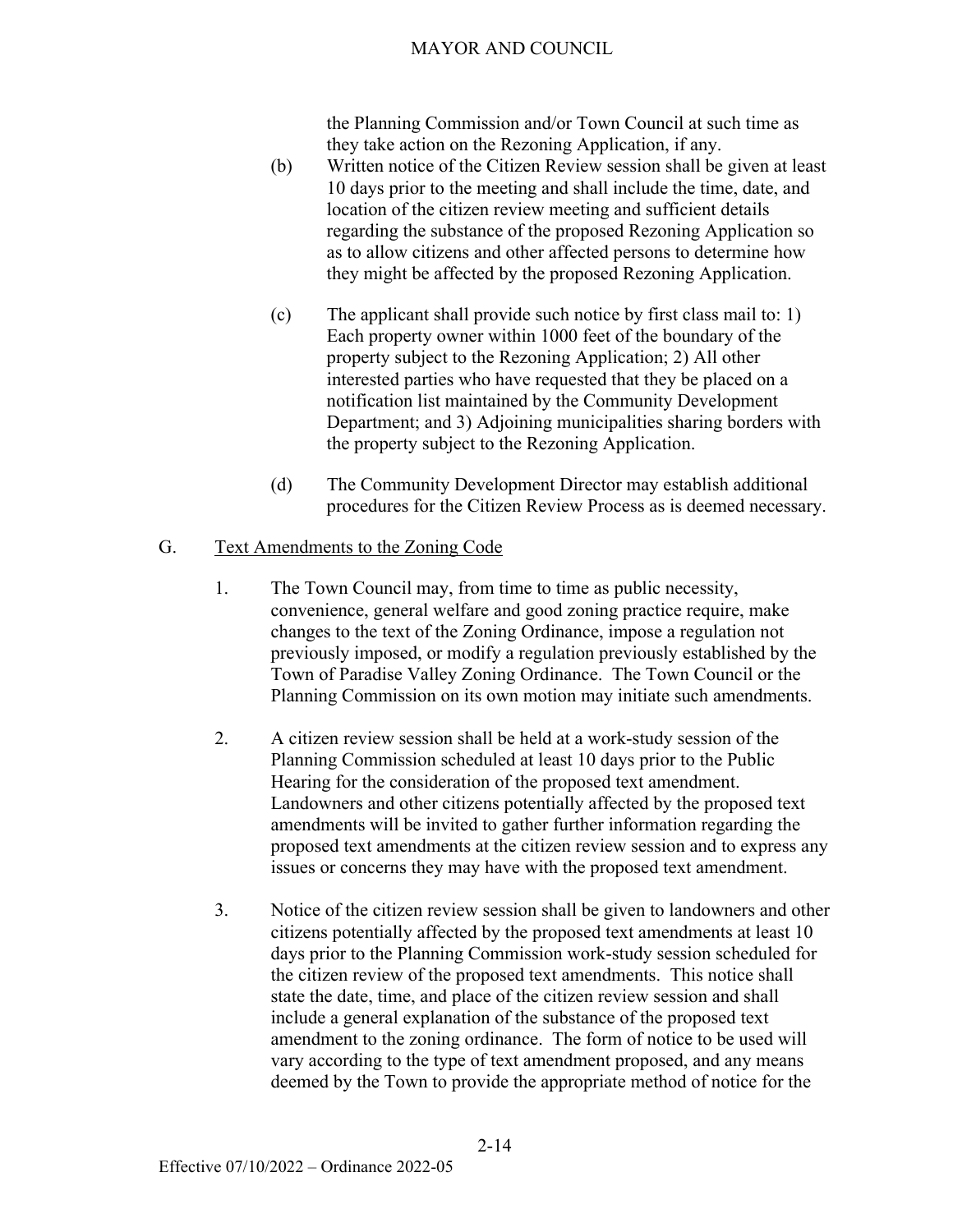proposed text amendment shall be considered sufficient. The form of notice given may include, but is not limited to, the following:

- (a) Publication in a local newspaper distributed to residents living within the Town of Paradise Valley.
- (b) Posting at official Town posting locations.
- (c) Posting on the Town's web site.
- 4. After the citizen Review session, the Planning Commission may take all issues and concerns raised by landowners and other citizens potentially affected by the proposed text amendments at such session into account when it considers its recommendation to the Town Council on the proposed text amendment and shall, prior to the Council's public hearing on the proposed text amendment, report to the Council the issues and concerns raised during the citizen review input and discussion session.
- H. Planning Agency. Pursuant to Arizona Revised Statute §9-461.01, the Community Development Department is hereby established as the Planning Agency for all purposes set forth in the Arizona Revised Statutes.
- I. Small Wireless Service Facilities Located in the Rights-Of-Way<sup>2017-05</sup> 2018-01 2019-08 2019-09
	- I-1 Purpose
	- I-2 Definitions
	- I-3 General Requirements
	- I-4 Siting Standards
	- I-5 Design Standards
	- I-6 Alternative Design Standards
	- I-7 Radiofrequency (RF) Performance and Interference Standards and Monitoring
	- I-8 Noise and Environmental Standards
	- I-9 Co-Location and Limitations
	- I-10 Submittal Requirements
	- I-11 Permit Limitations and General Conditions
	- I-12 Applicability
	- 1. Purpose.

The purpose of this ordinance is to establish appropriate locations, site development standards, and permit requirements to allow for Small Wireless Facilities to be located in the rights-of-way as required by A.R.S. § 9-591 et. seq., subject to such small wireless facilities meeting the objective design standards and stealth and concealment requirements provided in this section. The approval and installation of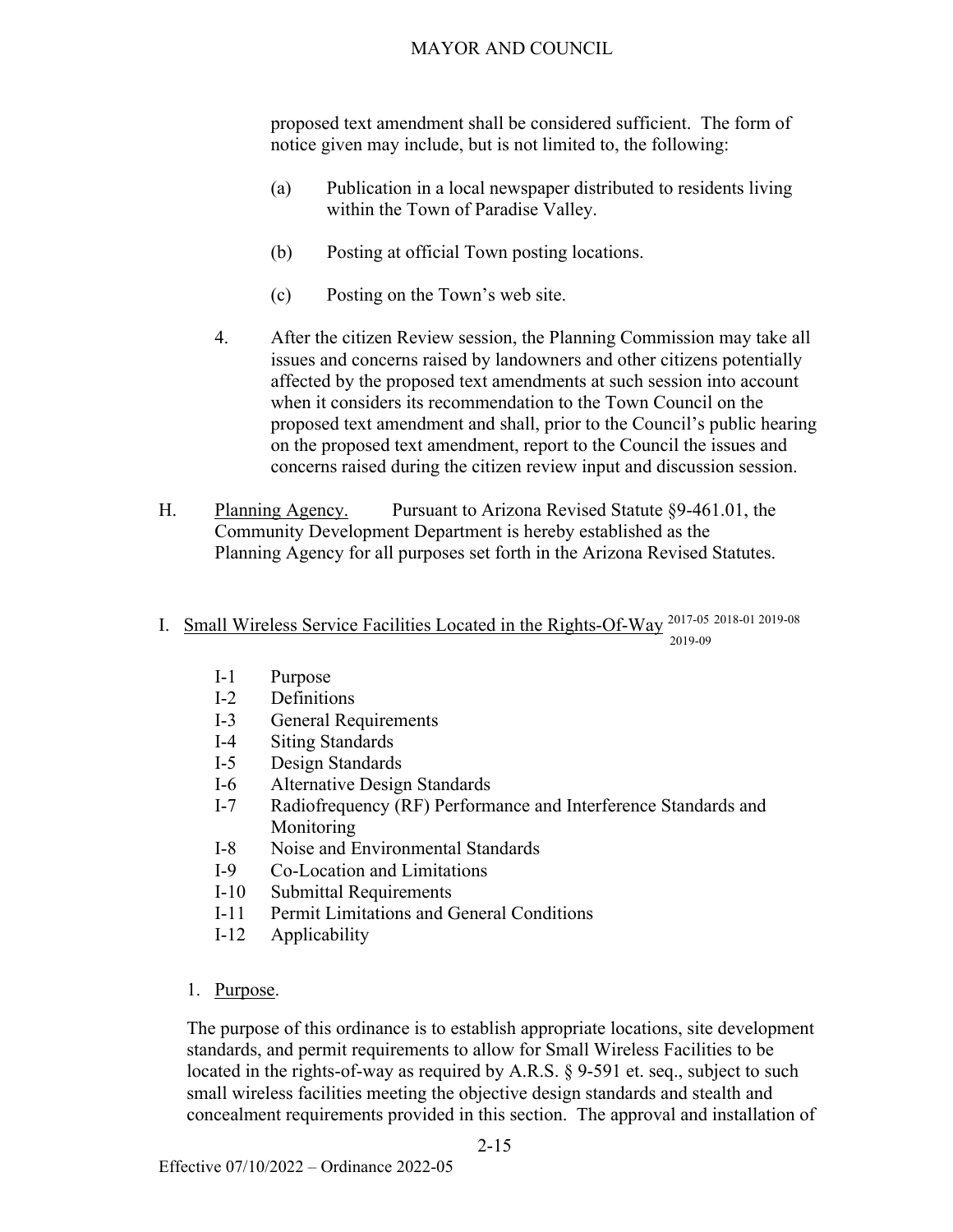Small Wireless Facilities are intended to be done in a manner which has been a successful design standard in place since 2010. The nature of residences, their scale (height and mass), their proximity to each other and the street, and the extensive natural, informal landscaping all contribute to this distinctive character and require design standards and stealth and concealment requirements that will preserve the residential character of the Town while also providing design alternatives that will permit a quick and timely review of Small Wireless Facility applications consistent with the intent of A.R.S. § 9-592. Minimizing the adverse visual impact of these Small Wireless Facilities within the predominately residential areas of the Town is one of the primary objectives of this ordinance. The Town, its residents and some providing utilities have made significant investment in eliminating overhead utility lines in Paradise Valley. Protecting that investment is also consistent with this ordinance. Limitations on the height of antennas are intended to conform the antennas to the existing limitations on height of residential buildings in the Town. The ordinance is also intended to allow Small Wireless Facilities which are sufficient in location choices and height to provide adequate personal wireless service to citizens, resort guests, the traveling public, and others within the Town.

#### 2. Definitions.

For the purpose of this Section, the following terms shall have the meanings prescribed herein unless the context clearly requires otherwise:

- a) "Administrative Small Wireless Facility Permit" means the administrative permit approved by the Town for a Small Wireless Facility site.
- b) "Antenna" means communication equipment that transmits or receives electromagnetic radio frequency signals and that is used as part of a Small Wireless Facility;
- c) "Applicant" means a person or other entity who submits an application to the Town for an Administrative Small Wireless Facility Permit for a Small Wireless Facility in the Town rights-of-way. A Permittee and the owner of the subject property (which may be through a master license agreement), and/or utility pole shall be an Applicant(s) or co-Applicant(s) on such application;
- d) "Application" means a complete submittal for an Administrative Small Wireless Facility Permit on a form or set of forms prescribed by the Town that is deemed complete by the Town staff and contains all of the required submittals, studies, diagrams, photo simulations, and other documentation required pursuant to the checklists on the prescribed form(s) or in this Section.
- e) "Co-location" means the use of a single mount and/or site by more than one small wireless service provider;
- f) "Design" means the appearance of a Small Wireless Facility, including but not limited to its material, color or shape;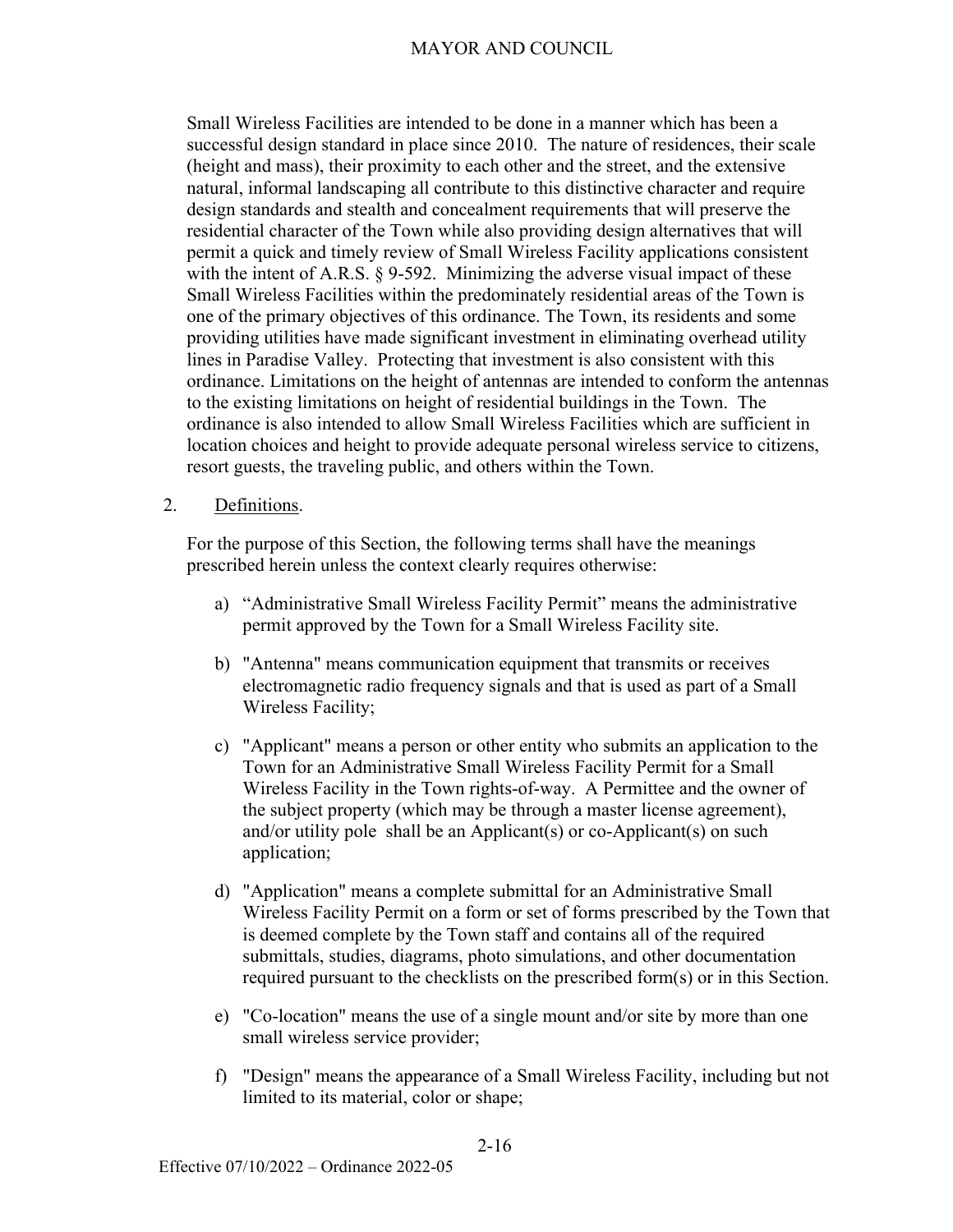- g) "Equipment cabinet" means an enclosed box that is either located in a vault at or near the base of the SWF which contains, among other things, batteries and electrical equipment (hereinafter referred to as "equipment"). This equipment is connected to the antenna by underground cables.
- h) "Location" means property(ies) or site(s) where Small Wireless Facilities are located or could be located;
- i) "Modification" means any physical or operational change, alteration, or other modification of any of the following as they relate to a Small Wireless Facility or the subject property upon which it is located, including but not limited to:
	- i. The site plan;
	- ii. The sight line representation;
	- iii. The design submittal as required in this Section;

 The conversion of a single-use Small Wireless Facility to a co-location is also considered a modification;

- j) "Monopole" means a type of mount that is self-supporting with a single shaft of steel or concrete or other acceptable material that is not more than forty inches in diameter at ground level and that has all of the small wireless facilities mounted on the pole or contained inside the pole;
- k) "Permittee" means an Applicant who has an approved Administrative Small Wireless Facility Permit;
- l) "Small Wireless Facility" or "SWF" means any of several technologies using radio signals at various frequencies to send and receive voice, data or video to and from mobile transceivers; which are composed of a faux cactus that houses Antennas internally or a replacement Utility Pole that has Antennas that are no more than six cubic feet in volume, AND any of the following:
	- i. Equipment cabinet less than twenty-eight cubic feet in volume; or
	- ii. Underground vault for equipment; or
	- iii. Electric meter (where required by law); or
	- iv. Grounding Equipment and a power transfer switch
- m) "Small Wireless Services" means commercial mobile radio services, unlicensed wireless services and common carrier wireless exchange access services as defined in the Telecommunications Act of 1996, and any amendments thereto, and any services that are provided to the public and that use licensed or unlicensed spectrum, whether at a fixed location or mobile and that use small wireless facilities;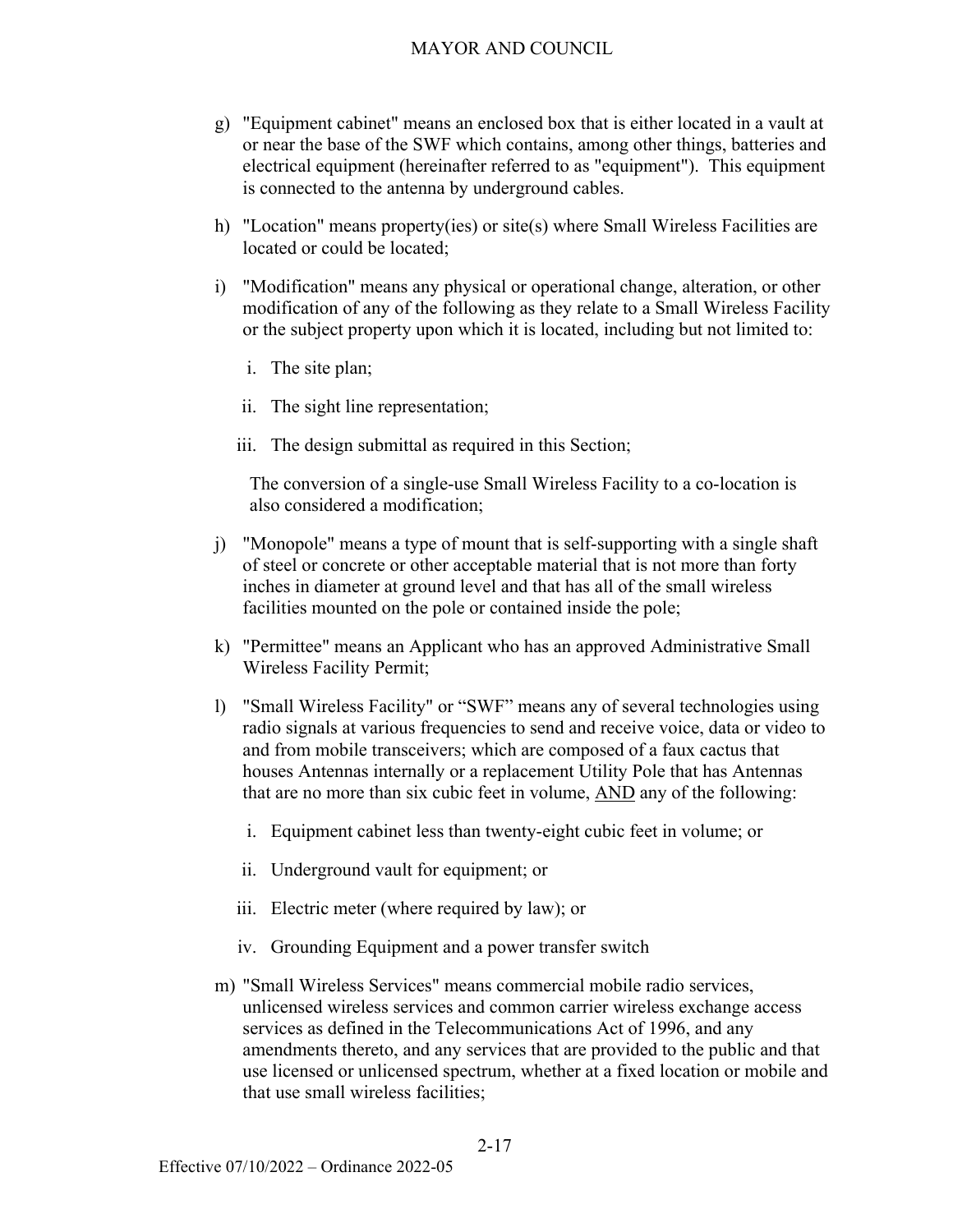- n) "Sight Line Representation" means a drawing in which a sight line is drawn from a street level view (viewpoint shall be approximately 4 feet above grade) within five hundred (500) feet of the SWF to the highest point (visible point) of the SWF. Each sight line shall be depicted in profile, drawn at one inch equals forty (40) feet unless otherwise specified by the Town. The profiles shall show all intervening trees and structures;
- o) "Site" means the subject property where a small wireless facility is located or proposed to be located.
- p) "Siting" means the method and form of placement of a small wireless facility on a specific area of a subject property pursuant to the provisions of this Section;
- q) "Subject Property" means all the specific rights-of-way upon which a small wireless facility is either proposed to be, or already is, developed, located, constructed or operated; and
- r) "Utility Pole" means a pole or similar structure that is used in whole or in part for communications services, electric distribution, lighting or traffic signals, but excludes a monopole.
- 3. General Requirements.
	- a) In order to locate a SWF in the Town's rights-of-way, a Permittee must obtain or hold a Master License Agreement.
	- b) No SWF may be developed, located, constructed or operated without an Administrative Small Wireless Facility Permit. An Administrative Small Wireless Facility Permit is also required for any modification to a SWF. The requirements to obtain an Administrative Small Wireless Facility Permit are more fully described in subsection 10 below.
	- c) The process for an Administrative Small Wireless Facility Permit shall be:
		- i. Determination of a complete application by the Town Manager or designee. An application on a form prescribed by the Town shall be submitted (and the fee set forth in the Town of Paradise Valley Fee Schedule, as such may be amended from time to time, shall be paid) by the applicant at the time of submission of the application.
		- ii. Review of the proposed site by staff with a staff recommendation to Planning Commission regarding the proposed site or an alternate site within one hundred (100) feet that maintains the technical needs of the Applicant and blends with the existing built and natural environment.
		- iii. Review of the application by the staff to determine if the applicant is applying for compliance with the objective design standard, the alternate objective design standard or neither. An Applicant who chooses not to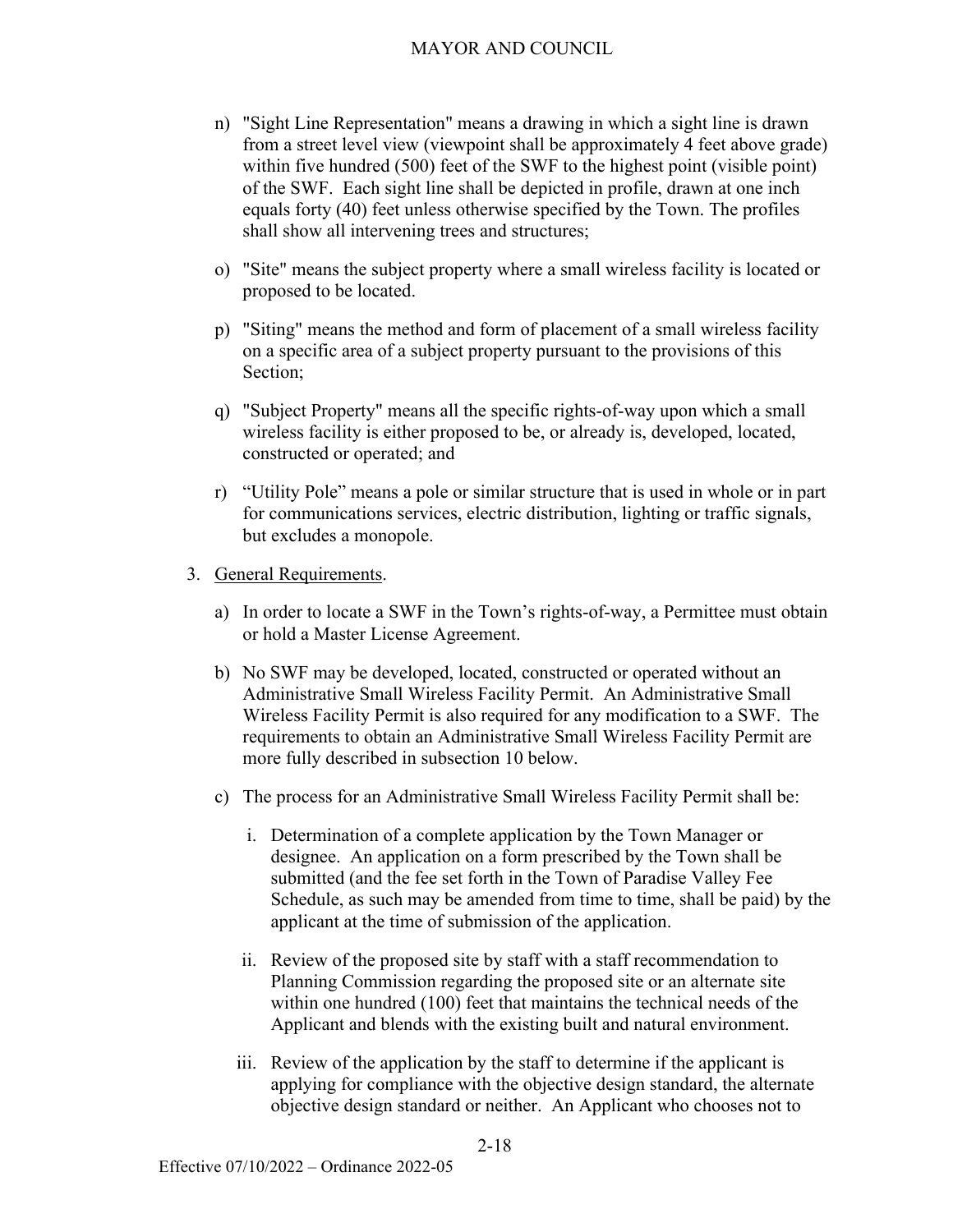comply with the objective design and concealment standards or the alternative provided for herein shall follow the requirements for a special use permit for a new utility pole under the provisions of Article XI of the Town Zoning Ordinance which shall be processed within one hundred eighty (180) days after the filing of a complete application for a special use permit. All applications for monopoles within the Town rights-of-way shall be excluded from the Application process for SWFs and shall instead be subject to Article XI of the Town Zoning Ordinance.

- iv. The Administrative Small Wireless Facility Permit application shall be forwarded to the Planning Commission for a review of the siting and the site specific design; the Commission shall then hold a public meeting to take input from interested parties, including the notified property owners within five hundred feet of the selected site on matters pertaining to viewsheds, sightlines, blending of the site with existing built or natural environment, and compliance with the objective design standards or alternative objective design standard and any aesthetic concerns not otherwise addressed in the site specific design.
- v. The Commission shall either approve or deny an application within seventy-five (75) days of an Applicant having submitted a complete Application for a specific site; with any denials to specify the basis for the denial and specific parts of the Application that do not comply with the provisions of this Section. The Applicant may then seek to cure the deficiencies in the Application and resubmit the Application within thirty days of the denial. The Commission shall then meet and review the resubmittal within thirty days after having received the resubmittal to determine whether the deficiencies have been cured or not. If cured, the Commission shall approve the Application.
- d) The objective design standards for the Town that achieve reasonable stealth and concealment are:
	- i. Generally described as a twenty-four foot faux cactus; or
	- ii. An existing or replaced traffic signal pole or street light pole consistent with the specifications noted below;
	- iii. If no existing or replacement utility pole exists, the Applicant may request a new SWF through the Town's Special Use Permit process outlined in Article XI of the Town's Zoning Ordinance.
- 4. Siting Standards. The following siting criteria apply to consideration of an Administrative Small Wireless Facility Permit for a SWF:
	- a) After an Applicant identifies an area to site a Small Wireless Facility, Town staff shall evaluate the area near the site with the Applicant to find the optimal location for the small wireless facility (said area to include the total area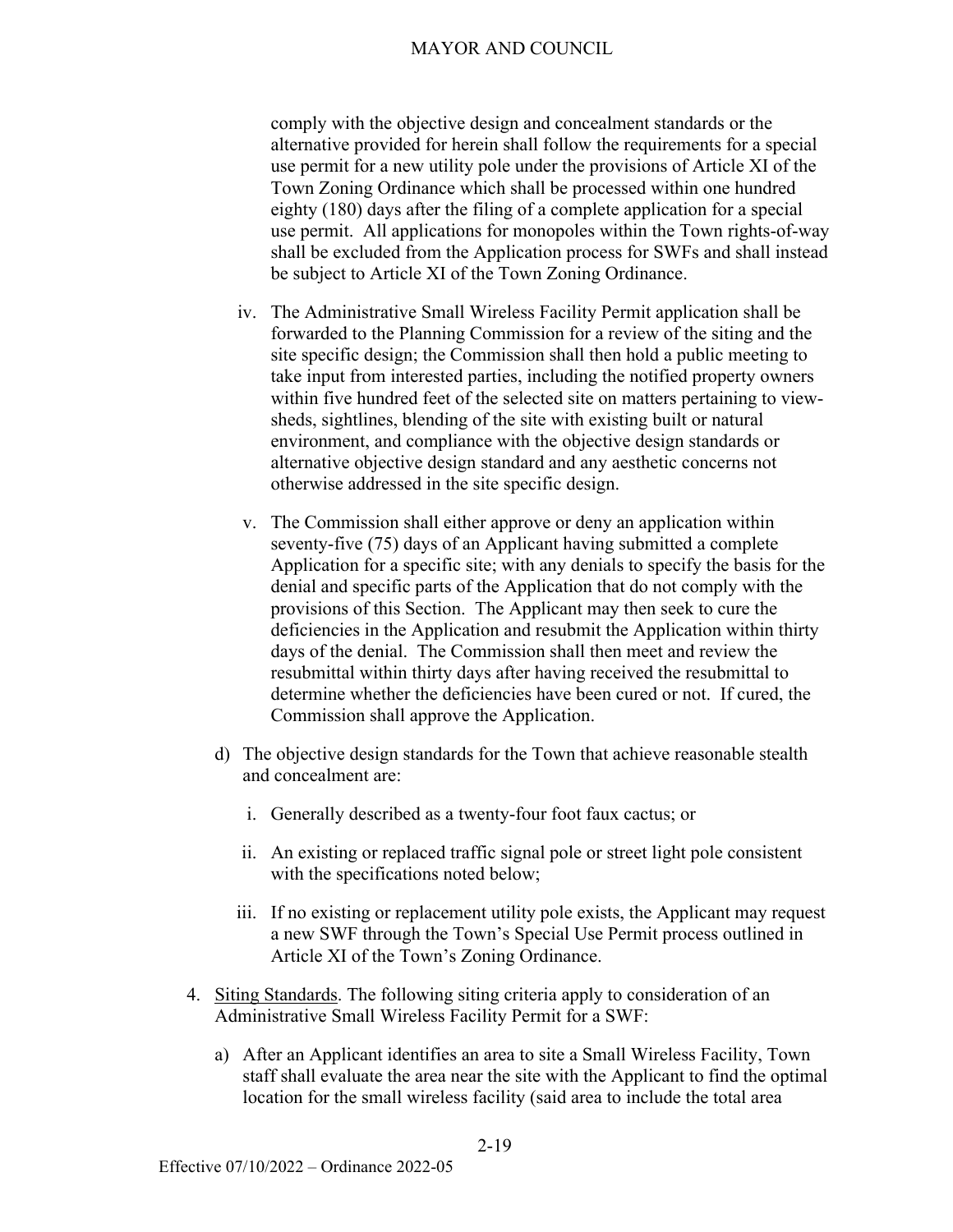within a one hundred foot radius of the Applicant's preferred site, provided that any staff-proposed alternate location does not substantially compromise the coverage and capacity of the proposed antenna), with initial siting to be objectively chosen based on the following criteria:

- i. Safety.
	- A. Sites should not be located within the Town's corner vision view triangle near street or driveway intersections so as to not be in areas where car accidents are more frequent, that is, near the intersection of streets;
	- B. Sites should be spaced as far back from the sidewalk or street curb so as to not pose a hazard to bicyclists, pedestrians or vehicular traffic; and
	- C. In order to maintain a safe "fall zone" a SWF shall be set back from existing habitable structures on private property by a distance equal to the height of the top of the antenna structure.
- ii. Appearance.
	- A. New SWFs shall be located in areas where they can blend into the existing built and natural environment, that is, in areas where existing trees and shrubs of size similar to the antenna height already exist and where the addition of the antenna to the built environment will least affect the view sheds from neighboring properties.
	- B. Depending upon the degree to which the SWF "blends with" or "disturbs" the setting, the subject property and its character and use, or neighboring properties and their character and use, the Commission may request that additional landscaping be installed as part of the approval. The SWF landscaping may include trees, mature vegetation, natural features or hardscaping within the rights-of-way area surrounding the SWF.
	- C. All equipment shall be located within the faux cactus structure to the greatest extent possible, and all other equipment shall be located underground or within a faux rock to the greatest extent possible. At no time is the "other equipment" to extend beyond the rights-of-way area.
	- D. No signage shall be placed on a faux cactus.
	- E. If equipment cabinets are deemed necessary by the Town, they shall be completely screened from view by a compatible wall, fence or landscaping consistent with the Town landscaping guidelines and consistent with this ordinance. Any utility meter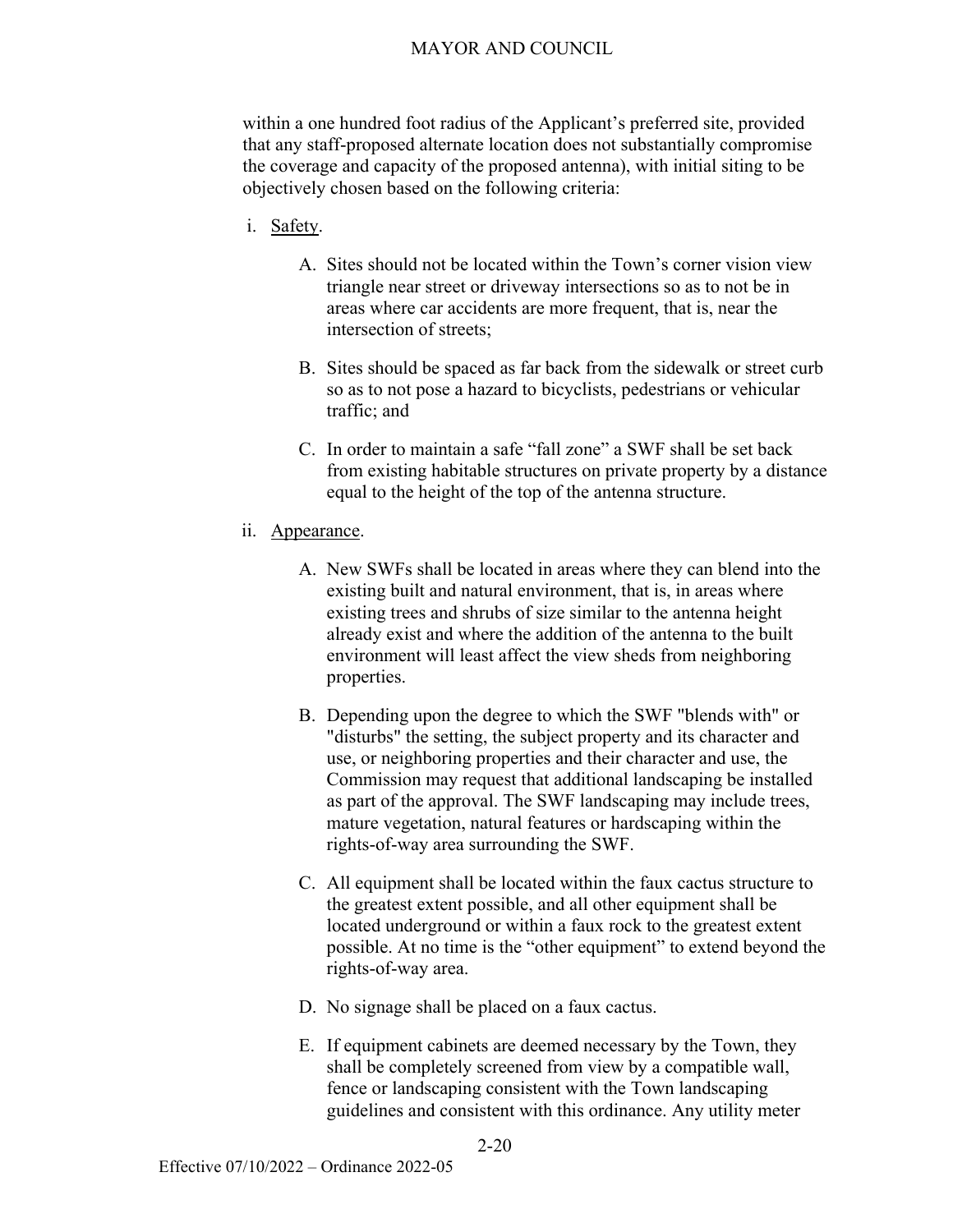associated with the SWF shall face away from the street or shall be camouflaged in some manner.

- F. To the extent allowed by law, the Commission shall consider the cumulative visual effects of SWFs and any mount, specifically their appearance or domination of the skyline, natural and structural features or terrain, in determining whether to approve an Administrative Small Wireless Facility Permit, provided that in no case does this subsection allow the complete rejection of a site within the fifty (50) foot radius of the preferred site.
- iii. Form. The degree to which the shape of the SWF and any equipment shall relate to its surroundings.
- iv. Color. A SWF shall be in natural tones and a non-reflective color or color scheme appropriate to the background against which the SWF would be viewed from a majority of points within its viewshed. "Natural" tones are those reflected in the natural features and structural background against which the SWF is viewed from a majority of points within its viewshed. Final colors and color scheme must be approved by the Planning Commission.
- v. Strength. Any SWF shall be designed to withstand the requirements related to wind loads in the most current building code adopted by the Town.
- b) Subsequent to staff review and recommendation of a selected site, said site, along with the original proposed site by the Applicant if said site differs from staff recommendation, shall be forwarded to Planning Commission as part of the Commission's review of the Administrative Small Wireless Facility Permit.
- 5. Design Standards and Aesthetics Mandate the Use of "Faux Cactus" SWFs. To maximize the concealment of SWFs, the first type of antenna and support structure to be considered shall be a faux cactus installation designed as follows:
	- a) Shall utilize the Larson Camouflage model LCA-0-24-24 fiberglass antenna structure or equivalent, maximum twenty four foot tall from the ground or base;
	- b) Shall contain standard details, such as dimensions, colors and materials, the same as those used for the existing faux cactus installation throughout the Town (please refer to standard details provided in the application);
	- c) Shall be designed to the greatest extent possible to look like part of the natural environment, thus they shall not be placed in existing concrete such as a sidewalk nor shall concrete be placed around the base of the facility except as needed to anchor and support the structural elements of the SWF, with such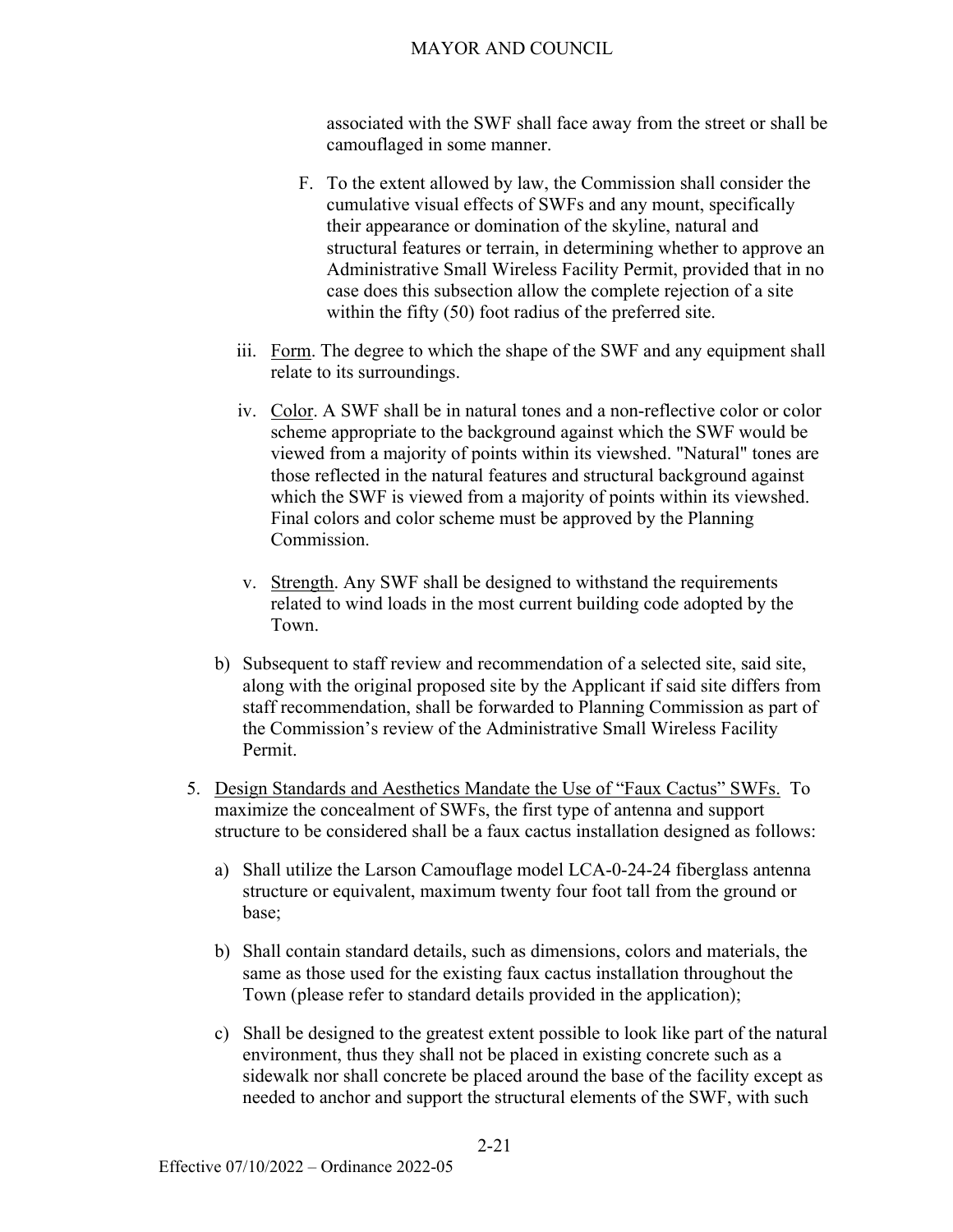concrete anchor to be hidden by earth, rocks, decomposed granite and the planting of two (2) trees and three (3) shrubs near the base or alternate landscape as approved by the Town.

- d) All ground mounted equipment and connections shall be buried with the exception of the utility meter which shall face away from the street and the disconnect switch;
- 6. Alternative Design Standards Utilizing an Existing Utility Pole. An Applicant may propose the use of an existing Utility Pole SWF installation, for which the following design and concealment criteria shall be used:
	- a) If the selected Utility Pole is a traffic signal or street light, the existing traffic signal or street light shall be replaced with a new engineered street light or traffic signal pole design that has the appropriate structural support strength including any footing modifications to accommodate the height and weight of the antenna and equipment located within, or atop, the replacement pole;
	- b) The maximum height of the replacement pole shall not be more than six feet above the pre-existing height of the street light vertical pole or traffic signal vertical pole that it replaced (not including the mast arm);
	- c) All wiring associated with the SWF shall be contained within the replacement pole or underground;
	- d) All ground mounted equipment and connections shall be buried with the exception of the utility meter and the disconnect switch;
	- e) Shall contain standard details, such as dimensions, colors and materials, the same as those used for the existing 56<sup>th</sup> Street and Lincoln traffic signal installation that is consistent with the standard details in the application.
	- f) For all traffic signal installations as well as street light installations not along Scottsdale Road, all antennas and "pole-mounted" equipment shall be within a cylinder or container (or within the replacement pole) that is within two (2) inches of the width or diameter of the traffic signal or street light pole to which it is affixed, with said container diameter not to exceed twenty (20) inches. The only protrusions or extensions from the signal or street light pole shall be those that existed before the replacement pole, that is, in the case of traffic signals or street lights the mast arms or other supports for luminaires, street name signs, and traffic signals;
	- g) For street light installations in a series along Scottsdale Road, the replacement pole shall substantially match the existing pole in finish and color, diameter and taper, and have a luminaire arm that substantially matches the existing luminaire arm of the existing light pole. The application shall be considered in context with adjacent existing light poles to ensure consistency along the streetscape. All antennas and "pole-mounted" equipment shall be within a cylinder or container (or within the replacement pole) with said container not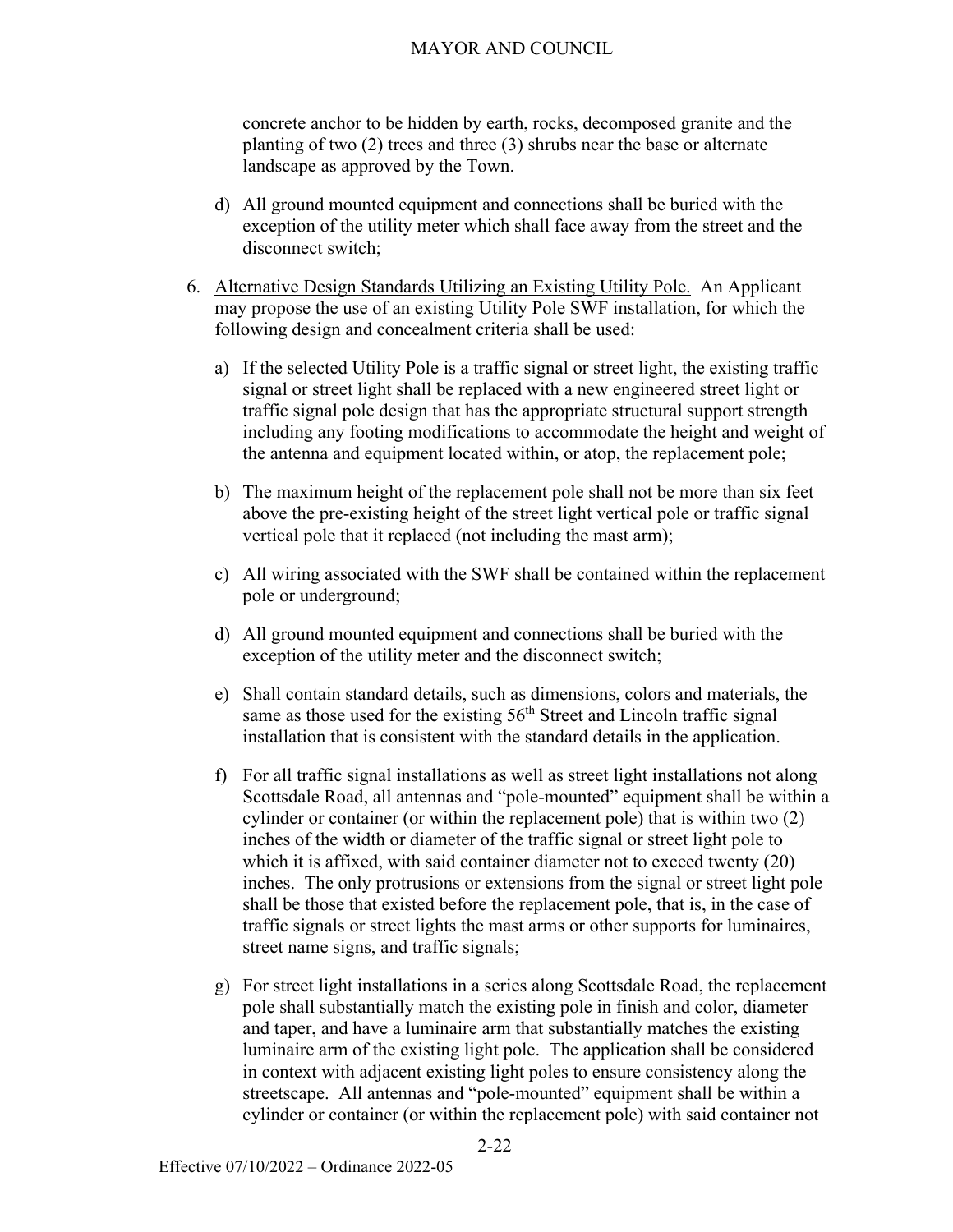exceeding twenty (20) inches in diameter, with a three hundred and sixty (360) degree shroud that tapers from the bottom of the container to the pole. The only protrusions or extensions from the pole shall be those that existed before the replacement pole, that is, in the case of street lights the mast arms or other supports for luminaires.

- 7. Radiofrequency (RF) Performance and Interference Standards and Monitoring.
	- a) To the extent allowed by law, the following radiofrequency (RF) maximum permissible exposure standards apply to consideration of an Administrative Small Wireless Facility Permit for a SWF, in addition to monitoring requirements as required in this Article:
		- i. All equipment proposed for a SWF shall meet the current FCC RF Guidelines and any amendments thereto (hereafter "FCC Guidelines");
		- ii. For SWFs attached to utility poles or any other structures not owned by the Applicant, graphically shall illustrate in three dimensions the worst case exposure levels that exceed FCC limits for service personnel accessing the area near the SWF exposure zones. If the graphic illustration exceeds the FCC exposure limit in any area accessible to workers who would work on maintenance or repair to the traffic signals, lights, or utility wiring on the utility pole, a narrative must be supplied containing all the information required to provide an RF Safety plan to protect workers from RF exposure above the FCC limits. Said illustrations shall be kept on file with Public Works.
	- b) Within ninety (90) days after FCC issuance of an operational permit for the SWF the Permittee shall submit a written report providing existing measurements and worst case predictions of RF power density levels from the SWF for:
		- i. Existing SWF: Report the maximum RF power density levels (spatially averaged per FCC Guidelines) measured in the areas identified as readily accessible to the public or workers;
		- ii. Existing SWF plus cumulative: Maximum estimate of RF power density levels(spatially averaged per FCC Guidelines) measured in the SWF RF environment to be inclusive of any other significant contributors to the RF environment (i.e. co-located SWF). Definition of "Significant Contributors" to be any contributor  $>5\%$  of the FCC Public limit at any measurement location;
		- iii. Certification signed by a competent person stating that RF radiation measurements are performed with properly calibrated test equipment and meet FCC Guidelines.
	- c) If FCC Guidelines are changed during the period of any Administrative Small Wireless Facility Permit for a SWF use, then the SWF shall be brought into compliance with such revised guidelines within the time period provided by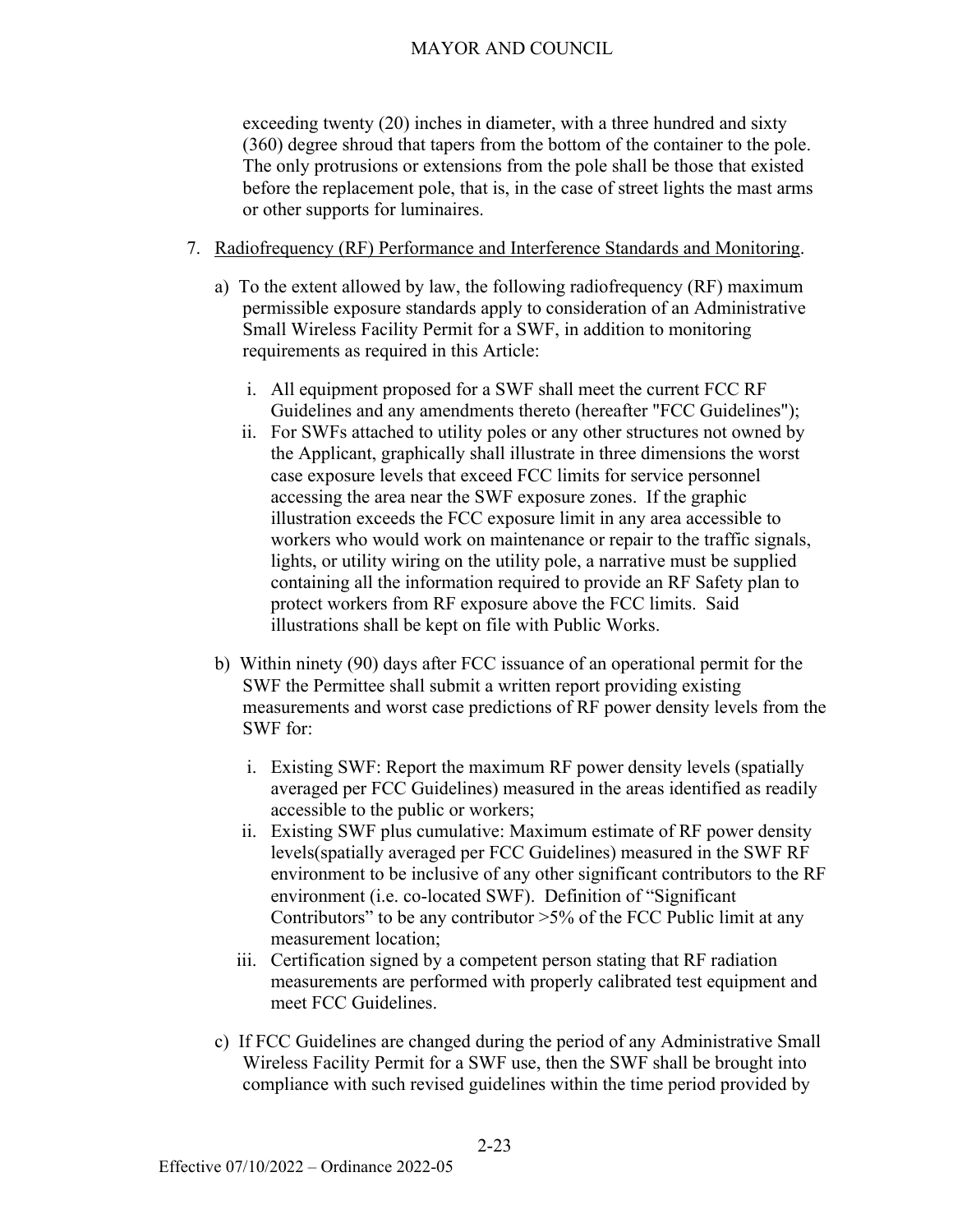the FCC; or if no time period is stated, then within sixty (60) days of the effective date of such guidelines.

- d) If at any time during the term of the permit the Town has reasonable evidence that the Permittee is not in compliance with FCC Guidelines, and the Town provides notice of such, the Permittee so notified shall provide to the Town, within thirty (30) days after such notice, an analysis and determination of its compliance with FCC guidelines showing the data collected and status pursuant to FCC Guidelines. If on review, the Town finds that the SWF does not meet FCC Guidelines, the Permittee shall immediately turn off the SWF and shall have sixty (60) days from the date of the Town's finding of noncompliance to bring the SWF into compliance. If compliance is not achieved in the sixty-day period, the Administrative Small Wireless Facility Permit may be revoked or modified by the Town.
- e) The Permittee shall ensure that the SWF does not cause localized interference with the reception of other FCC licensed services. If on review the Town finds that the SWF interferes with such reception, and if such interference is not cured by the Permittee within sixty (60) days after notice from the Town, the Town may revoke or modify the Administrative Small Wireless Facility Permit.
- 8. Noise and Environmental Standards.
	- a) To the extent allowed by law, the following noise and environmental standards apply to consideration of an Administrative Small Wireless Facility Permit for a SWF in addition to the monitoring requirements of this Article:
		- i. A SWF shall not generate noise in excess of the noise limits specified in Article 10-7 of the Town Code measured at ground level at the base of the facility closest to the antenna;
		- ii. If an environmental assessment is required by the National Environmental Policy Act (NEPA) for any SWF prior to commencing operations the Applicant shall specify which of the following exist:
			- A. Wilderness area;
			- B. Wildlife preserve;
			- C. Endangered species;
			- D. Historical site;
			- E. Indian religious site;
			- F. FEMA designated flood plain;
			- G. Other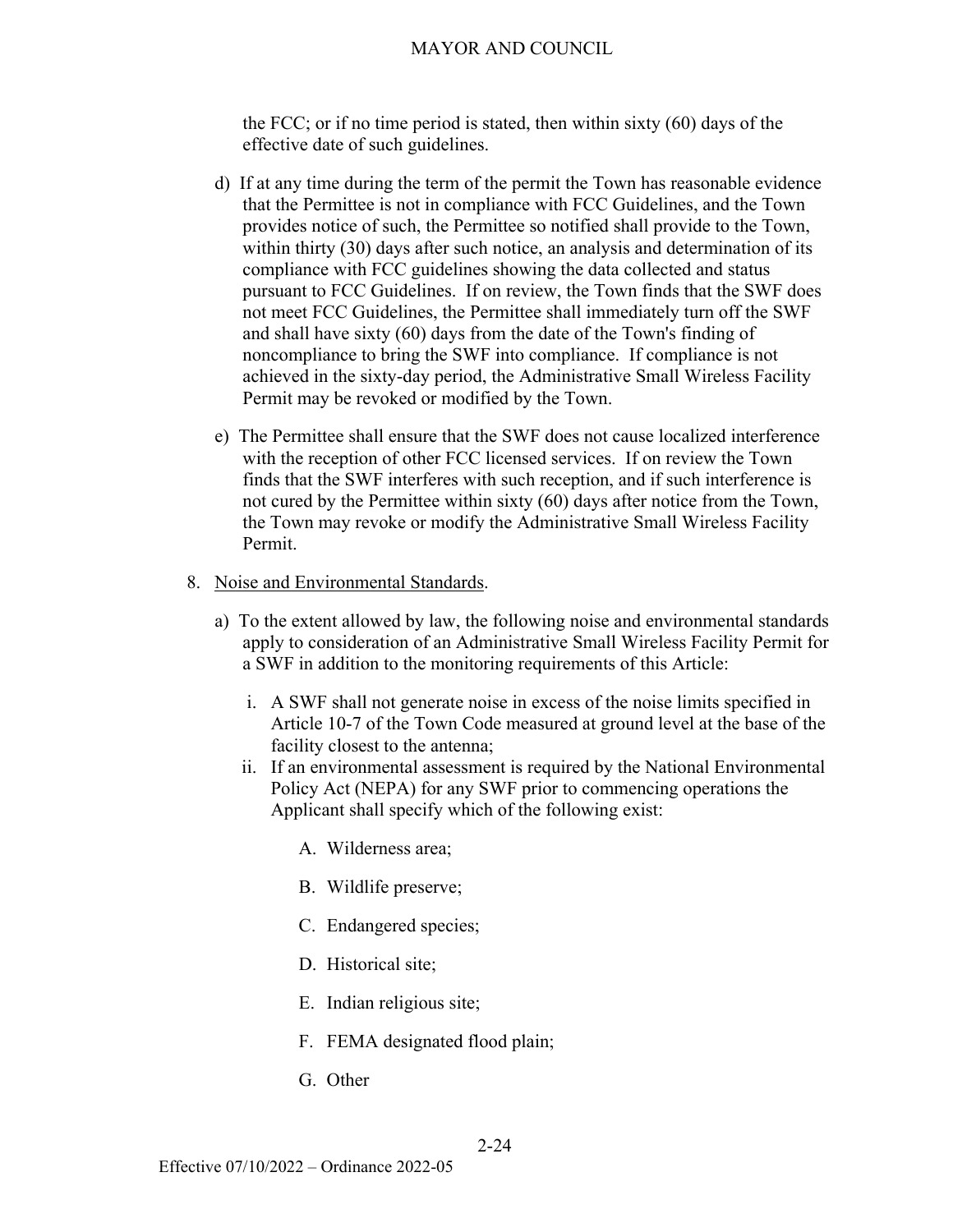- iii. Where any of the above conditions exist, an environmental assessment which, at a minimum, conforms to FCC requirements shall be submitted to the Town for each SWF where any of the above exists, and when the FCC requires such an environmental assessment to be submitted to the FCC. If the Applicant has determined that an environmental assessment is not required pursuant to FCC rules, this Article and applicable state law and Town Code, a written certification to that effect must be submitted to the Town.
- 9. Co-Location and Limitations. Co-location of antennas and equipment is permitted and encouraged on approved SWFs. All proposed co-locators must also receive an Administrative Small Wireless Facility Permit for the use at such site from the Town.

#### 10. Submittal Requirements.

- a) In addition to the information requested in the Town's Administrative Small Wireless Facility Permit application, the following items shall be required for a SWF application:
	- i. A master site plan showing the subject property and adjoining properties within one hundred (100) feet of the proposed SWF site including existing SWF, roads, sidewalks and driveways; all existing and proposed structures on the subject property and their purpose; the specific placement of the SWF antenna and equipment; fall zone; and all proposed changes to the existing site;
	- ii. A landscape plan showing the location of existing and proposed vegetation, trees and shrubs, identified by species and size of specimen in accordance with Town Landscape Guidelines. Said landscape plan shall be approved by the Planning Commission to ensure appropriate blending with the site;
	- iii. Photographs(or digital images), diagrams, photo simulations and sight line representations as listed below:
		- A. Aerial photograph showing SWF location;
		- B. Elevations of antenna and associated equipment;
		- C. Sight line representation;
		- D. Existing (before condition) photographs of what can currently be seen from any adjacent residential buildings or properties, private roads and rights-of-way adjacent to the site;
		- E. Photo simulations of the proposed facility from each adjacent residential properties or buildings, private roads and public rightsof-way adjacent to the site (after condition photographs). Such photo simulations shall include, but not be limited to, each of the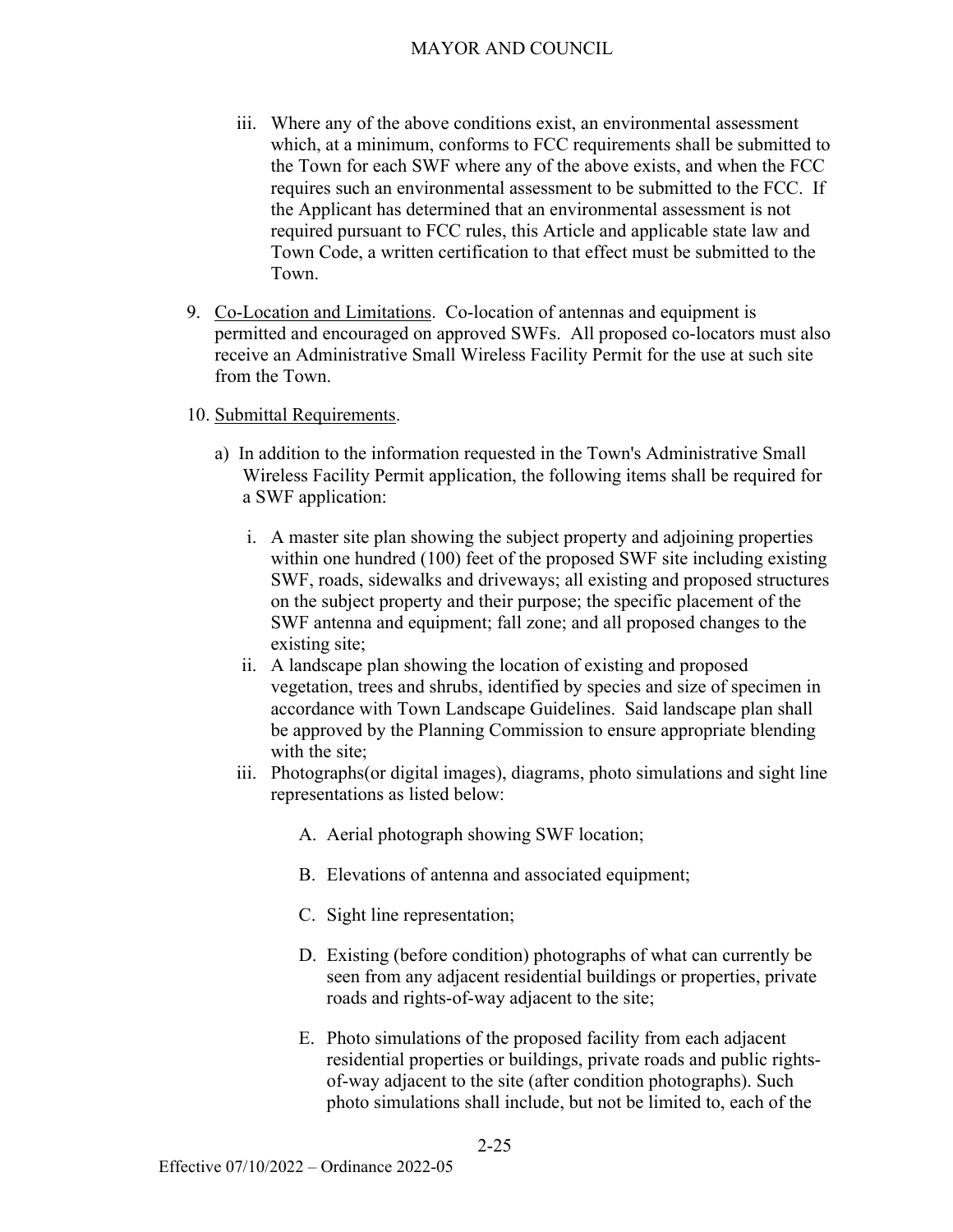existing condition photographs with the proposed SWF superimposed on it to show what will be seen from residential buildings, properties, private roads and rights-of-way adjacent to the site at the adjacent properties' property line;

- iv. Design submittals as follows:
	- A. Equipment brochures for the SWF such as manufacturer's specifications or trade journal reprints;
	- B. Materials of the SWF and faux cacti, replacement pole, faux rock, and camouflaged equipment shelter, if any, specified by generic type and specific treatment, such as painted fiberglass, anodized aluminum, stained wood, etc.;
	- C. Colors represented by samples or a color board showing actual colors proposed;
	- D. Dimensions of all equipment specified for all three dimensions: height, width and breadth;
- v. Evidence of permission to use utility pole by owner if SWF is to be located on an existing or replacement utility pole;
- vi. If the Applicant determines that an environmental assessment is not required, certification to that effect shall be provided.To the extent allowed by law, environmental submittals shall include an environmental assessment if required in the environmental standards section of this ordinance.
- b) The Town shall have twenty (20) days to deem the application complete. A complete application will have all submittals listed in this subsection and each submittal shall fulfill the stated requirements.
- 11. Permit Limitations and General Conditions.
	- a) An Administrative Small Wireless Facility Permit shall expire ten (10) years after the date of approval. A Permittee desiring to continue the use at the end of the ten-year period must apply for a renewal at least six months prior to its expiration. In ruling on the renewal the Planning Commission shall apply all then-existing regulations affecting the application.
	- b) The Administrative Small Wireless Facility Permit shall become null, void and non-renewable if the permitted facility is not constructed and placed into use within one hundred eighty days after the issuance date unless extended by agreement of the Town and the Applicant or a delay is caused by a lack of commercial power at the Site.
	- c) The permit shall expire and the Permittee must remove the SWF and all associated equipment and wiring and restore the site to its original condition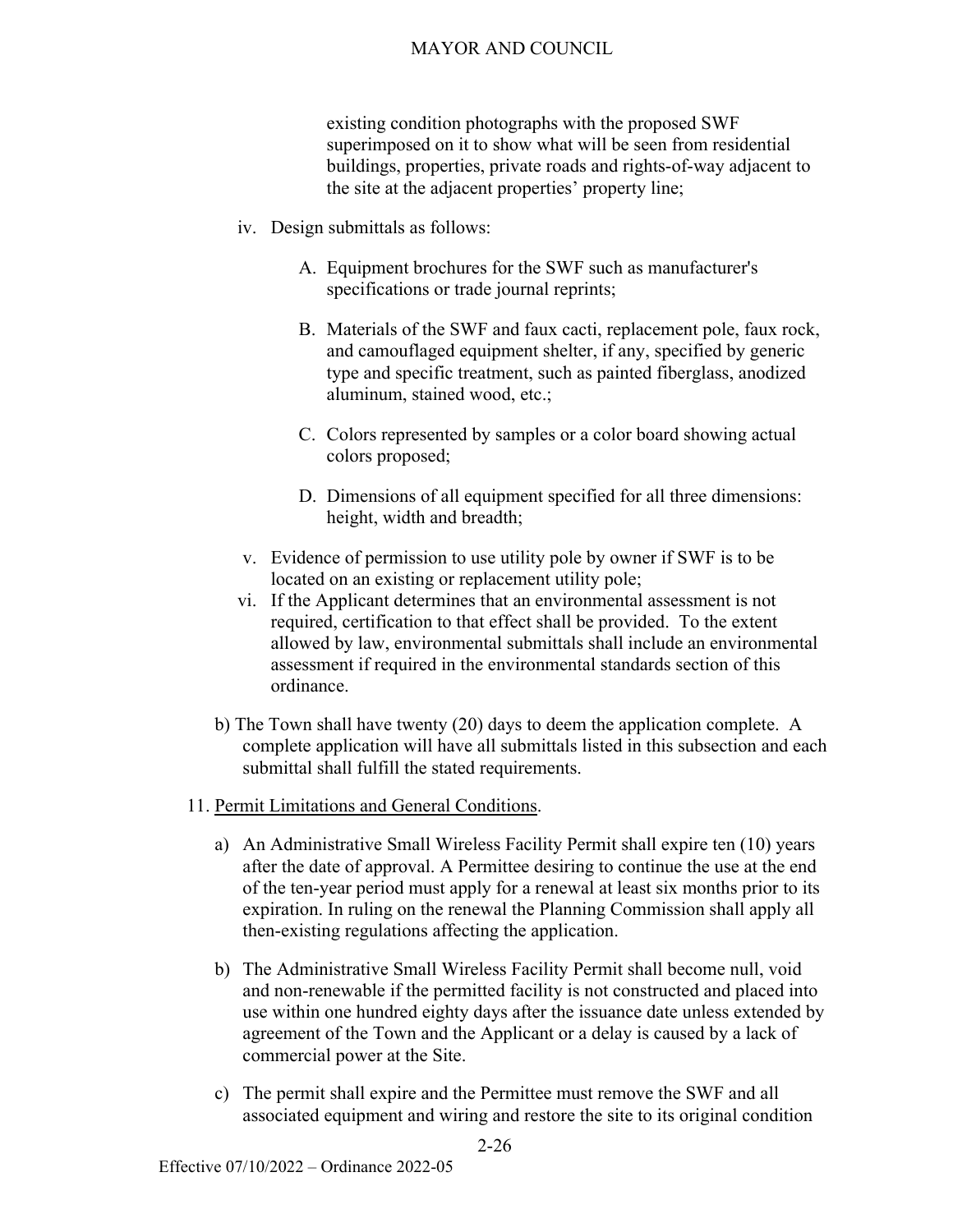leaving the approved landscaping if the license agreement with the Town expires or is void due to breach or other cause. A Permittee shall notify the Town in writing at least thirty (30) days prior to abandonment or discontinuance of operation of the SWF.

- d) If the Administrative Small Wireless Facility Permit expires, terminates, is abandoned or revoked for any reason pursuant to this Article or the Town Code, if removal of the SWF is required in this Article, or if the use is discontinued pursuant to this Article, the SWF shall be removed as required by the terms of the License agreement between the Town and the Permittee. For purposes of this subsection, abandoned shall mean not in use for SWF functions for ninety (90) days.
- e) The Permittee shall maintain the SWF to standards that are imposed by the Town at the time of granting of a permit. Such maintenance shall include, but shall not be limited to, maintenance of the paint, structural integrity and landscaping. If the Permittee fails to maintain the facility, the Town may undertake the maintenance at the expense of the Permittee or terminate or revoke the permit, at its sole option. If such maintenance expense is not paid by the Permittee within thirty (30) days of notice by the Town, the Permittee agrees that the Town's costs shall constitute a lien upon any personal property of the Permittee installed with the Town's rights-of-way.
- f) An Administrative Small Wireless Facility Permit granted to a Permittee is specific to the Permittee and may not be assigned, provided, however, that the Permittee may assign its interest in the permit to any subsidiary or other affiliate of the Permittee. In the event of such assignment, the assignee shall re-execute through Town Manager or designee the Administrative Small Wireless Facility Permit and Master License Agreement within ninety (90) days of the effective date of the assignment or the permit shall automatically expire.
- g) Any violation of the terms of this Article or the Administrative Small Wireless Facility Permit may result in revocation by the Town of the Administrative Small Wireless Facility Permit. Acceptance of any portion of the Administrative Small Wireless Facility Permit is acceptance of the entire Administrative Small Wireless Facility Permit and the terms of this Article.
- h) Within ninety (90) days after issuance of the FCC operational permit, the Permittee shall provide a copy of such permit to the Town and register the SWF, providing information and data as may be requested by the Town. Any change in the permit or registration data shall be filed with the Town within thirty (30) days after the change is made. The Permittee shall submit to the Town a copy of all current applicable FCC licenses by call sign prior to the Town's approval of final inspection of a building permit for the SWF or portion thereof.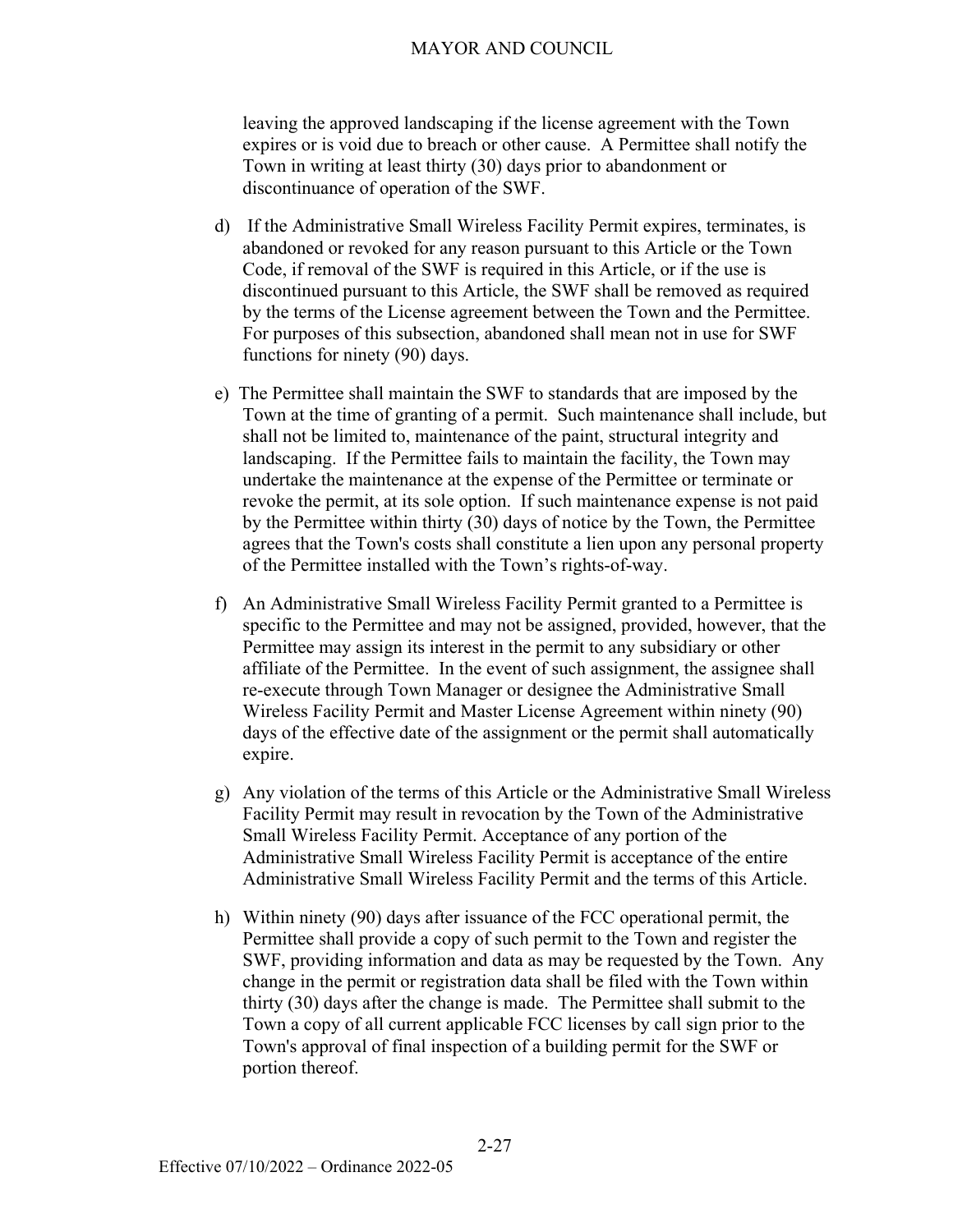# 12. Applicability.

The requirements of this ordinance apply to all new SWFs in the rights-of-way and modification of any existing SWFs.

# J. General Plan Amendments<sup>2018-20</sup>

- 1. General Legal Requirements: Pursuant to Arizona Revised Statutes (ARS) §9-461.05(A) the Town is required to include provisions in the general plan that identify changes or modifications to the general plan that constitute amendments and major amendments to the Town's general plan. The Town's existing general plan (hereinafter "General Plan") states that the Town shall identify and implement a transparent application process for the consideration of General Plan amendments. The provisions set forth below satisfy the requirements of state law and the General Plan.
- 2. Applicants: The elements of the General Plan may be amended, supplemented or modified. Requests to amend the General Plan, whether major or minor, may be initiated by the Planning Commission, Town Council or the property owner of real property that is the subject of the application. The Zoning Administrator shall receive and process all General Plan amendment requests.
- 3. Major Amendments/Annual Deadline: A "Major General Plan Amendment" is any application that: a) proposes a change in the General Plan land use map that requests a "greater density classification" (as defined in the General Plan) for any property in the Town; or b) requests a change to the circulation map that would change a particular roadway to a "higher capacity classification" (as defined in the General Plan). An applicant may apply on an annual basis and be part of the annual process for the consideration of Major General Plan Amendments. The annual deadline for the filing an application for a Major General Plan Amendment is the fourth Thursday of May of each year.
- 4. Minor Amendments/Deadline: A "Minor General Plan Amendment" is any application to amend the General Plan that is not a Major General Plan Amendment. There is no formal deadline for a Minor General Plan Amendment, thus such applications may be filed at any time.
- 5. Required Hearings/Notices: All Major General Plan Amendments and all Minor General Plan Amendments shall receive a set of hearings first before the Planning Commission and then before Council (per ARS §9- 461.06(E) and (G)). All Major General Plan amendment applications must be heard at a single public hearing in the calendar year in which the application is made (per ARS §9-461.06(H)). The Planning Commission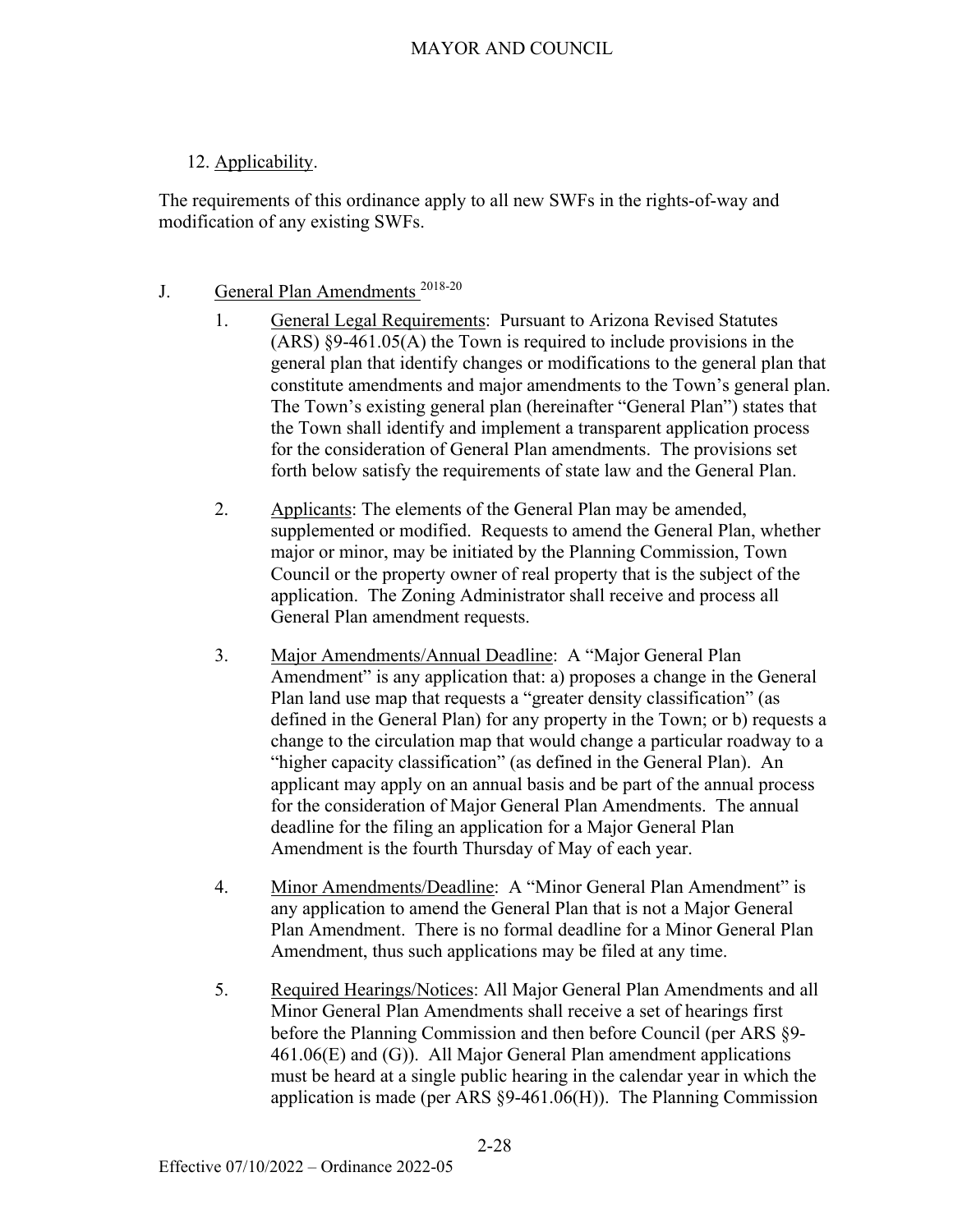shall hold public hearings as required by law to make recommendations to the Town Council on all matters concerning or relating to General Plan amendments.

- (a) The Planning Commission shall hold at least one (1) public hearing before making a recommendation on a Major General Plan Amendment request.
- (b) Notice of the time and place of the Planning Commission hearing along with a general summary of the Major General Plan Amendment request and the availability of studies and summaries related to the hearing shall be given at least fifteen and not more than thirty calendar days before the hearing. Such notice shall be published at least once in a newspaper of general circulation published or circulated in the Town, or if there is none, the notice shall be posted in at least ten (10) public places in the Town.
- (c) The Zoning Administrator may provide notice in other manners, in addition to publication required above, as the Zoning Administrator may deem necessary or desirable.
- (d) At least sixty (60) days before a Major General Plan Amendment is noticed for a public hearing before the Planning Commission, the Zoning Administrator shall transmit the Major General Plan Amendment proposal to the Planning Commission and the Town Council and submit a copy for review and further comment to:
	- i. The Planning Agency of Maricopa County;
	- ii. Each county or municipality that is contiguous to the corporate limits of the Town of Paradise Valley;
	- iii. The Regional Planning Agency within which the Town of Paradise Valley is located;
	- iv. The agency that is designated as the General Planning Agency for the State; and
	- v. Any person or entity that requests in writing to receive a review copy of the proposal.
- (e) The Town Council shall hold at least one (1) public hearing before adopting any Major General Plan Amendment, subject to the provision of notice the same as that for the Planning Commission hearing specified in subsection b of this section. Major General Plan Amendments may only be enacted by an affirmative vote of at least two-thirds of the members of the Town Council (per ARS §9-461.06(H)).
- (e) Minor General Plan Amendments may be heard at any time and do not require formal notice. Further, minor amendments may be enacted by the action of a majority of the Town Council acting by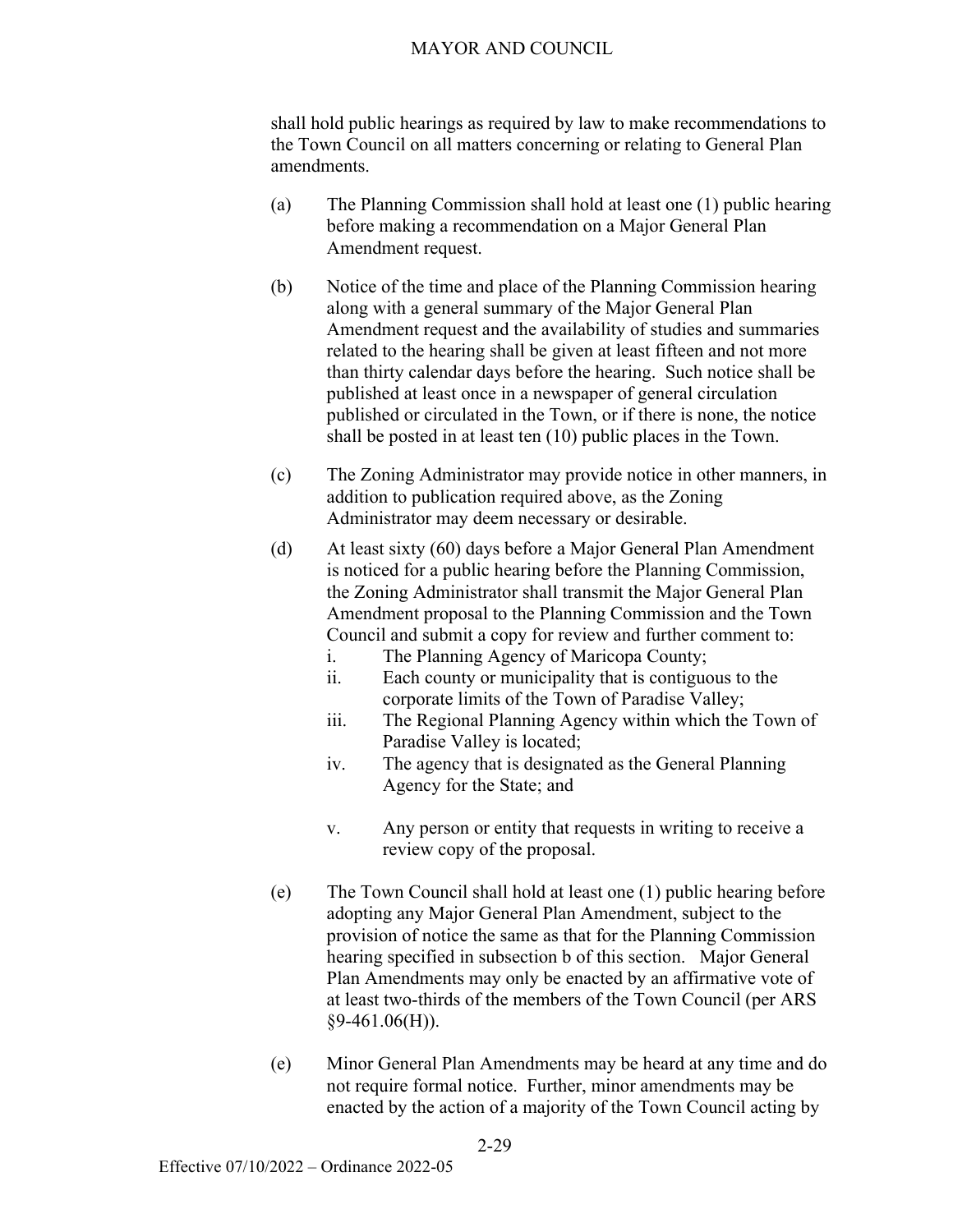motion or resolution at a duly constituted meeting at any time of the year.

- 6. Other Duties and Recommendations: The Community Development Department shall maintain, and when necessary, develop a new general plan or propose amendments to the existing general plan for Town Council consideration and action. The Community Development Department (per ARS §9-461.07) shall also undertake the following actions to encourage effectuation of the General Plan:
	- (a) Investigate and make recommendations to the Town Council upon reasonable and practical means for putting into effect the General Plan or part thereof in order that it will serve as a pattern and guide for the orderly growth and development of the Town and as a basis for the efficient expenditure of its funds relating to the subjects of the General Plan.
	- (b) Render an annual report to the Town Council on the status of the plan and progress in the application of the General Plan.
	- (c) Endeavor to promote public interest in and understanding of the General Plan and regulations relating to it.
	- (d) Consult and advise with public officials and agencies, public utility companies, civic, educational, professional and other organizations and citizens generally with relation to carrying out the General Plan.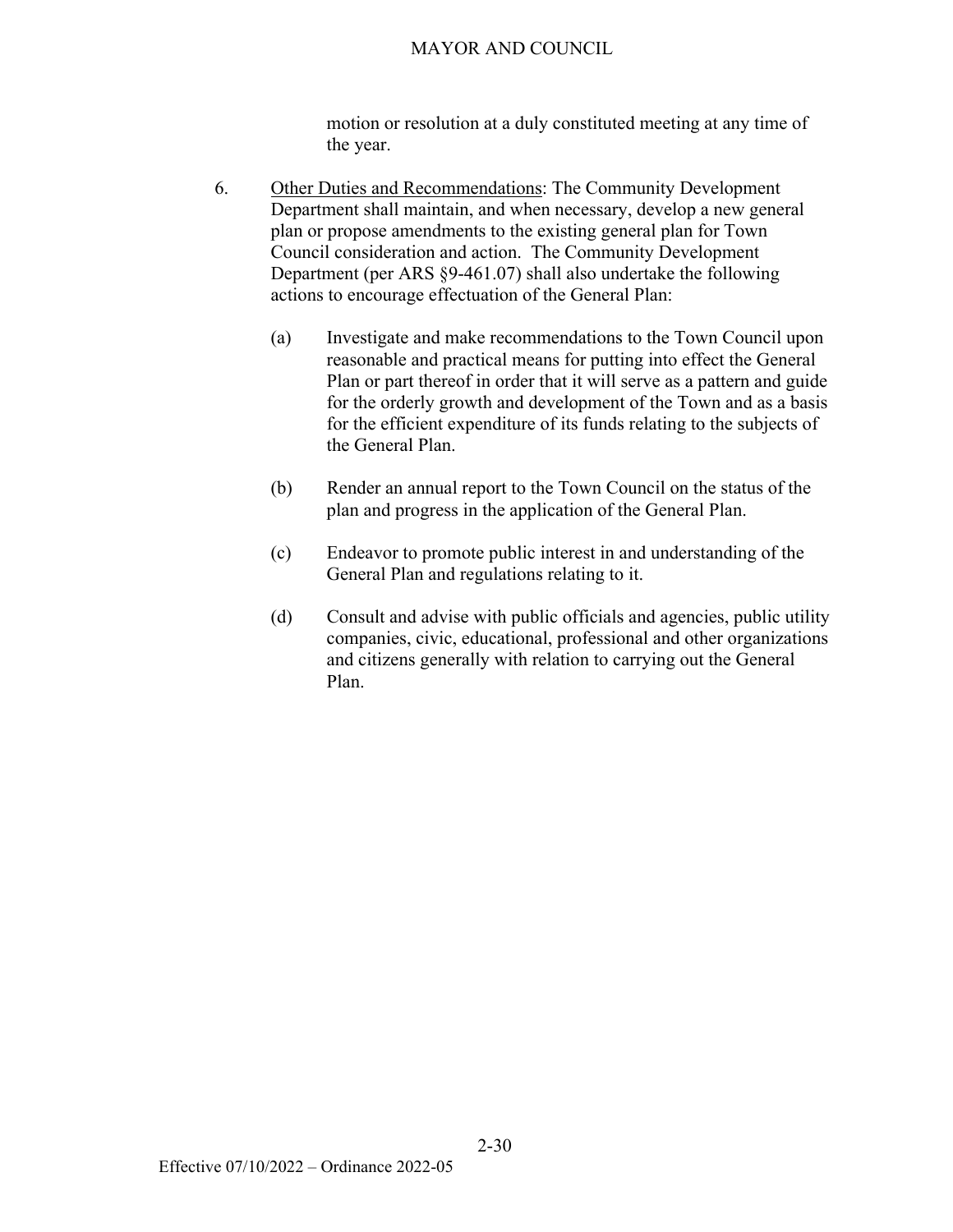# Section 2-5-3 <u>Board of Adjustment</u> 8 188 583 623 646 654 685 2016-05 2020-03 2022-05

- A. Generally. There shall be a Zoning Administrator, with the responsibility to interpret the Zoning Ordinance and the authority to provide administrative relief from the provisions thereof. There shall also be a Board of Adjustment, with the responsibility to hear appeals of the decisions of the Zoning Administrator and the authority to grant variances from the provisions of the Zoning Ordinance. The word "Board" when used in this Section shall mean the Board of Adjustment.
- B. Zoning Administrator.
	- 1. The Community Development Director shall be the Zoning Administrator. If no person is then serving in said capacity, the Town Manager or authorized designee shall serve as the Zoning Administrator.
	- 2. The Zoning Administrator shall be responsible for interpretation of the Zoning Ordinance at all times, including upon receipt of a complete application therefore.
		- i. A complete application shall:
			- 1. Be made on a form prescribed by the Zoning Administrator; and
			- 2. Clearly state the section requiring interpretation, or the characteristics of the desired use and zoning district in which it is proposed to be located; and
			- 3. Be submitted along with payment of the required fee.
		- ii. The Zoning Administrator shall issue a written interpretation within ten (10) working days of the submission of a complete application.
		- iii. Records of all interpretations shall be maintained.
		- iv. Prior to determining that a use is permitted within a specific zoning district, the Zoning Administrator shall find that:
			- 1. The use is described and included in the zoning district; or
			- 2. The intensity of the use will not adversely affect other properties within the zoning district; and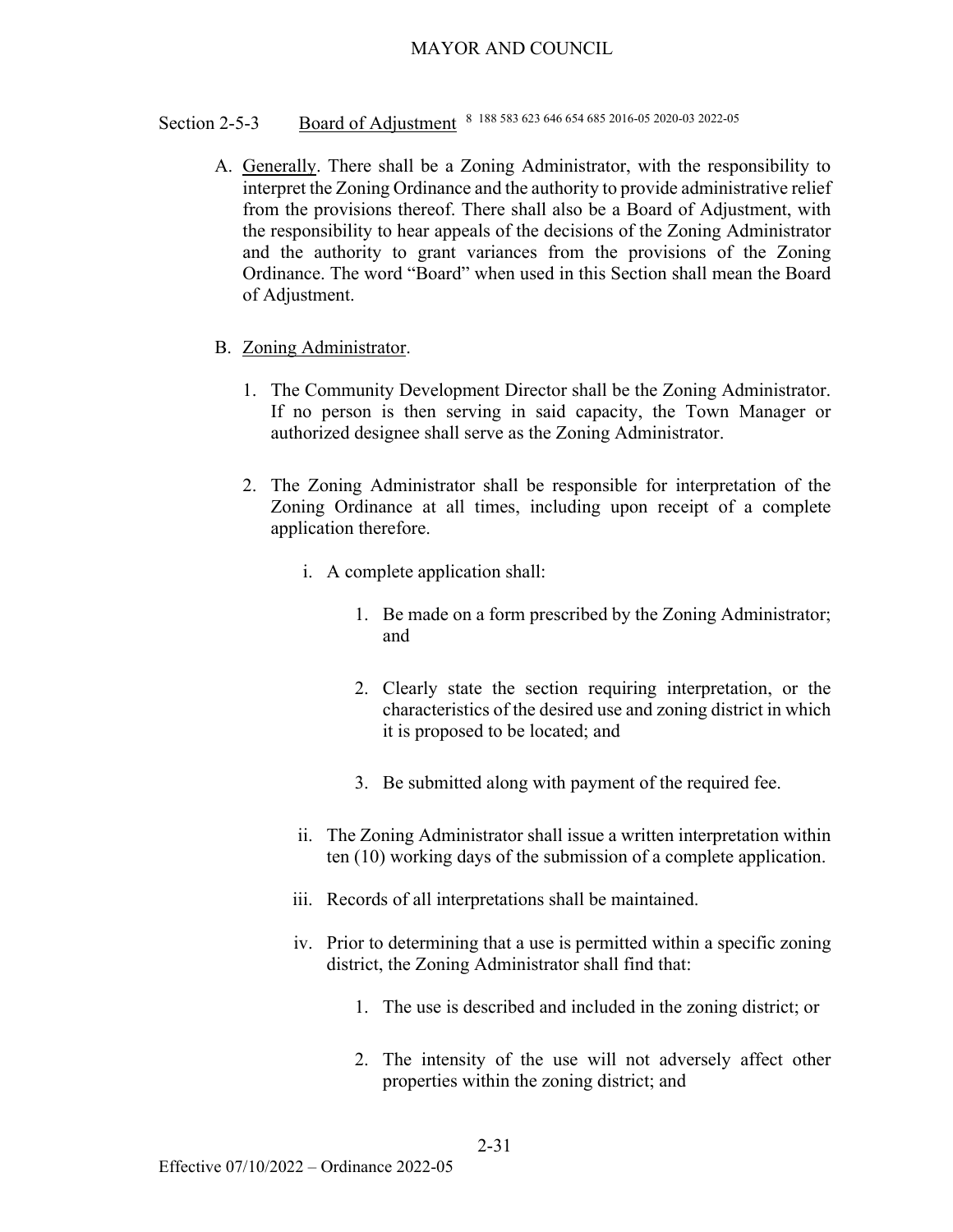- 3. If there is more than one principal use, all of the principal uses are permitted and the combination of uses will not alter the basic land use characteristics of each principal use or create a different use than that which would otherwise be prohibited.
- 3. The Zoning Administrator may authorize administrative relief of up to ten (10) percent of any development standard contained in Article X, and for solar device installations only, Article XXII, of the Zoning Ordinance, unless specifically restricted elsewhere in this Section. Administrative relief shall be authorized in writing, with specific findings consistent with the requirements of this Section, upon receipt of a complete application therefore.
	- i. A complete application shall:
		- 1. Be made on a form prescribed by the Zoning Administrator; and
		- 2. Clearly identify the proposed improvement to the property that is subject to the request; and
		- 3. Be submitted along with payment of the required fee.
	- ii. Notice shall be made by first class mail, postmarked at least five (5) days prior to the proposed date of determination by the Zoning Administrator, to adjacent property owners determined by the Zoning Administrator to be potentially affected by the request for administrative relief.
	- iii. Prior to authorizing administrative relief, the Zoning Administrator shall find that:
		- 1. The proposed improvement requiring relief will not be detrimental to the property requesting relief, any adjacent property, or the Town; and
		- 2. The relief granted is the minimum required to meet the needs of the proposed improvement; and
		- 3. The relief is not contrary to the purpose and intent of the Zoning Ordinance.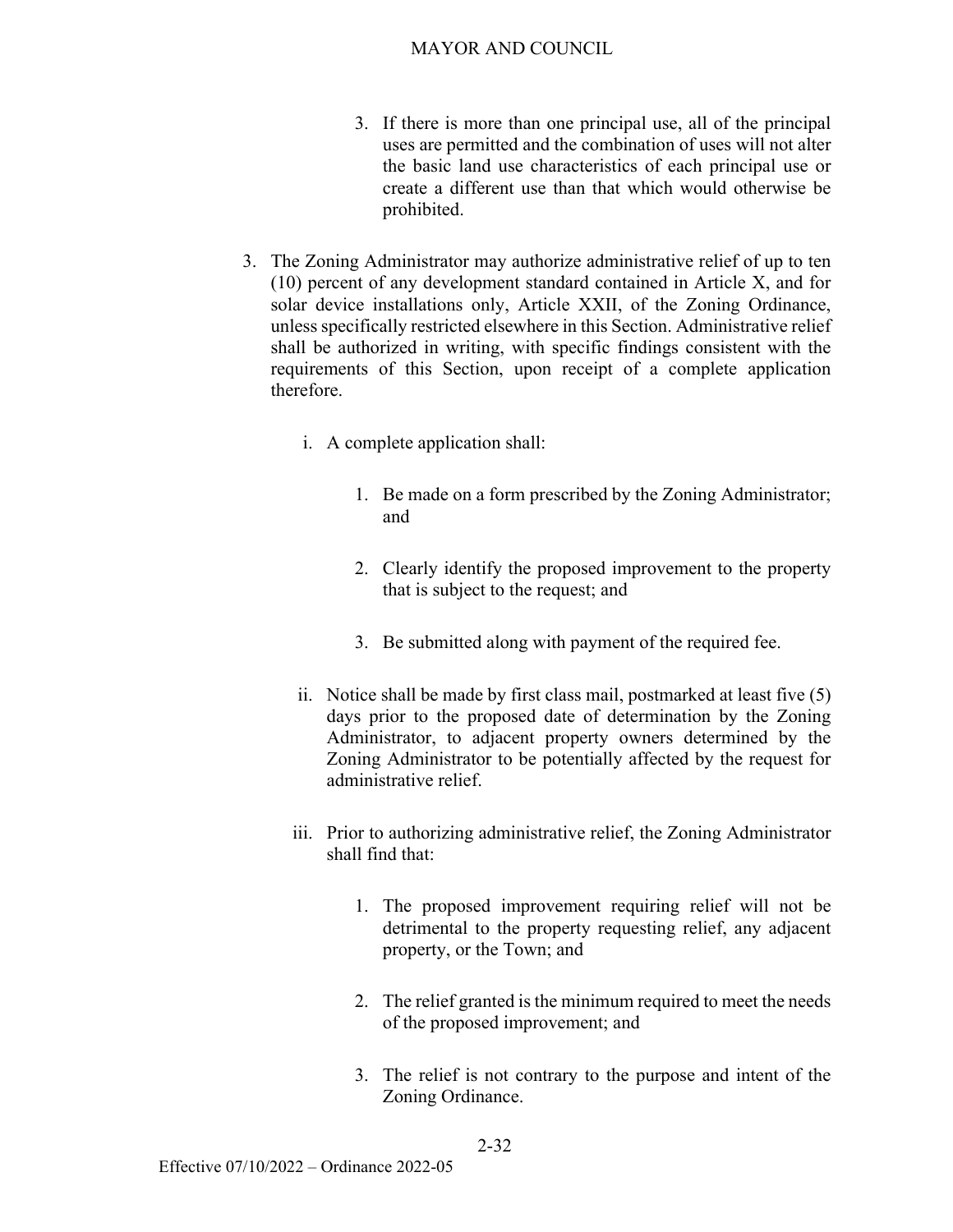- iv. Administrative relief related to a particular property may only be requested once during an eighteen (18) consecutive month period and only twice during the period of ownership by a recorded owner of the property. The term "owner" is to be interpreted for this purpose to include any person, firm, corporation, partnership, joint venture, trust, or any related persons, parties, firms, corporations, partnerships, joint ventures or trusts, including any successor trusts where the beneficiaries included are the same as any of the persons included as an owner above or as a beneficiary of any preceding trusts.
- v. The relief requested shall be limited to livable primary and accessory structures and walls, gates, and fences. Administrative relief is not applicable to:
	- 1. New home construction, except to request relief related to an inadvertent error;
	- 2. Properties that are subject to special use permits;
	- 3. Floor area ratio limitations;
	- 4. Tennis or other types of sport courts; or
	- 5. Gazebos or other similar structures.
- vi. The Zoning Administrator may impose reasonable conditions upon any administrative relief granted, to ensure that the public health, safety, and general welfare are protected and substantial justice is done.
- vii. Relief for gates on hillside properties may be allowed, to allow the gates to be as close as necessary to the property line when the topography of the lot precludes them from meeting the setback. Consideration shall be given to proper stacking of vehicles for public safety. No increase in height or size or other deviations from the code shall be granted for gates on hillside properties.
- C. Board of Adjustment.
	- 1. The Board shall consist of seven (7) members, each of whom shall be appointed for a term of three (3) years. Members of the Board shall be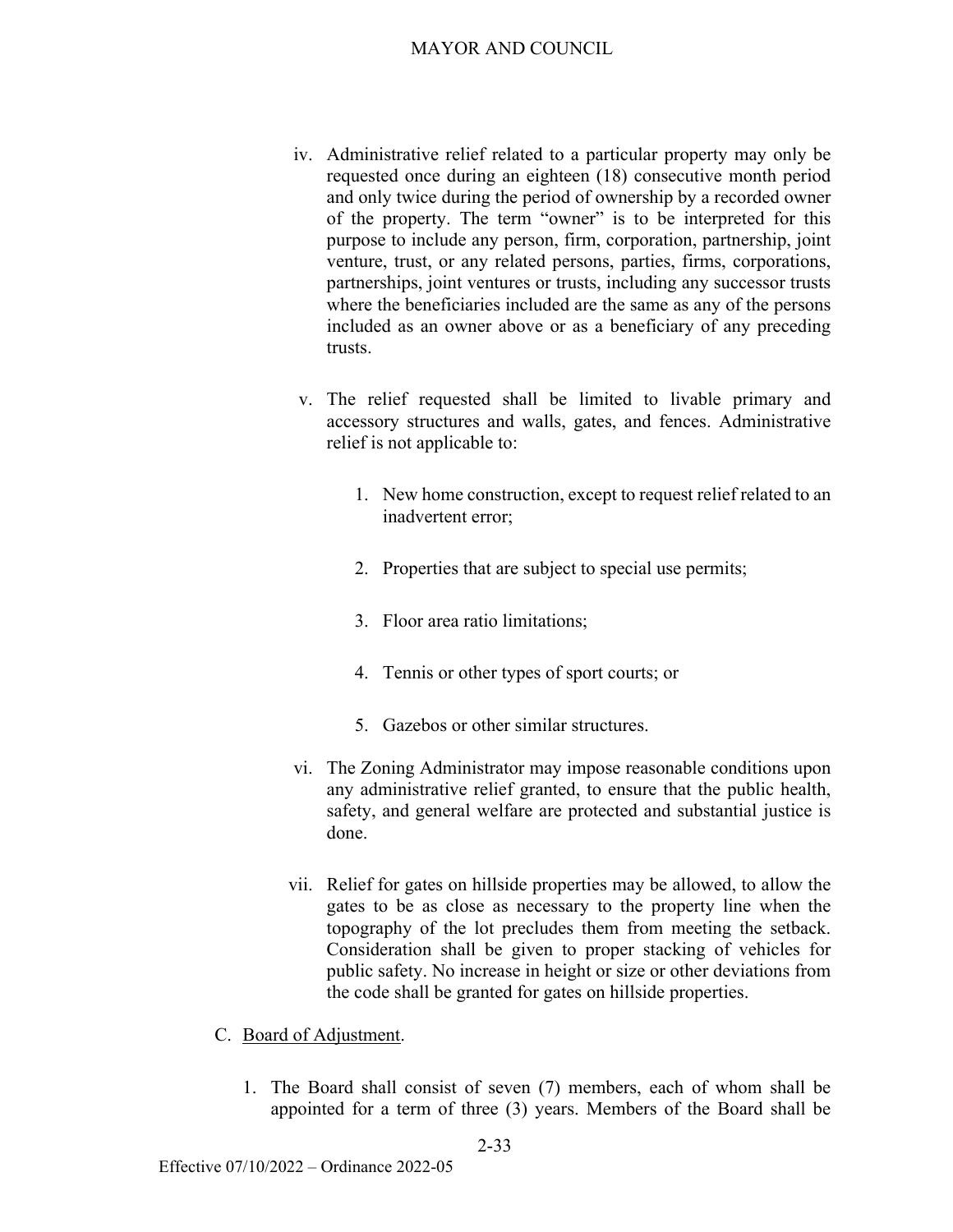appointed by the Mayor subject to confirmation by majority vote of the Town Council.

- i. All persons seeking to be appointed or re-appointed to a term on the Board shall file a written application for such appointment or reappointment with the Mayor on or before the date set by the Town. However, this written application requirement does not apply to an appointment to serve the balance of a term that has become vacant.
- ii. At its first meeting in April of each year, the Board shall elect one of its members to serve as its Chair, subject to approval by the Town Council. If the Chair is disapproved by the Town Council, the Board shall, at its next meeting after such Council disapproval, elect another member to serve as its Chair, subject to approval by the Town Council. If, for any reason, the position of Chair becomes vacant, then the Board at its next meeting after such position becomes vacant, shall elect a Chair for the remainder of the term, subject to approval of the Town Council. Each Chair shall be elected for a period of one (1) year, and no member shall serve as Chair for more than two (2) consecutive years.
- 2. Meetings of the Board shall be held at the call of the Chair and at such other times as the Board may determine. All meetings of the Board shall be open to the public. The Chair, or the Acting Chair in the absence of the Chair, may administer oaths and compel the attendance of witnesses.
- 3. The Town Council shall have power to make and publish, by Council Resolution from time to time, rules and regulations to govern Board proceedings and to carry into effect the provisions of this section. The Board shall keep minutes of its proceedings, showing the vote of each member upon every question, or if absent or failing to vote, indicating that fact, and shall also keep records of its examinations and other official actions. Every rule, regulation, or amendment or repeal thereof, and every order, requirement, decision, or determination of the Board shall immediately be filed in the office of the Board and in the office of the Town Clerk and shall be a public record.
- 4. The Board may grant variances from the provisions of the Zoning Ordinance.
	- i. A variance may be granted only upon finding by sufficient evidence:
		- 1. That there are special circumstances applicable to the property, which may include circumstances related to the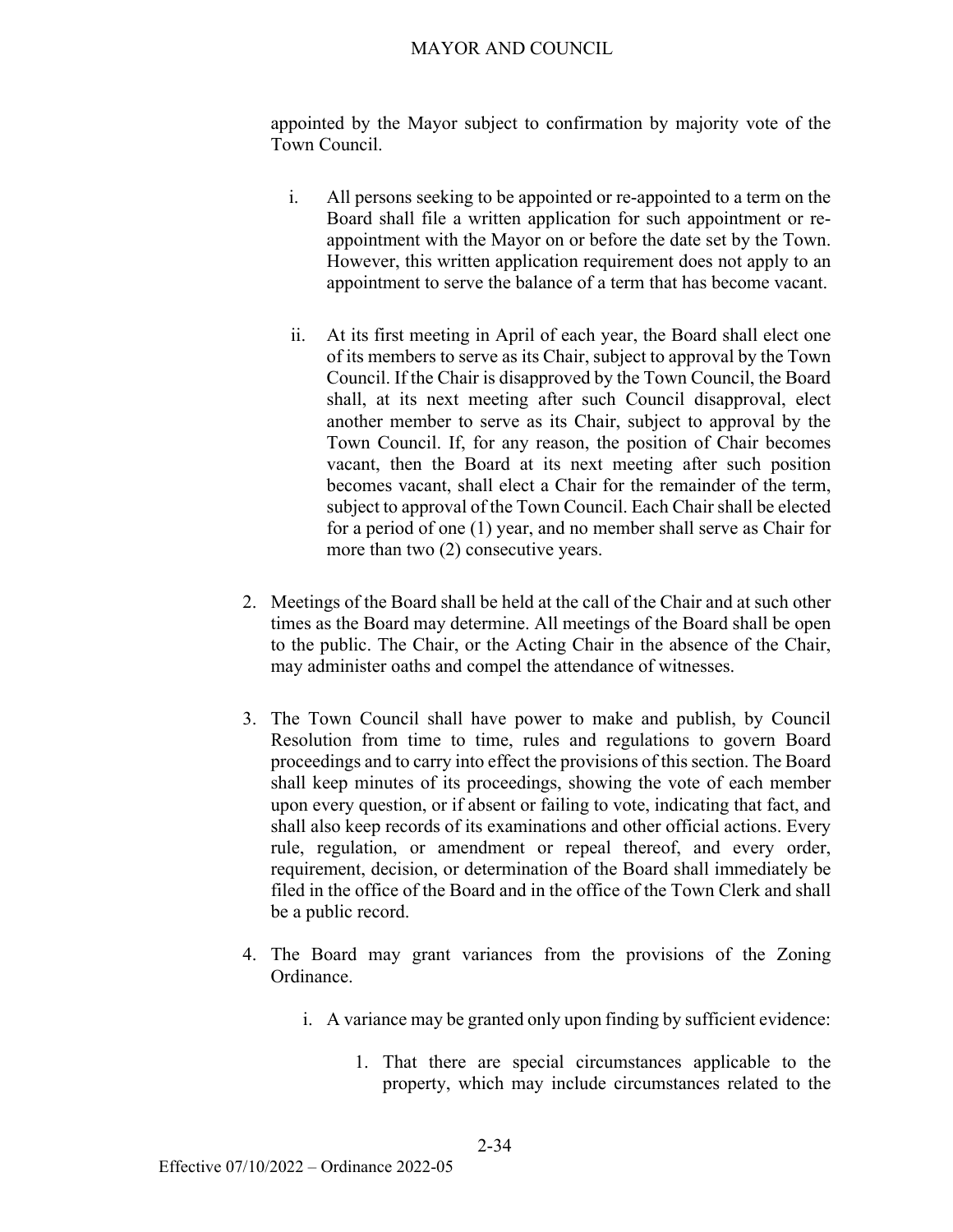property's size, shape, topography, location, or surroundings; and

- 2. That the special circumstances applicable to the property were not self-imposed or created by the property owner; and
- 3. That the strict application of the Zoning Ordinance will deprive the property of privileges enjoyed by other property of the same classification in the same zoning district.
- ii. The Board may not grant a variance:
	- 1. That will make any changes in the uses permitted in any zoning classification or zoning district; or
	- 2. That will constitute a grant of special privileges inconsistent with the limitations upon other properties in the vicinity and zoning district in which such property is located.
- 5. The Board shall be responsible to hear appeals of the decisions of the Zoning Administrator, upon the receipt of a complete application therefore. A complete application shall:
	- i. Be made on a form prescribed by the Zoning Administrator; and
	- ii. Clearly identify the decision by the Zoning Administrator from which the applicant requests relief; and
	- iii. Be submitted along with payment of the required fee.
- D. Appeal from the Board of Adjustment. A person aggrieved by a decision of the Board, at any time within 30 days of the decision or, if the decision is reviewed by the Town Council, within 30 days of that review, may bring a special action in the Superior Court of Maricopa County. Commencement of a special action shall not stay enforcement of the relevant decision, unless the Superior Court shall otherwise order.
- Section 2-5-4 Personnel Board 124 401 466 Repealed
- Section 2-5-5 Personnel Appeals Board 401 467 655 686
- A. The personnel appeals board consists of three members appointed by the Mayor and Council to staggered three-year terms. The members of the board must be residents of the Town. The initial terms of the Board will be set by the Council at time of appointment.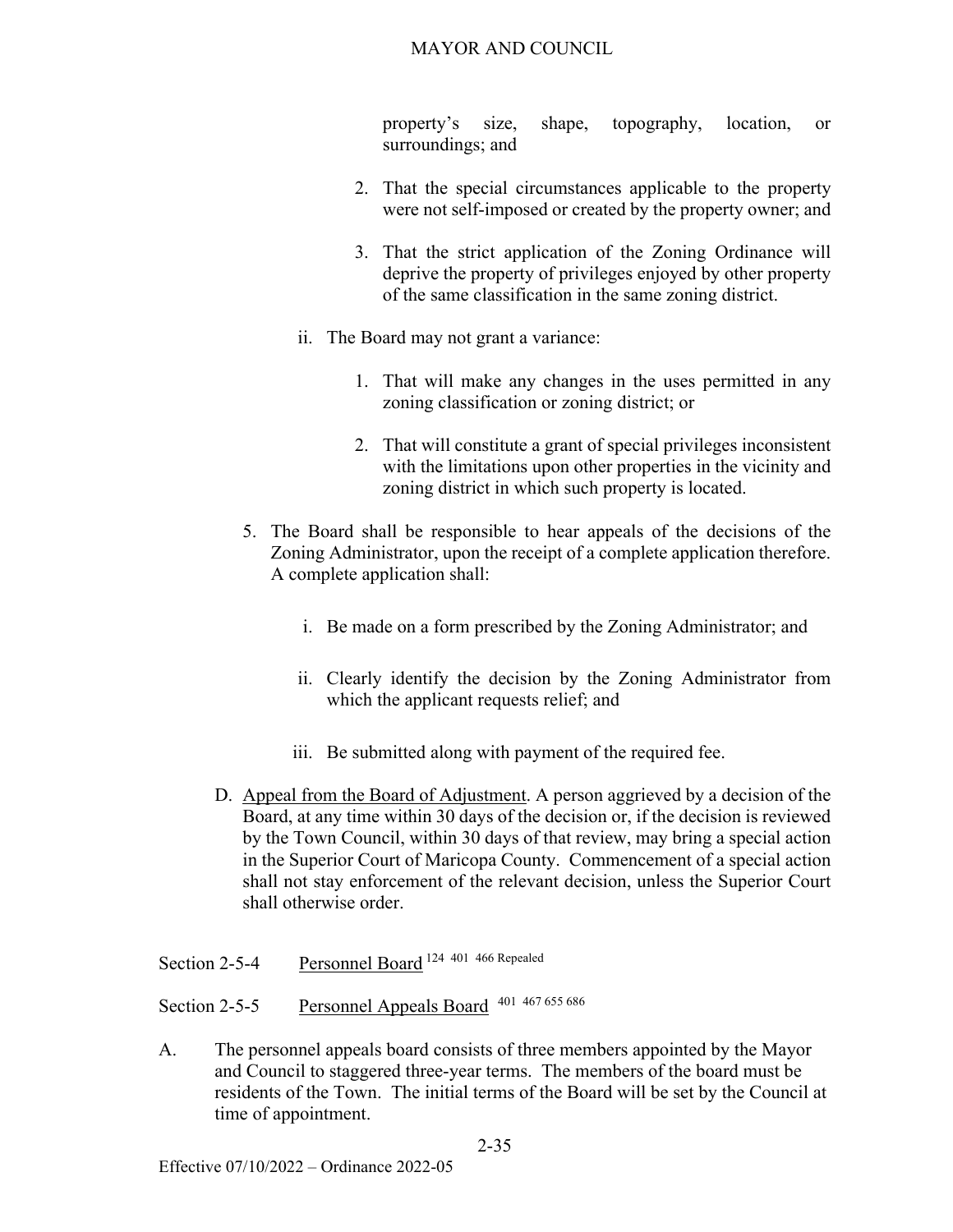- B. No person shall be appointed to the board if he is employed by or is an official of the Town of Paradise Valley.
- C. Vacancies occurring during a term must be filled by appointment by the Mayor and Council for the balance of the unexpired term.
- D. The board shall hear only appeals submitted by regular employees in the classified service who have received a disciplinary suspension of greater than three days, involuntary demotion, disciplinary pay reduction, or dismissal.
- E. In an investigation or hearing, the board has the power to examine witnesses under oath.
- F. Each member of the board has the power to administer oaths to witnesses.
- G. The board has the power to issue subpoenas and compel the attendance of witnesses and production of evidence.
- H. Neither the Arizona Rules of Civil Procedure nor the Arizona Rules of Evidence shall be used in proceedings before the board. The chairperson shall have the authority to control the proceedings and to determine if the evidence proposed is relevant to the board's considerations.
- I. The board may affirm, modify or reverse the decision from which an appeal is taken.
- J. The decision of the board is final.

Section 2-5-6 Hillside Building Committee 425 461 474 608 629 683 2018-09 2020-03

- A. The Hillside Building Committee (Committee) is hereby established. The Committee shall review applications for building permits in a Hillside Development Area, as defined under the Zoning Ordinance of the Town.
- B. The Committee shall consist of three (3) rotating members of Planning Commission and two citizen members. The citizen members shall be appointed by the Mayor and confirmed by the Town Council. The citizen members must be Town residents, but may not be members of the Planning Commission or Town staff.
- C. The term of citizen members shall be two (2) years. The first appointees shall serve individual terms of one year and two years. The rotating terms of the members of the Planning Commission shall coincide with their terms of office, however, such members shall serve on the Committee for staggered intervals as established by the Chair of the Planning Commission.
- D. At the start of each rotation cycle, the Committee members shall select the Hillside Committee Chair, who shall serve until the start of a new rotation cycle.

2-36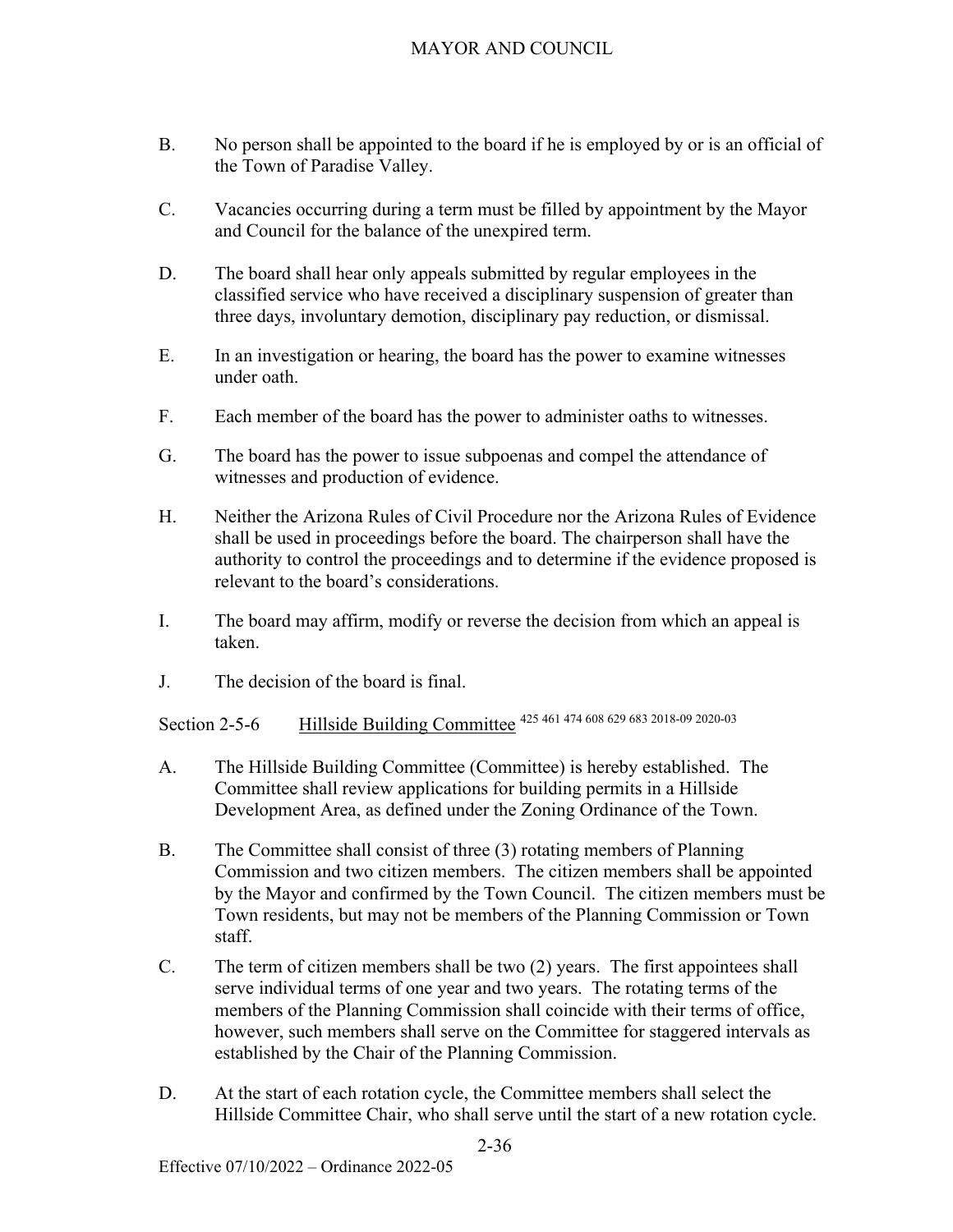The Town Council shall have power to make and publish, by Council Resolution for time to time, rules and regulations to govern Committee proceedings and to carry into effect the provisions of this section. The Committee shall keep minutes of its proceedings, showing the vote of each member upon every question, or if absent or failing to vote, indicating that fact, and shall also keep records of its examinations and other official actions. Every requirement, decision, or determination of the Committee shall immediately be filed in the office of the Committee and in the office of the Town Clerk and shall be a public record.

If a Planning Commission member in active service on the Committee will be absent from any meeting of the Committee, a substitute from the Commission may serve. Such substitute member shall be considered a member of the Committee for voting and quorum purposes. Three Committee members shall constitute a quorum.

In addition to the review of applications for development within lands designated as "Hillside Development Areas" pursuant to the provisions of Article 22 of the Zoning Ordinance of the Town of Paradise Valley, otherwise referred to as the "Hillside Development Regulations," the Hillside Building Committee shall, in conjunction with the Town Engineer, coordinate the Hillside Safety Improvement Measures and Process to the extent required by Section 5-10-9 of the Town Code and the Hillside Safety Improvement Measures and Process Manual. As part of the Hillside Safety Improvements and Process, all applications for development or building and construction within Hillside Development Areas are required to submit a pre-application to the Town Engineer with the forms and submittals required by the Town Engineer as needed to determine the need for all such applications to comply with certain requirements pursuant to the Hillside Development Regulations and the Hillside Safety Improvement Measures and Process Manual.

Section 2-5-7 Special Use Permit Review Committee 425 474 Repealed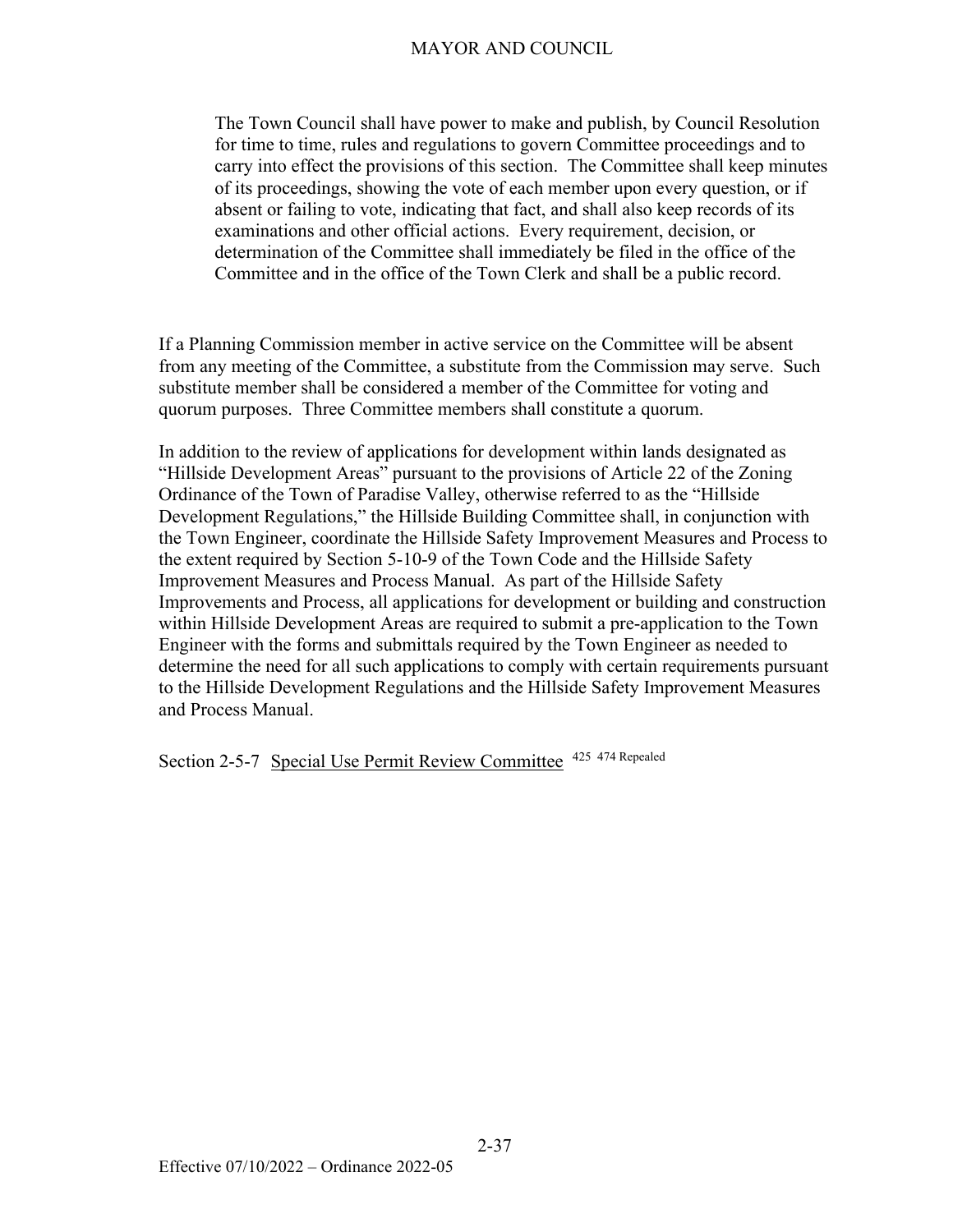#### **Article 2-6 ORDINANCES, RESOLUTIONS AND CONTRACTS**

| $2 - 6 - 1$ | Prior Approval                      |
|-------------|-------------------------------------|
| $2 - 6 - 2$ | Introduction                        |
| $2 - 6 - 3$ | Requirements for an Ordinance       |
| $2 - 6 - 4$ | <b>Effective Date of Ordinances</b> |
| $2 - 6 - 5$ | <b>Publishing Required</b>          |
| $2 - 6 - 6$ | Posting Required                    |

#### Section 2-6-1 Prior Approval

All ordinances, resolutions, and contract documents shall, before presentation to the Council, have been reviewed as to form by the Attorney and shall, when there are substantive matters of administration involved, be referred to the person who is charged with the administration of the matters. Such person shall have an opportunity to present his objections, if any, prior to the passage of the ordinance, resolution, or acceptance of the contract.

#### Section 2-6-2 Introduction

Ordinances, resolutions, and other matters or subjects requiring action by the Council shall be introduced and sponsored by a member of the Council.

#### Section 2-6-3 Requirements for an Ordinance

Each ordinance should have but one subject, the nature of which is clearly expressed in the title. Whenever possible, each ordinance shall be introduced as an amendment to this Code or to an existing ordinance, and in such case, the title of the sections to be amended be included in the ordinance.

#### Section 2-6-4 Effective Date of Ordinances

No ordinance, resolution, or franchise shall become operative until thirty (30) days after its passage by the Council and approval by the Mayor, except measures necessary for the immediate preservation of the peace, health, or safety of the Town, but such an emergency measure shall not become immediately operative unless it states in a separate section the reason why it is necessary that it should become immediately operative, and unless it is approved by the affirmative vote of three fourths of all the members elected to the Council, taken by ayes and nays.

#### Section 2-6-5 Publishing Required

Only such orders, resolutions, motions, regulations, or proceedings of the Council shall be published as may be required by State statutes or expressly ordered by the Council.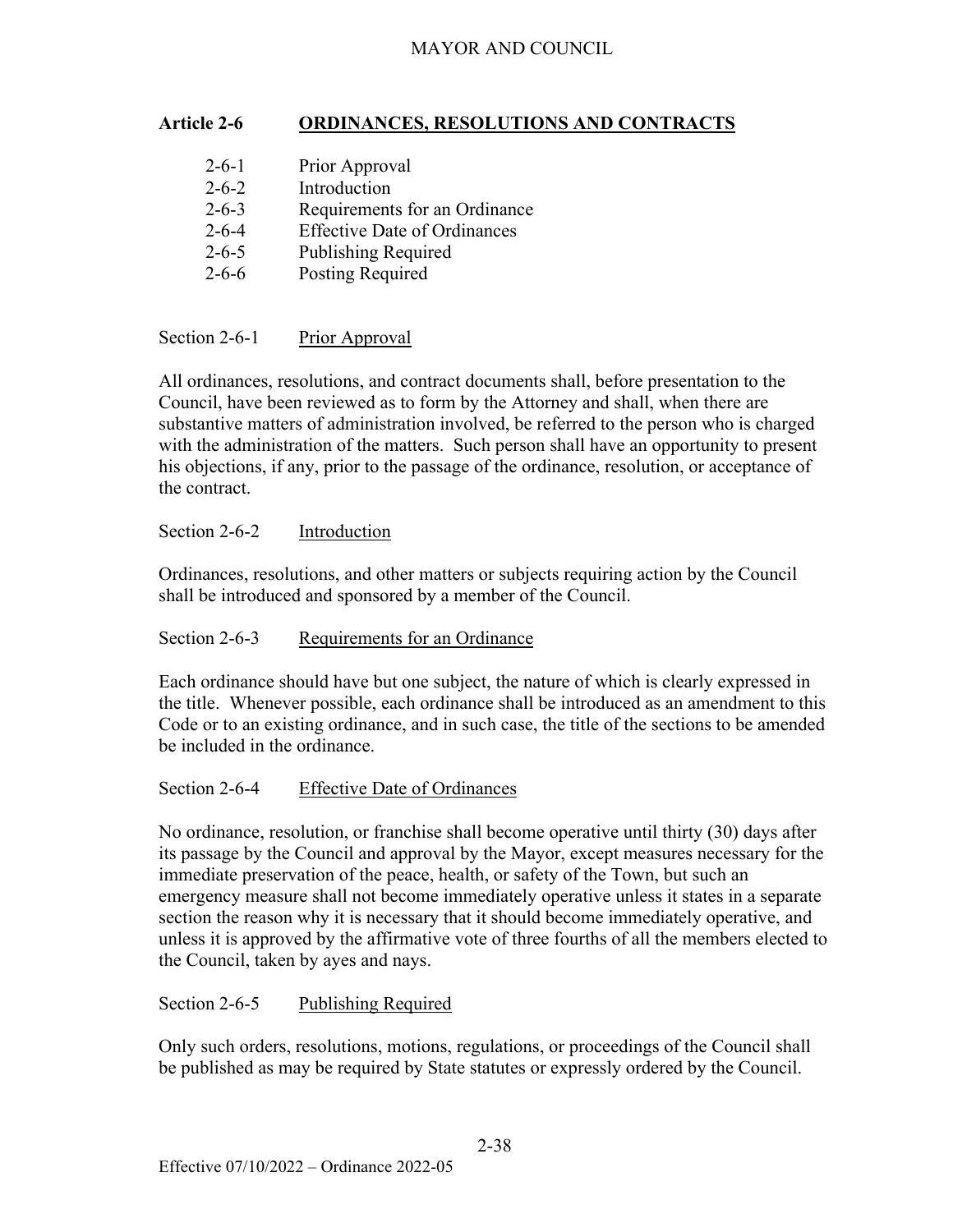#### Section 2-6-6 Posting Required

Every ordinance imposing any penalty, fine, forfeiture, or other punishment shall, after passage, be posted by the Clerk in three or more public places within the Town, and an affidavit of the person who posted the ordinances shall be filed in the office of the Clerk as proof of posting.

# **Article 2-7 FINANCIAL DISCLOSURES FOR ELECTED OFFICIALS** 10 11 107 349 2016-16

Any person who qualifies as a public officer at any time during the preceding calendar year shall file by January 31 of each year, on a form prescribed by law, a Financial Disclosure Statement setting forth such information as required by A.R.S. §38-542, as amended.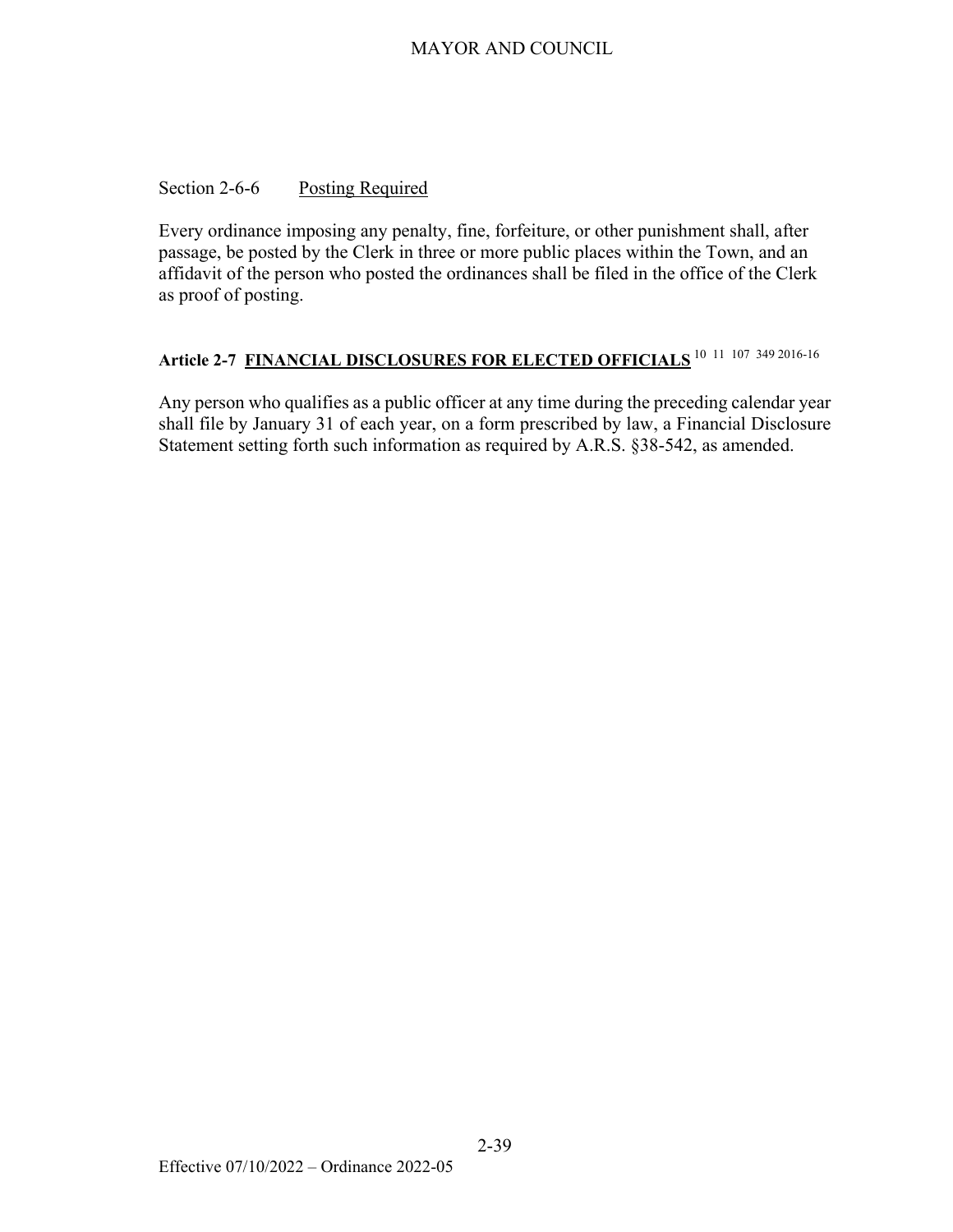#### **Article 2-8 INDEMNIFICATION OF OFFICERS AND EMPLOYEES** <sup>514</sup>

2-8-1 Persons Covered 2-8-2 Indemnification and Protection of Town Officials 2-8-3 Insurance Coverage 2-8-4 Notice of Claims 2-8-5 Effective Date 2-8-6 Emergency Declaration

#### Section 2-8-1 Persons Covered

All of the protections and benefits conferred by this article shall be enjoyed by any present or former Mayor, Vice Mayor and each and all of the present or former members of the Council, Town Officers, Town Magistrates and Town Employees and every one of the members of all Town Boards and Commissions, Subcommittees and Advisory Committees, which protected parties are hereinafter referred to individually as a "Town Official" and collectively or jointly as "Town Officials".

#### Section 2-8-2 Indemnification and Protection of Town Officials

- A. Any Town Official and all Town Officials shall be exonerated, indemnified and held harmless by the Town from and against any liability or loss in any manner arising out of, or occasioned by, his service as a Town Official and based upon any claim by any third-party that the Town or such Town Official, by any action or failure to act, damaged the property or infringed the rights of said third party, or of any other person on whose behalf said third-party brings a claim or legal action, provided such Town Official acted, or failed to act, in good faith and in a manner he reasonably believed to be in, or not opposed to, the best interests of the Town.
- B. The right to indemnification provided for in subsection A of this section shall extend as well to any claim brought by, or on behalf of, the Town to recover damages alleged to have been occasioned to it, or any of its property, by any act or failure to act of any Town Official, except that no indemnification or exoneration shall be made in respect of any claim, issue or matter as to which such Town Official shall have been adjudged to be liable to the Town unless and only to the extent that the court in rendering such judgment shall determine upon application that, despite the adjudication of liability but in view of all circumstances of the case, such Town Official is fairly and reasonably entitled to indemnity for such expenses as such court may deem proper. The court in which any such action or suit was brought may determine upon application that, in view of all of the circumstances of the case, indemnity for amounts paid in settlement is proper and may order indemnity for the amount so paid in settlement.
- C. In any case where indemnification is required under the provisions of subsections A or B of this section, the Town treasurer shall pay, on behalf of such Town Official, any money judgment and shall perform the onerous provisions of any court order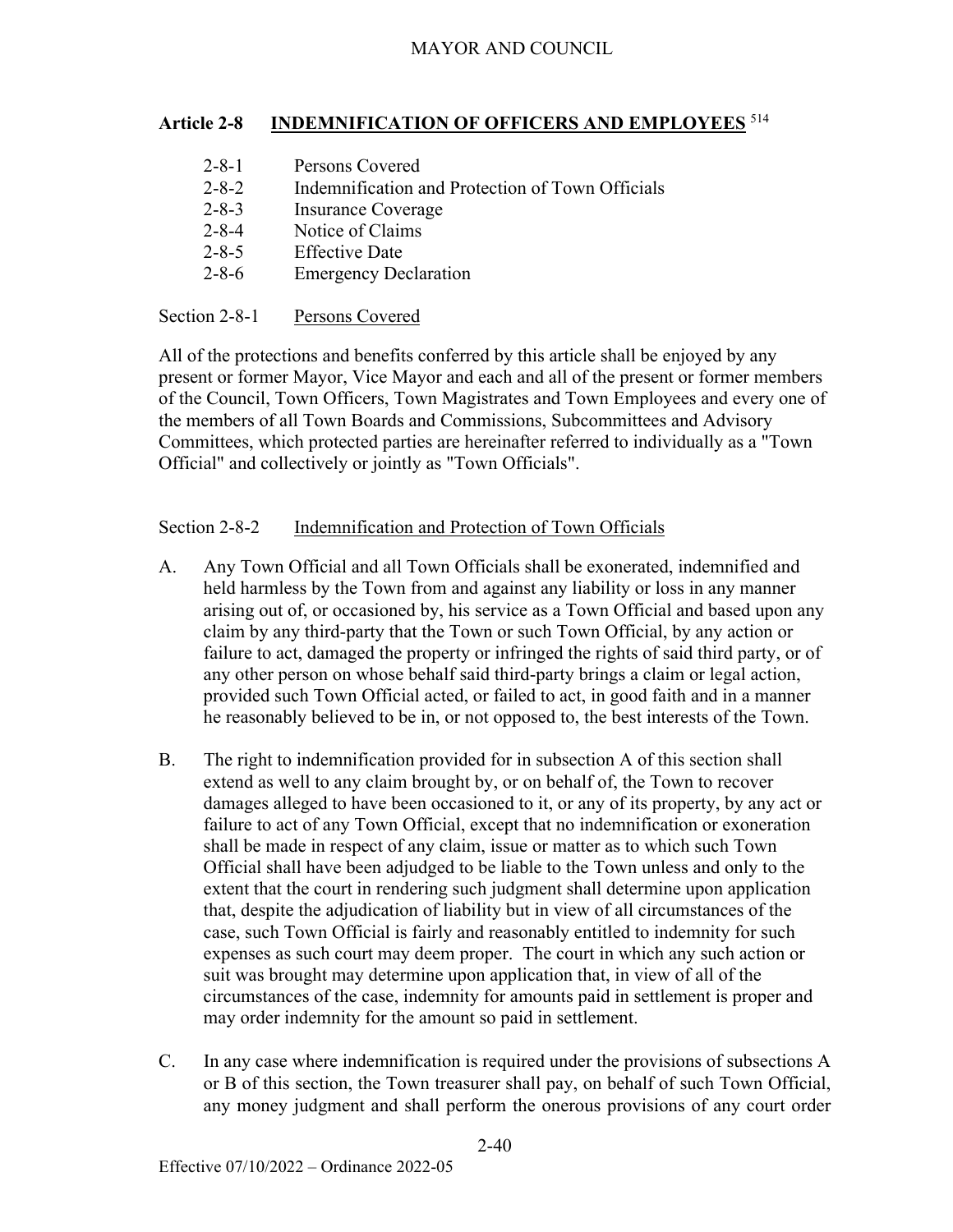which may be entered against him when such judgment or order has become final and no longer appealable, or has not been stayed pending appeal.

- D. In any case where any Town Official is or may be entitled to be exonerated, indemnified and held harmless pursuant to the provisions of subsection A of this section, the Town shall protect and defend him from and against any litigation commenced against him, by engaging and compensating competent legal counsel to conduct his defense, and by paying all court costs, and any fees of opposing legal counsel, taxed or imposed by the court having jurisdiction.
- E. In any case where any Town Official is or may be entitled to be exonerated, indemnified and held harmless pursuant to the provisions of subsection B of this section, the Town shall pay the expenses, including attorneys' fees and the cost of a bond or other security pending appeal, incurred in defending the civil action, suit or proceeding by such Officer or Official in advance of the final disposition of such action, suit or proceeding upon receipt of an undertaking by or on behalf of such Town Officer or Official to repay such amount if it is ultimately determined that he is not entitled to be indemnified by the Town as authorized in subsection B of this section.
- F. The coverage afforded by this section shall not apply in any case where indemnification is not permissible pursuant to any state statute or any determination that such indemnification would be contrary to public policy or unconstitutional by the decision of any court of competent jurisdiction, however, any such determination shall not affect the validity of the remaining portions thereof.

#### Section 2-8-3 Insurance Coverage

The Town shall at all times procure insurance policies providing the maximum coverages and limits procurable at reasonable rates to protect its interests and to indemnify and protect all Town Officials entitled to indemnification and protection pursuant to this article. Acceptance of coverage and undertaking of protection by any such insurance carrier shall be deemed to satisfy the requirements of this article on the part of the Town. However, in any case or instance where an insurance carrier does not in fact accept coverage and defend a Town Official, or where the insurance policy limits are insufficient to cover any judgment entered against any Town Official, the Town shall be bound by the provisions of this article to protect and indemnify pursuant to the provisions of Section 2-8-2.

#### Section 2-8-4Notice of Claims

It shall be a precondition to the assertion of any claim for protection and indemnity under this article that any Town Official, after having been served with process commencing litigation against him or them, or after having received written notice of a possible claim alleged to be covered under the provisions of subsections A or B of Section 2-8-2, shall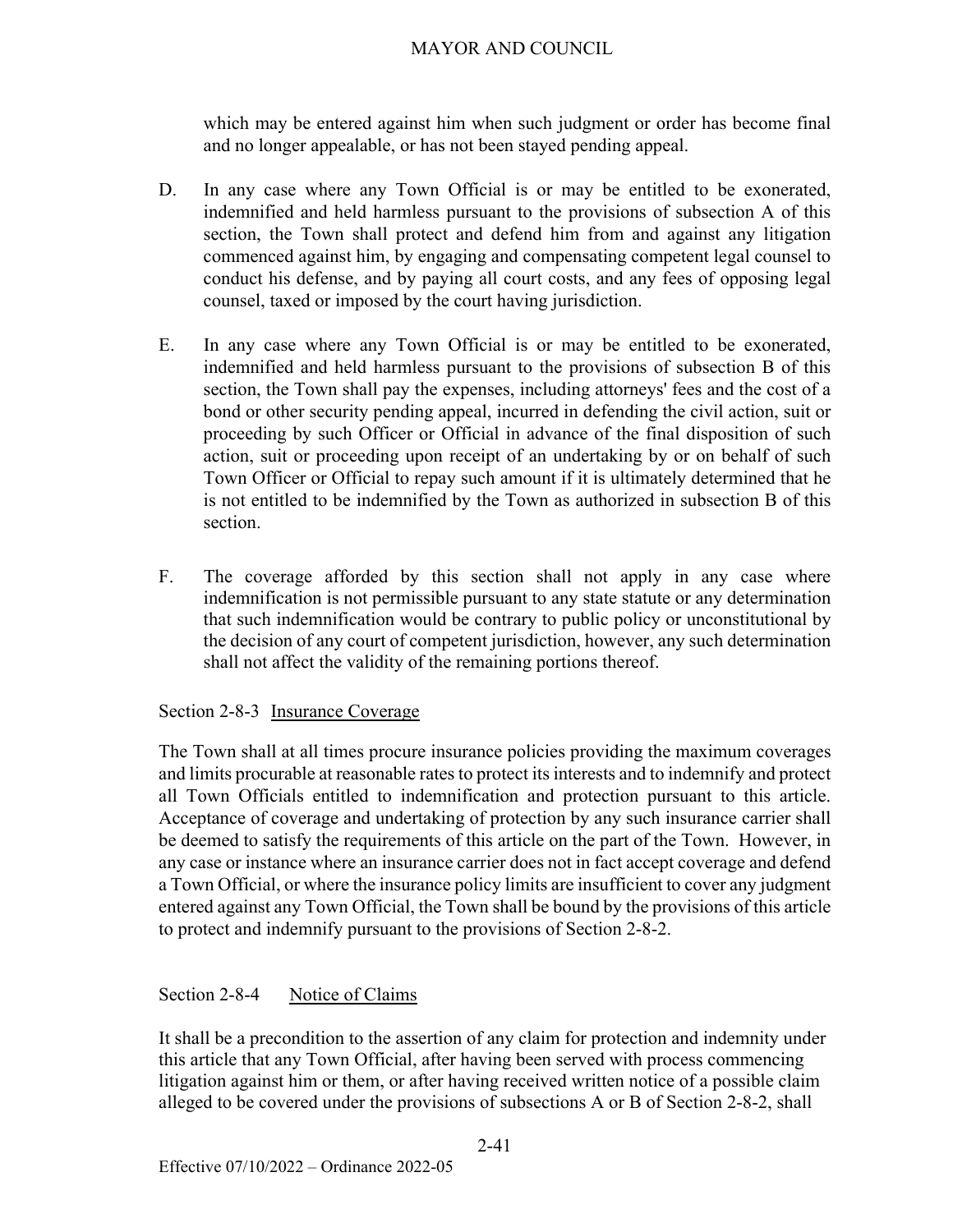promptly give notice of the pendency of such action, or the presentation of any such claim, to the Town Clerk, who shall in turn present such actual or potential claim to the Council, together with such Town Officials' request for indemnity and protection hereunder. It shall further be a precondition to coverage hereunder that a Town Official claiming the protection and benefits conferred by this article shall at all times, and in every way, cooperate fully with legal counsel appointed by the Town to defend against any threatened or pending litigation under the provisions of subsection D of Section 2-8- 2.

#### Section 2-8-5Effective Date

This article shall be effective with regard to any and all claims and lawsuits brought against Town Officials or any Town Officer arising out of any act or omission by the Town or any Town Officer since the date of the Town's incorporation on May 24, 1961.